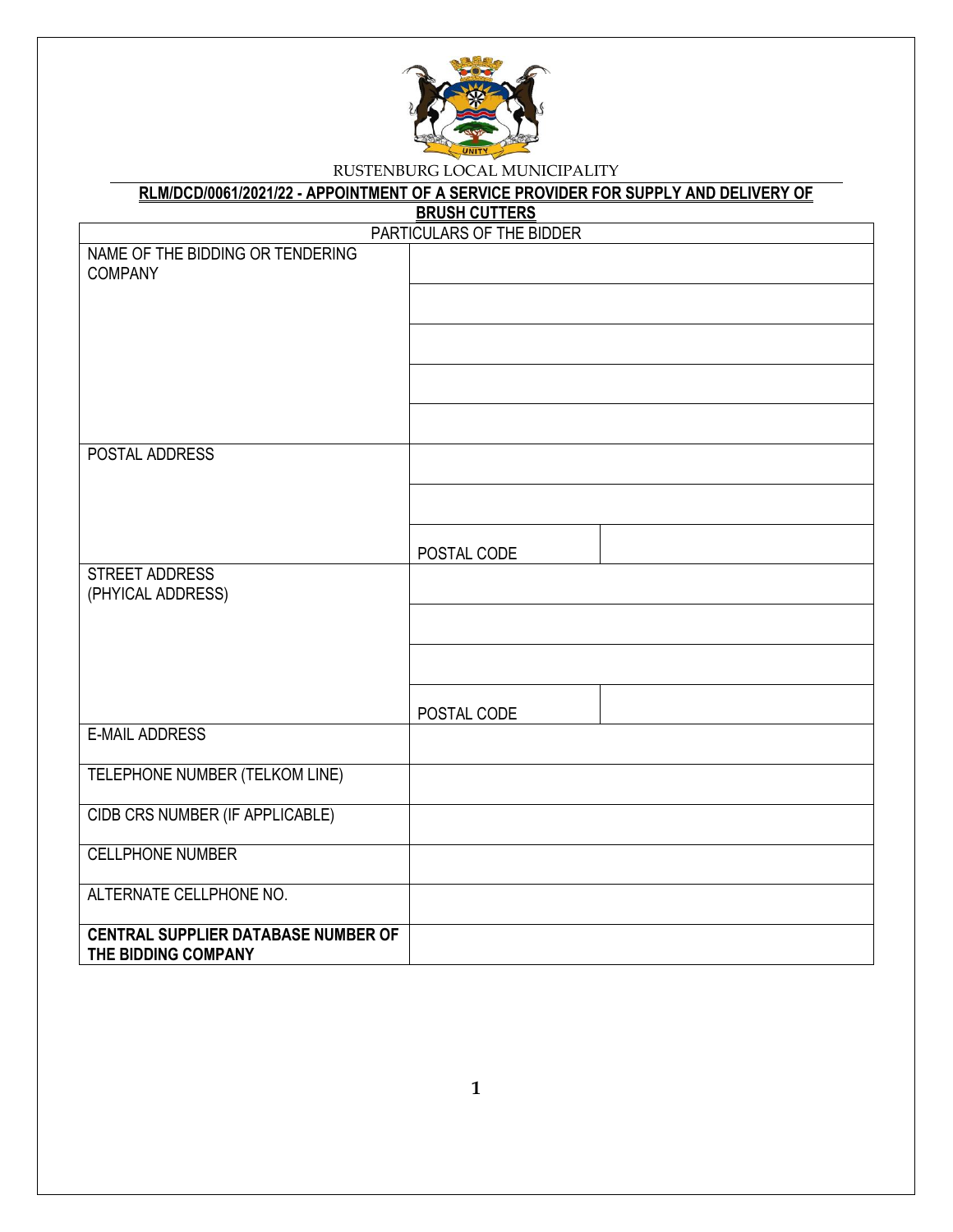

# **RLM/DCD/0061/2021/22 - APPOINTMENT OF A SERVICE PROVIDER FOR SUPPLY AND DELIVERY OF**

**BRUSH CUTTERS**

| <b>DOCUMENT</b>     | <b>INDEX/TABLE OF CONTENTS</b><br><b>DOCUMENT NAME/DESCRIPTION</b>                      |  |
|---------------------|-----------------------------------------------------------------------------------------|--|
| <b>NAME</b>         |                                                                                         |  |
| <b>ABBREVIATION</b> |                                                                                         |  |
|                     | DOCUMENT COMPLETION INSTRUCTION AND RETURNABLE DOCUMENTS                                |  |
|                     | <b>SCHEDULE</b>                                                                         |  |
|                     |                                                                                         |  |
| MBD <sub>1</sub>    | <b>INVITATION TO BID (PART A)</b>                                                       |  |
|                     |                                                                                         |  |
| MBD <sub>1</sub>    | <b>PART B</b>                                                                           |  |
| <b>AD</b>           | <b>ADVERT</b>                                                                           |  |
|                     |                                                                                         |  |
| GCC                 | <b>GENERAL CONDITIONS OF CONTRACT</b>                                                   |  |
|                     |                                                                                         |  |
| <b>TOF</b>          | <b>TERMS OF REFERENCE/ BID SPECIFICATIONS</b>                                           |  |
|                     |                                                                                         |  |
| F                   | <b>FUNCTIONALITY</b>                                                                    |  |
|                     |                                                                                         |  |
| <b>PS</b>           | <b>PRICING SCHEDULE</b>                                                                 |  |
|                     |                                                                                         |  |
| MBD <sub>4</sub>    | <b>DECLARATION OF INTEREST</b>                                                          |  |
|                     |                                                                                         |  |
| MBD <sub>5</sub>    | DECLARATION FOR PROCUREMENT ABOVE R10 MILLION (ALL APPLICABLE<br><b>TAXES INCLUDED)</b> |  |
|                     |                                                                                         |  |
| <b>MBD 6.1</b>      | PREFERENCE CLAIM IN TERMS OF THE PREFERENTIAL PROCUREMENT                               |  |
|                     | <b>REGULATIONS</b>                                                                      |  |
|                     |                                                                                         |  |
| <b>MBD 7.2</b>      | <b>CONTRACT FORM - RENDERING OF SERVICES</b>                                            |  |
|                     |                                                                                         |  |
| MBD <sub>8</sub>    | DECLARATION OF ABUSE OF SUPPLY CHAIN MANAGEMENT SYSTEM                                  |  |
|                     |                                                                                         |  |
| MBD <sub>9</sub>    | <b>CERTIFICATE OF INDEPENDENT BID DETERMINATION</b>                                     |  |
|                     | <b>DECLARATION OF BIDDERS'S PAST PRACTICES</b>                                          |  |
| <b>SECTION 38</b>   |                                                                                         |  |
| <b>SF</b>           | <b>SIGNATORY FORM</b>                                                                   |  |
|                     |                                                                                         |  |
|                     |                                                                                         |  |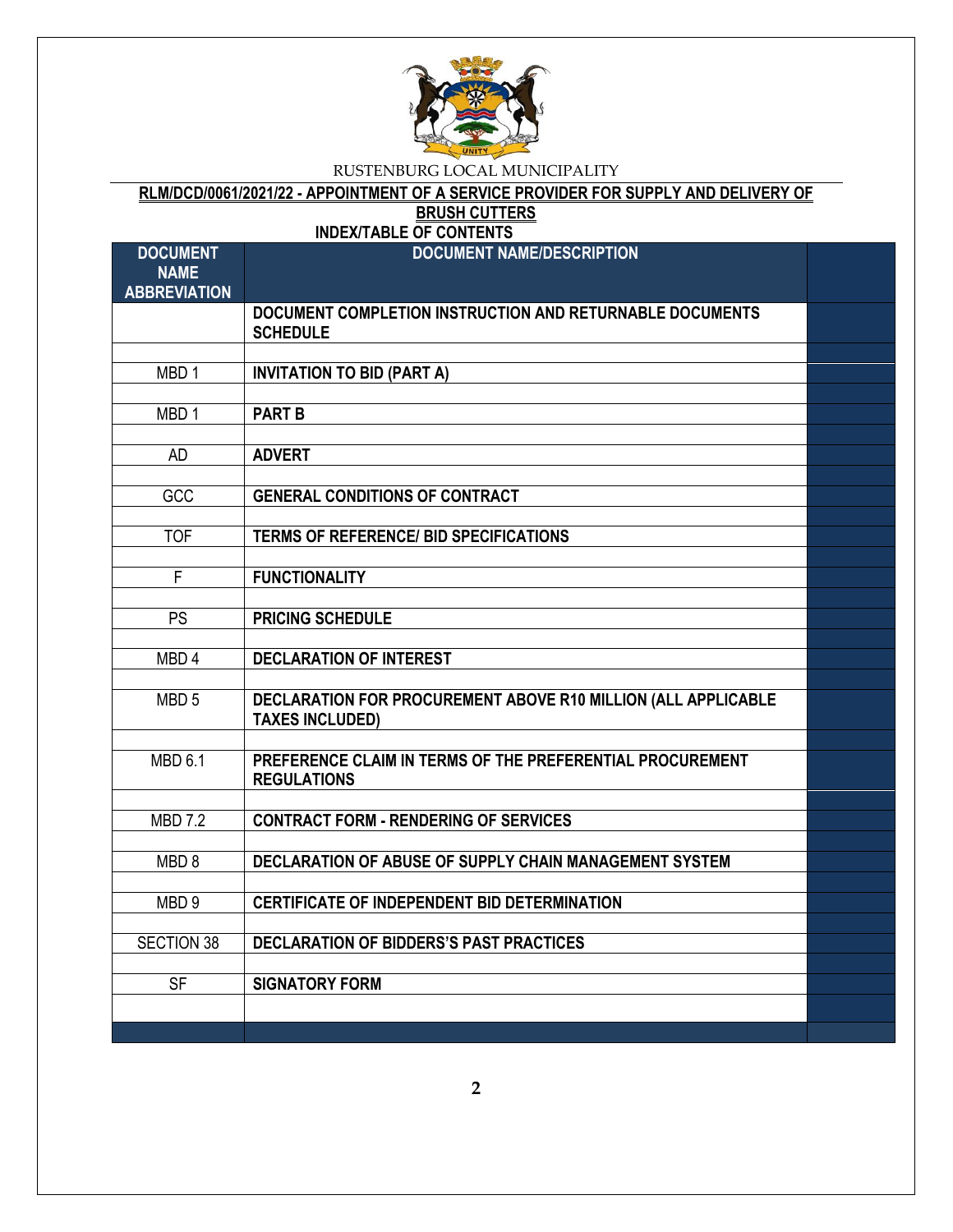

**RLM/DCD/0061/2021/22 - APPOINTMENT OF A SERVICE PROVIDER FOR SUPPLY AND DELIVERY OF** 

**BRUSH CUTTERS**

### **DOCUMENT COMPLETION INSTRUCTION AND RETURNABLE DOCUMENTS SCHEDULE**

### CENTRAL SUPPLIER DATABASE REGISTRATION (CSD)

 $\checkmark$  Bidders must be registered on CSD and provide their registration number on the tender/ quotation document **COMPLETION OF THE DOCUMENT**

# *PLEASE READ AND FOLLOW INSTRUCTIONS BELOW ON HOW TO COMPLETE DIFFERENT FORMS IN THE DOCUMENT AND FILL THEM AS INSTRUCTED*

 $\checkmark$  The tender documents must be completed in full i.e. Compulsory Questionnaire, MBD 1, Pricing Schedule, MBD 4, MBD 5, MBD 6.1, MBD 7.2, MBD 8, MBD 9, Section 38 and the Form of Offer, including all witness signatures on all the above stated forms.

# $\checkmark$  **NB! FAILURE TO ADHERE TO THE BELOW MENTIONED POINTS WILL INVALIDATE THE TENDER** *AND RESULT IN DISQUALIFICATION*

- **COMPULSORY QUESTIONAIRE** must be fully completed and signed *In a case of Joint Venture separate COMPULSORY QUESTIONAIRE forms must be completed and submitted.*
- MBD 1 must be fully completed and signed
- **PRICING SCHEDULE** must be fully completed and signed
- **MBD 4** -only tick the appropriate answer. Please be informed that whether you scratch out, tick or circle, **your answer will be where the pen ink is reflecting**. *In a case of Joint Venture or multi- directors, full details of all Directors must be provided on the table on* MBD 4.
- **MBD 5** -only tick the appropriate answer. Please be informed that whether you scratch out, tick or circle, **your answer will be where the pen ink is reflecting**.
- In a case of Joint Venture separate MBD 5 forms must be completed and submitted. (complete if applicable)
- MBD 6.1 must be fully completed.
- MBD 7.2 must be fully completed.
- **MBD 8** only tick the appropriate answer box, whether you scratch out, tick or circle, your answer will be where the pen ink is reflecting
- MBD 9 must be fully completed and signed
- **SECTION 38** only tick the appropriate answer box, whether you scratch out, tick or circle, your answer will be where the pen ink is reflecting. Must be fully completed and signed, including signatures of witnesses.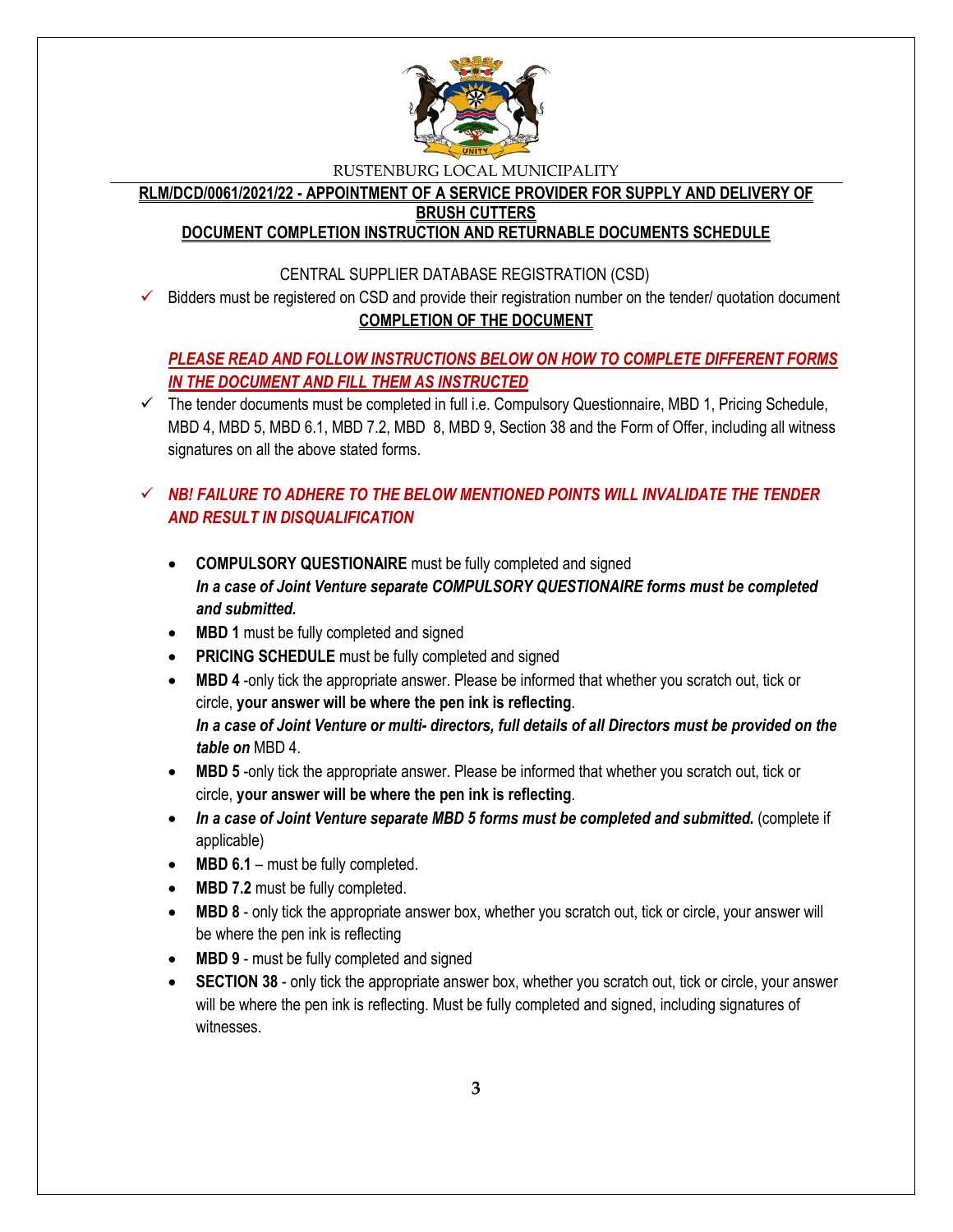

# **RLM/DCD/0061/2021/22 - APPOINTMENT OF A SERVICE PROVIDER FOR SUPPLY AND DELIVERY OF**

**BRUSH CUTTERS**

- Note that should you answer **"NO"** to any of the declaration questions on **section 38 form**, then supporting documents **MUST** be attached
- **SIGNATORY AUTHORISATION –** complete and sign the form
- The document must not be dismantled; page numbers must be sequential

# **THE FOLLOWING MANDATORY DOCUMENTS MUST BE SUBMITTED TOGETHER WITH THE BID DOCUMENT**

- $\checkmark$  Deposit slip with tender reference number as stipulated in the tender document.
- $\checkmark$  CSD report

# **FOR ALL DOCUMENTS THAT WILL NEED CERTIFICATION (AND AFFIDAVITS WHERE APPLICABLE) BIDDERS ARE REQUESTED NOT TO SUBMIT COPIES OF CERTIFIED COPIES.**

 $\checkmark$  A valid and certified (not older than (3) three months on the date of tender closure) BBBEE Certificate for the company (if it is a JV the BBBEE must be consolidated)

# **MUNICIPAL RATES AND TAXES STATEMENTS OF THE DIRECTORS**

- $\checkmark$  Current municipal rates and taxes statement (from previous billable month) for each directors' address must be attached; or
- $\checkmark$  Valid lease agreement of the director/s with all critical contractual obligations or,
- $\checkmark$  An original letter from tribal authority not older than three (3) months if the director/s are residing in a tribal land, or
- $\checkmark$  If the rates and taxes account is not in the names of the director/s the attached municipal rates and taxes statement must be submitted together with an original affidavit from the property owner whose names are appearing on the municipal rates and taxes statement to confirm that the director resides in their property.

# **MUNICIPAL RATES AND TAXES STATEMENTS OF THE COMPANY**

- $\checkmark$  Current municipal rates and taxes statement (from previous billable month) for the company's' address must be attached; or
- $\checkmark$  Valid lease agreement of the company (showing all critical contractual obligations, or
- $\checkmark$  An original letter from a tribal authority not older than three (3) months if the company is operating from a tribal, or
- $\checkmark$  If the rates and taxes account is not in the names of the company, the attached municipal rates taxes statement must be submitted together with an original affidavit from the property owner whose names are reflecting on the municipal rates and taxes statement to confirm that the company operates from their property.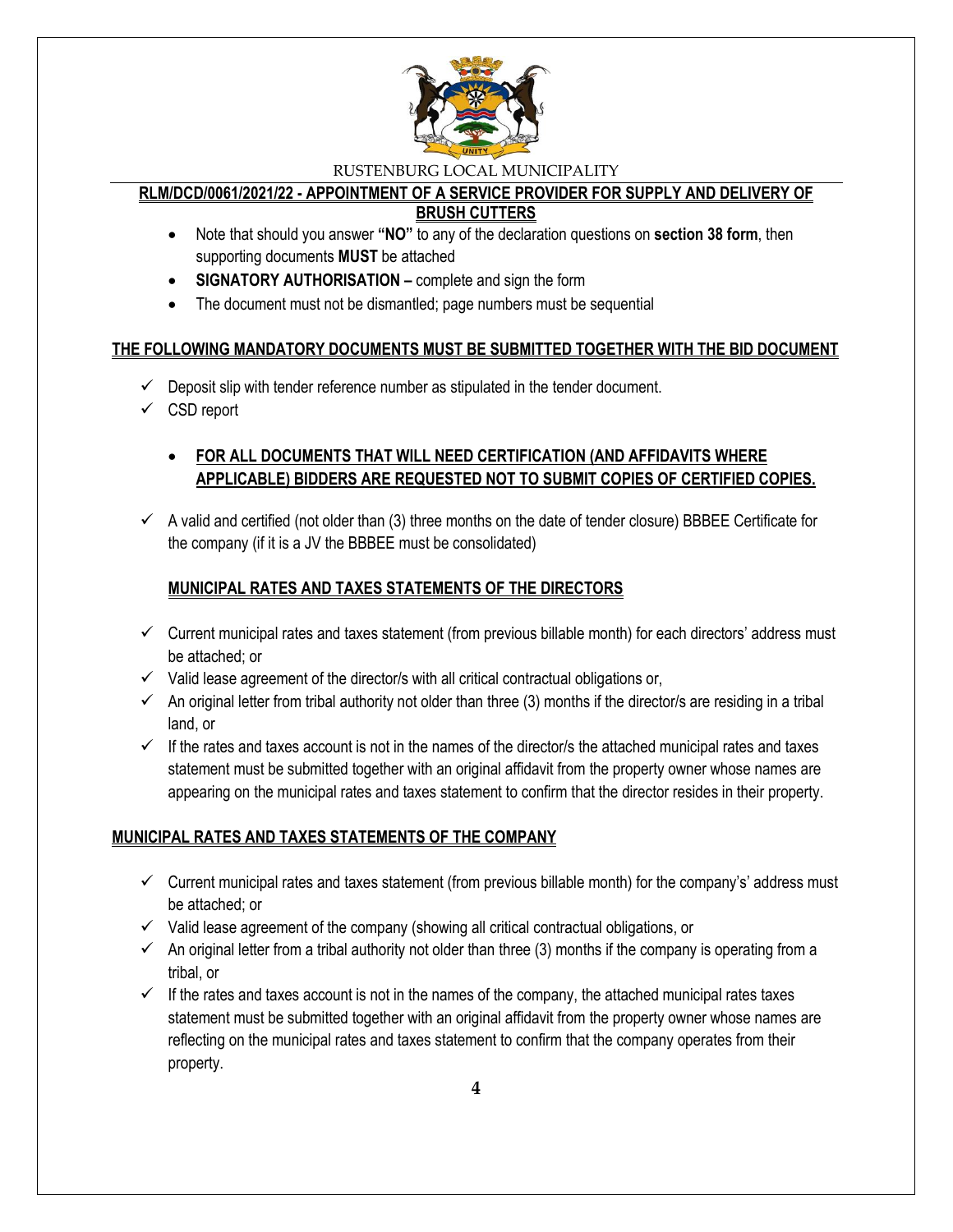

# **RLM/DCD/0061/2021/22 - APPOINTMENT OF A SERVICE PROVIDER FOR SUPPLY AND DELIVERY OF**

### **BRUSH CUTTERS**

# **NB!!**

- **FOR PROCUREMENT EXPECTED TO BE LESS THAN 10 MILLION, AWARDS WILL NOT BE MADE TO BIDDERS OWING MUNICIPAL RATES AND TAXES FOR OVER 90 DAYS AT THE TIME OF TENDER CLOSURE**
- **FOR PROCUREMENT EXPECTED TO BE MORE THAN 10 MILLION, AWARDS WILL NOT BE MADE TO BIDDERS OWING MUNICIPAL RATES AND TAXES FOR OVER 30 DAYS AT THE TIME OF TENDER CLOSURE**
- $\checkmark$  Required CIDB Grading Certificate where applicable
- $\checkmark$  Signatory resolution Please attach a copy of Signatory resolution where instructed
- $\checkmark$  If the submission is from a Joint Venture, then a JV agreement must be attached

# **VERIFICATION OF DOCUMENTS AND INFORMATION.**

- $\checkmark$  Tax compliance status will be verified using CSD number. (For a bidder to be considered for final award, their status must reflect "tax compliance" before final award is made)
- $\checkmark$  CIDB Grading will be verified
- $\checkmark$  BBBEE certificates will be verified with relevant registration bodies.
- $\checkmark$  Sworn Affidavits will be accepted only if its originals submitted.

# **ALLOCATION OF BBBEE POINTS**

- $\checkmark$  No points will be allocated for a BBBEE certificate that is a copy of a certified copy or not that is not certified.
- $\checkmark$  No points will be allocated if the attached sworn affidavit (BBBEE) is a copy.

### **INSTRUCTION ON THE SUBMISSION OF TENDER DOCUMENTS**

- $\checkmark$  A tender document must be in a sealed document that has on the outside the bid number and bid description. Both the bid number and the bid description must be on the envelope for the document to be acceptable.
- $\checkmark$  If the bid number and description are not clearly marked on the envelope, the bid will be received
- $\checkmark$  The tender document must be in the tender box before the specified closing time and date.
- $\checkmark$  Bidders who arrive when the tender box is open are late.
- $\checkmark$  Failure to comply with the above will lead to the bid not being opened.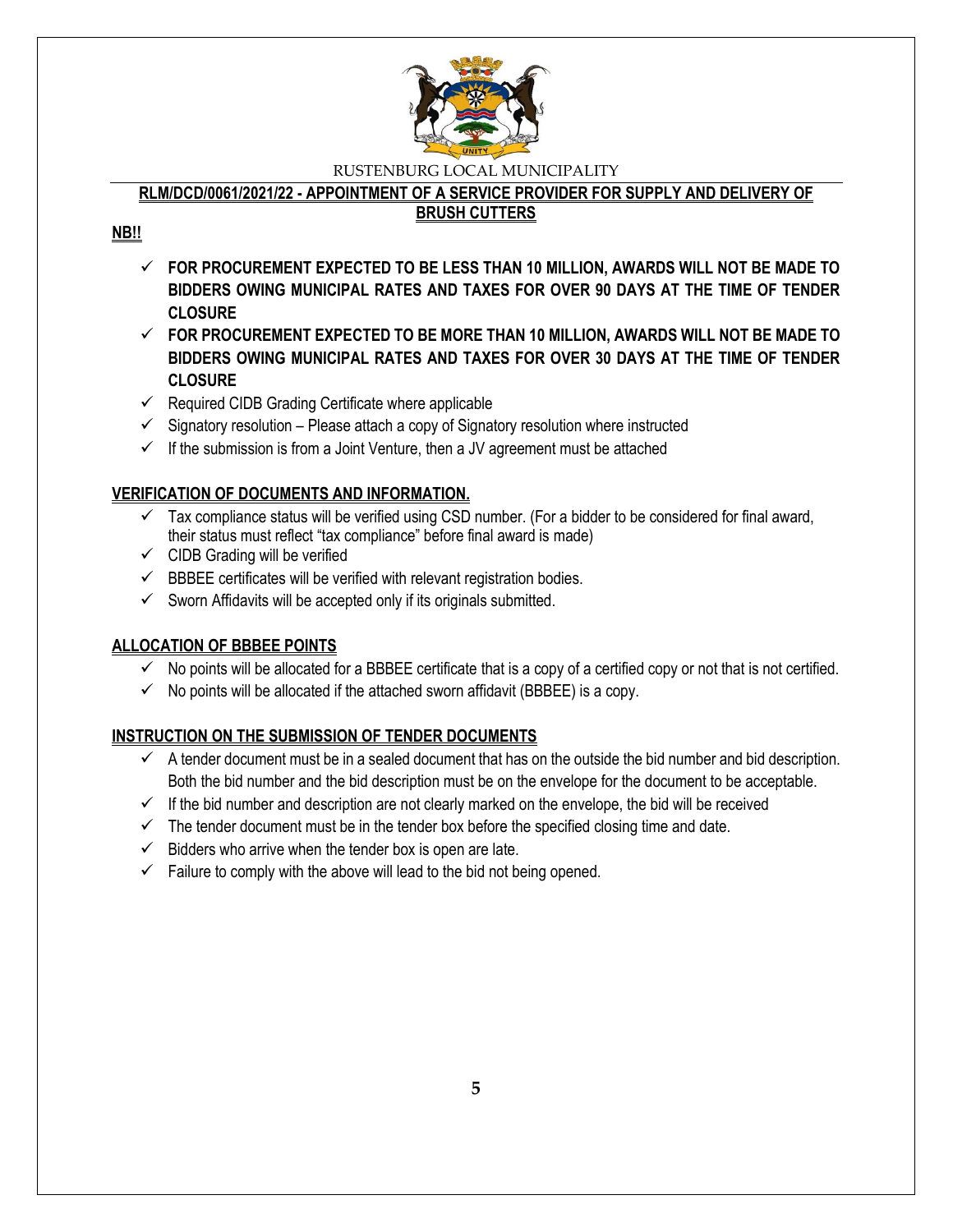

### **RLM/DCD/0061/2021/22 - APPOINTMENT OF A SERVICE PROVIDER FOR SUPPLY AND DELIVERY OF BRUSH CUTTERS**

- 1. Bid documents available at a non-refundable amount of R 1000-00 per bid document are available on the etender website and must be downloaded.
- 2. A compulsory briefing session will not be held.
- 3. Sealed bid documents marked: "**Administrative evaluation (document completion and attachment of mandatory documents), Consideration of the market analysis and 80/20 preferential point system (price = 80 & BBBEE points = 20)"** must be placed in the bid box in the foyer of the Municipal offices, Missionary Mpheni House, Beyers Naude Drive, Rustenburg not later than **13 June 2022 @ 09H00**, where after the bids will be opened in public at the Municipal offices.
- 4. Please note that no bid documents given to couriers will not be signed for by Rustenburg Local Municipality.
- 5. The Council will not be responsible for bids not received or received late by mail. Bids will remain valid for 90 days (Ninety).
- 6. All bids will be adjudicated based on the prescribed criterion as stipulated in the document.
- 7. An updated record of payment of rates, taxes and services to the relevant Municipality must be attached. Failure to do so will invalidate the bid submitted
- 8. No bids will be considered from any person(s) in the service of the state (as defined in Regulation 1 of Local Government: Municipal Supply Chain Management Regulations).
- 9. Objections or complaints must be submitted in writing to the Municipal Manager at the address stated, and must contain the following:
	- (a) reasons and/or grounds for the objection or complaint.
	- (b) the way in which the objector or complainant's rights have been affected; and
	- (c) the remedy sought by the objector or complainant.
- 10. Any objection or complaint must reach the Municipal Manager with a 14-day period after award has been made. Late objections or complaints will not be entertained.
- 11. All bids must be submitted on the official forms provided and a successful bidder will be required to fill and sign a written Contract Form (MBD 7).

RUSTENBURG LOCAL MUNICIPALITY P.O. BOX 16 MISSIONARY MPHENI HOUSE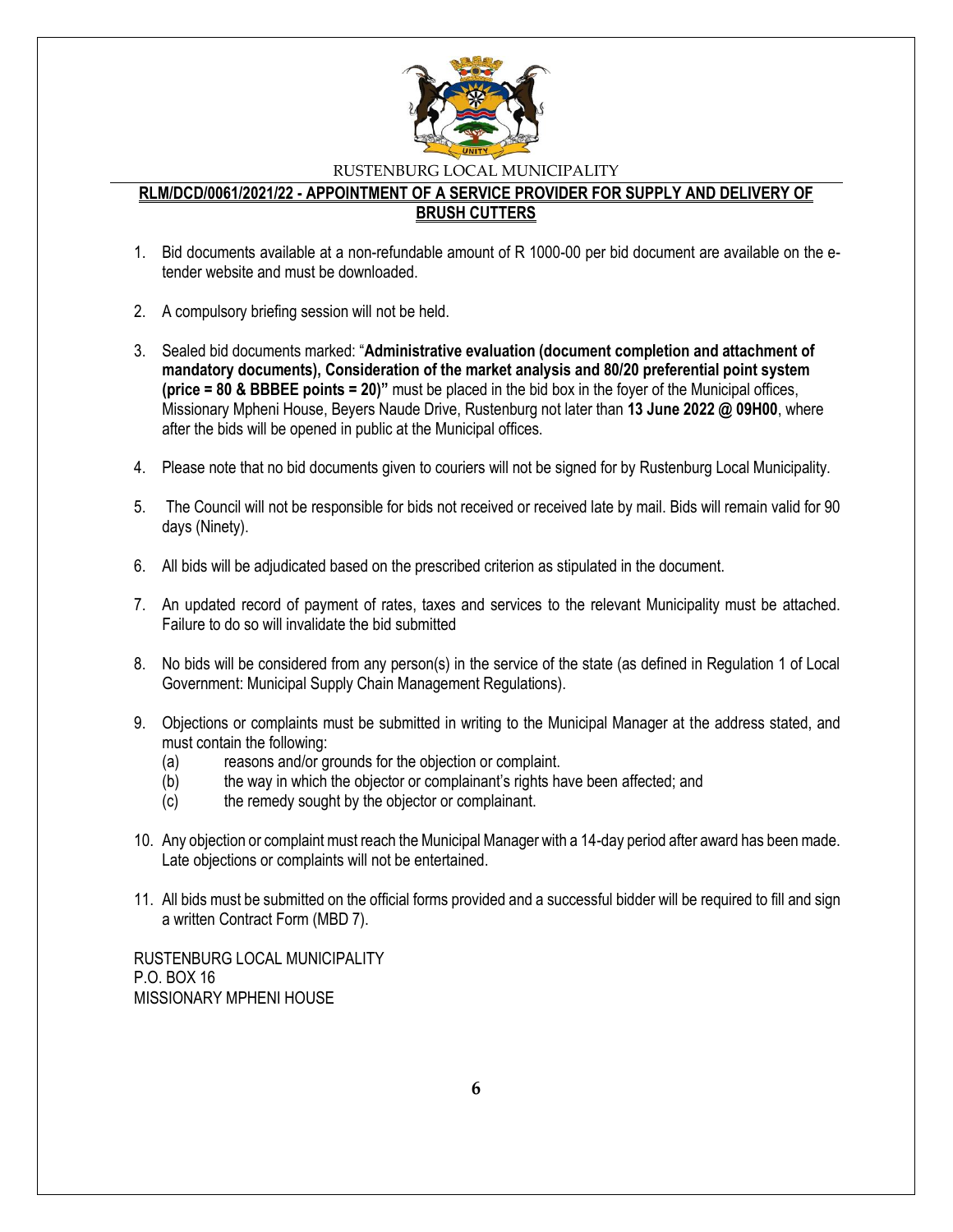

### **RLM/DCD/0061/2021/22 - APPOINTMENT OF A SERVICE PROVIDER FOR SUPPLY AND DELIVERY OF BRUSH CUTTERS TENDERING CONDITIONS**

- 1. The document must be completed in full as per the guide provided under administrative evaluation document completion.
- 2. All mandatory documents must be attached as per the guide under administrative evaluation attachment of mandatory documents.
- 3. The document must not be dismantled; page numbers must be sequential.
- 4. Bidders must submit both a hard copy document and an electronic tender document in the form of a clearly marked CD or USB for Consideration.
- 5. Bidders must be registered on CSD.
- 6. For all documents that will need certification (and affidavits where applicable) bidders must not submit copies/ copies of certified copies.
- 7. Only black pen ink must be used when completing the tender document.
- 8. Electronic signatures are not allowed.
- 9. Bidders are not allowed to use correction pens. In a case where a wrong answer is ticked, a straight line must be made across the wrong answer, then initial next to the mistake and a correct answer must be ticked or provided in writing.

*NB! FAILURE TO ADHERE TO THE ABVOVE INSTRUCTIONS WILL RENDER THE TENDER INVALID AND RESULT IN DISQUALIFICATION*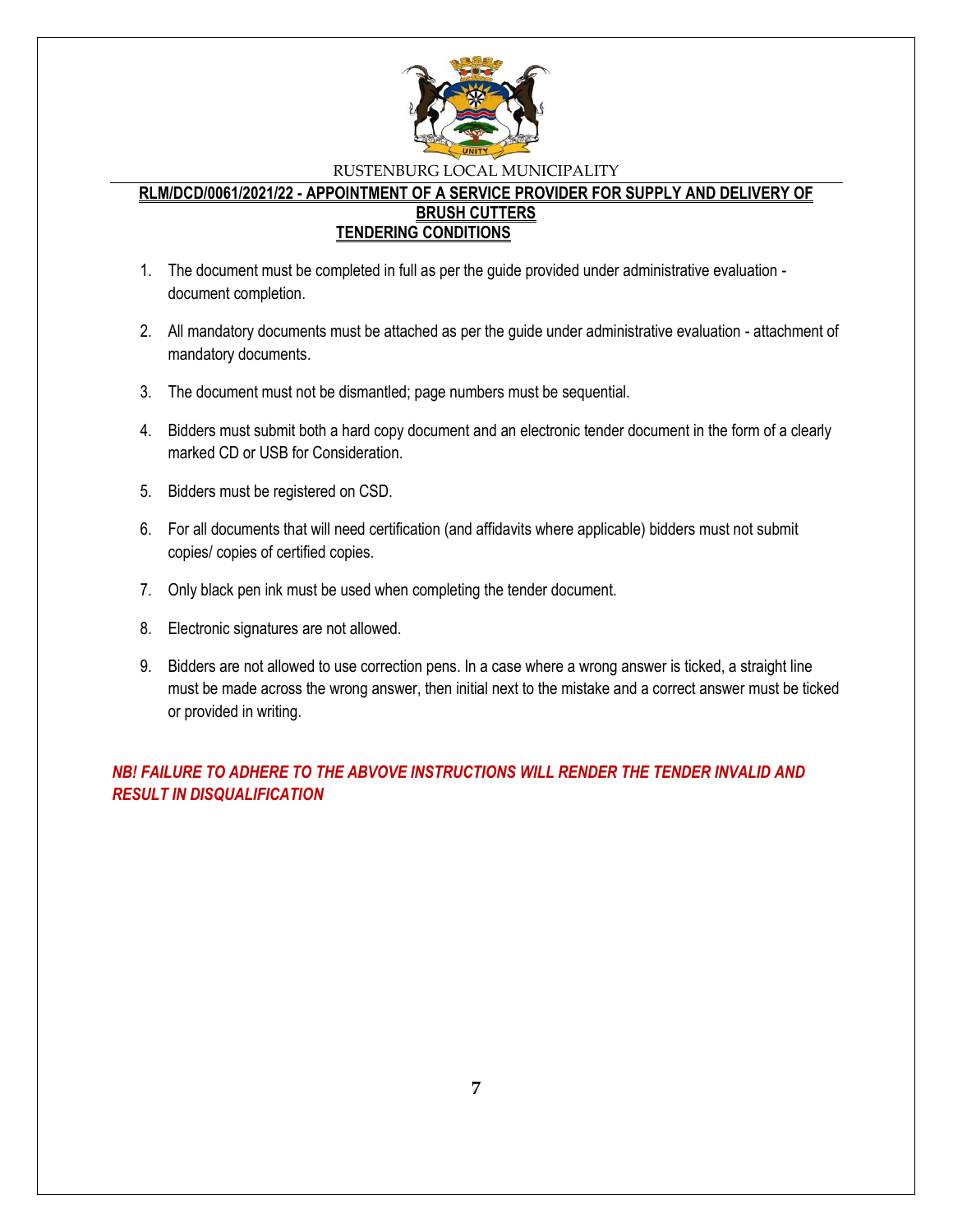

**RLM/DCD/0061/2021/22 - APPOINTMENT OF A SERVICE PROVIDER FOR SUPPLY AND DELIVERY OF BRUSH CUTTERS ADMINISTRATIVE EVALUATION (DOCUMENT COMPLETION)**

# *PLEASE READ AND FOLLOW INSTRUCTIONS BELOW ON HOW TO COMPLETE DIFFERENT FORMS IN THE DOCUMENT AND FILL THEM AS INSTRUCTED*

 $\checkmark$  The tender documents must be completed in full i.e. Compulsory Questionnaire (where applicable), MBD 1, MBD 4, MBD 5, MBD 6.1, MBD 7.2, MBD 8, MBD 9, Section 38, Signatory Resolution Form, Pricing Schedule, and the Form of Offer, including all witness signatures on all the above stated forms.

# *NB! FAILURE TO ADHERE TO THE BELOW MENTIONED POINTS WILL INVALIDATE THE TENDER AND RESULT IN DISQUALIFICATION*

- **COMPULSORY QUESTIONAIRE** must be fully completed and signed **(where applicable)** *In a case of Joint Venture separate COMPULSORY QUESTIONAIRE forms must be completed and submitted.*
- MBD 1 must be fully completed and signed
- **MBD 4** must be fully completed and signed: only tick the appropriate answer. Please be informed that whether you scratch out, tick or circle, **your answer will be where the pen ink is reflecting**. *In a case of Joint Venture or multi- directors, full details of all directors / trustees / shareholders / members must be provided on the table on* MBD 4.
- **MBD 5 (where applicable)** must be fully completed and signed: only tick the appropriate answer. Please be informed that whether you scratch out, tick or circle, **your answer will be where the pen ink is reflecting**. *In a case of Joint Venture separate MBD 5 forms must be completed and submitted.*
- MBD 6.1 must be fully completed and signed.
- MBD 7.2 must be fully completed and signed.
- **MBD 8** must be fully completed and signed: only tick the appropriate answer box, whether you scratch out, tick or circle, your answer will be where the pen ink is reflecting
- **MBD 9** must be fully completed and signed
- **SECTION 38** must be fully completed and signed: only tick the appropriate answer box, whether you scratch out, tick or circle, your answer will be where the pen ink is reflecting. Note that should you answer **"NO"** to any of the declaration questions on **section 38 form**, then supporting documents **MUST** be attached
- **SIGNATORY AUTHORISATION –** must be fully completed and signed
- **PRICING SCHEDULE** must be fully completed and signed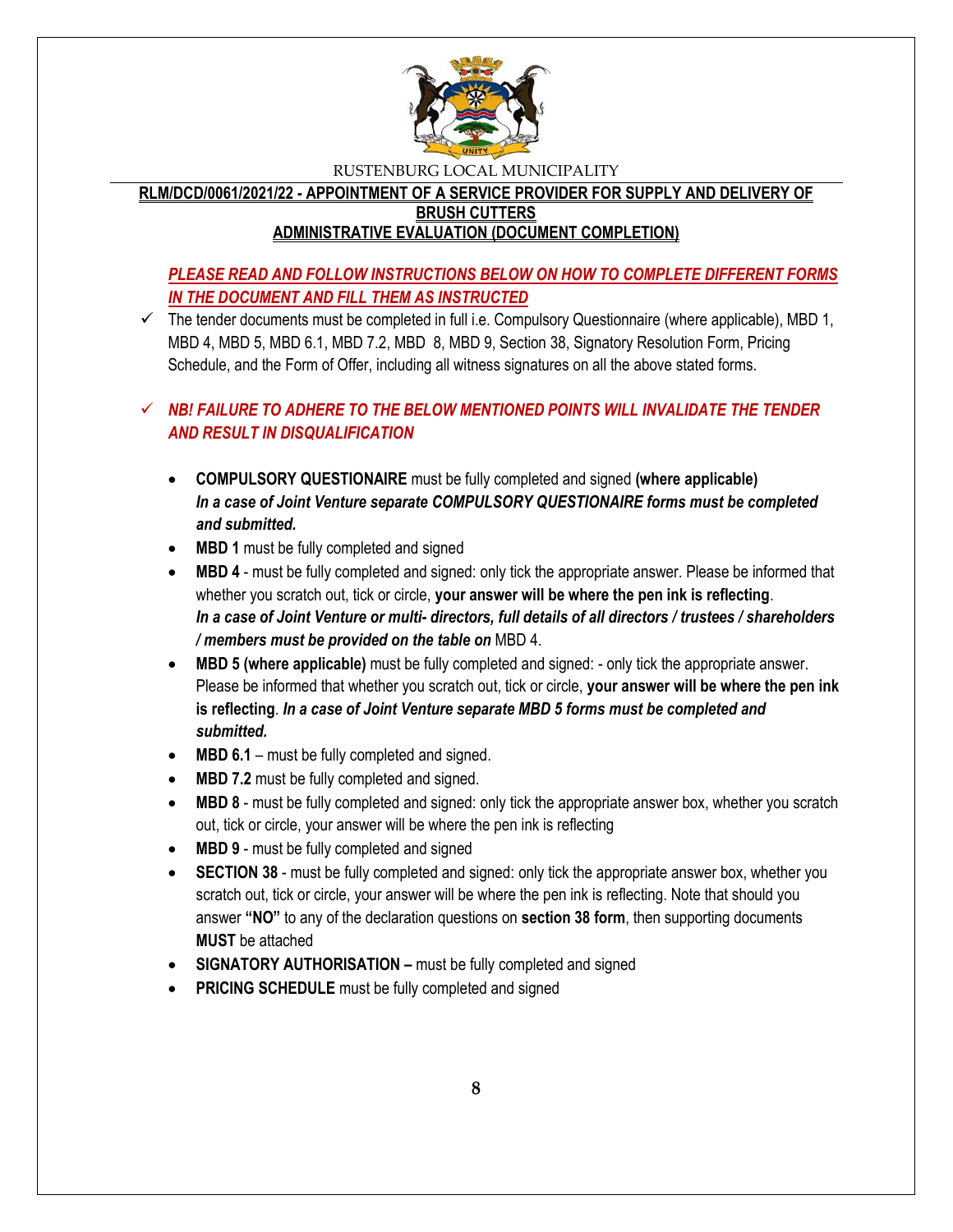

#### **RLM/DCD/0061/2021/22 - APPOINTMENT OF A SERVICE PROVIDER FOR SUPPLY AND DELIVERY OF BRUSH CUTTERS**

### **ADMINISTRATIVE EVALUATION (ATTACHMENT OF MANDATORY DOCUMENTS)**

- $\checkmark$  Deposit slip with tender reference number as indicated on the advert
- $\checkmark$  Proof of CSD registration (CSD report)
- $\checkmark$  Required CIDB Grading Certificate (where applicable)
- $\checkmark$  Signatory resolution Please attach a copy of Signatory resolution where instructed
- $\checkmark$  If the submission is from a Joint Venture, then a JV agreement must be attached
- $\checkmark$  A valid and certified (not older than (3) three months on the date of tender closure) BBBEE Certificate for the company (if it is a JV the BBBEE must be consolidated)

# **FOR ALL DOCUMENTS THAT WILL NEED CERTIFICATION (AND AFFIDAVITS WHERE APPLICABLE) BIDDERS MUST NOT SUBMIT COPIES/ COPIES OF CERTIFIED COPIES.**

# **MUNICIPAL RATES AND TAXES STATEMENTS OF THE DIRECTORS**

- $\checkmark$  Municipal rates and taxes statement of the last billable month on the date of tender closure for each directors' address must be attached; or
- $\checkmark$  Valid lease agreement of the director/s (showing lease period) or,
- $\checkmark$  An original letter (not a copy) from tribal authority not older than three (3) months if the director/s are residing in a tribal land, or
- $\checkmark$  If the rates and taxes account are not in the names of the director/s the attached municipal rates and taxes statement must be submitted together with an original affidavit from the property owner whose names are reflecting on the municipal rates and taxes statement to confirm that the director resides in their property.

### **MUNICIPAL RATES AND TAXES STATEMENTS OF THE COMPANY**

- $\checkmark$  Municipal rates and taxes statement of the last billable month on the date of tender closure for the company's' address must be attached; or
- $\checkmark$  Valid lease agreement of the company (showing all critical contractual obligations, or
- $\checkmark$  An original letter (not a copy) from a tribal authority not older than three (3) months if the company is operating from a tribal, or
- $\checkmark$  If the rates and taxes account are not in the names of the company, the attached municipal rates taxes statement must be submitted together with an original affidavit from the property owner whose names are reflecting on the municipal rates and taxes statement to confirm that the company operates from their property.

**NB!!**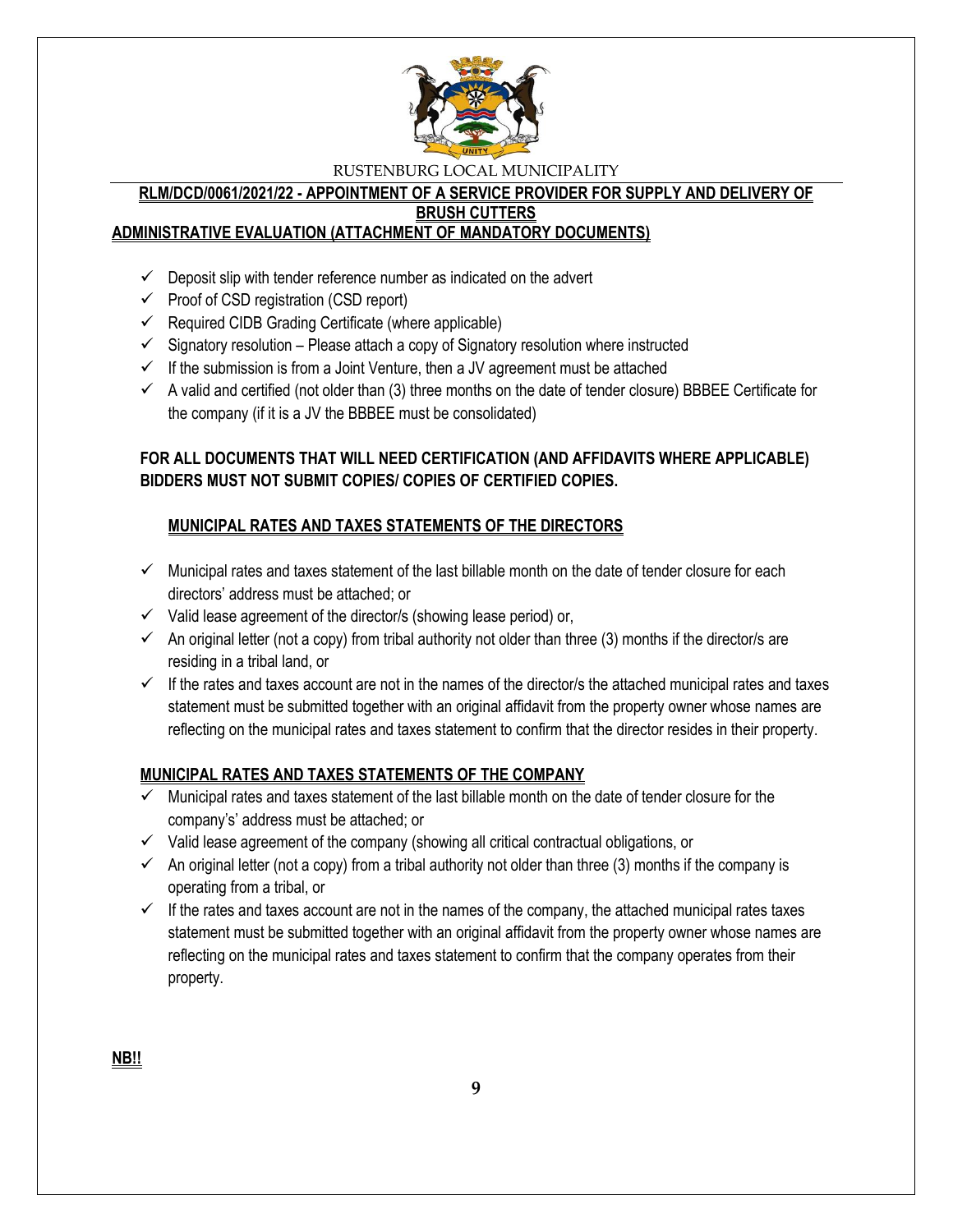

**RLM/DCD/0061/2021/22 - APPOINTMENT OF A SERVICE PROVIDER FOR SUPPLY AND DELIVERY OF** 

**BRUSH CUTTERS**

- **FOR PROCUREMENT EXPECTED TO BE LESS THAN 10 MILLION, AWARDS WILL NOT BE MADE TO BIDDERS OWING MUNICIPAL RATES AND TAXES FOR OVER 90 DAYS AT THE TIME OF TENDER CLOSURE**
- **FOR PROCUREMENT EXPECTED TO BE MORE THAN 10 MILLION, AWARDS WILL NOT BE MADE TO BIDDERS OWING MUNICIPAL RATES AND TAXES FOR OVER 30 DAYS AT THE TIME OF TENDER CLOSURE**

# **VERIFICATION OF DOCUMENTS AND INFORMATION.**

- $\checkmark$  Tax compliance status will be verified using CSD number. (For a bidder to be considered for final award, their status must reflect "tax compliance" before final award is made)
- $\checkmark$  CIDB Grading will be verified
- $\checkmark$  BBBEE certificates will be verified with relevant registration bodies.
- $\checkmark$  A Sworn Affidavit will be accepted only if an original is submitted.

# **ALLOCATION OF BBBEE POINTS**

- $\checkmark$  No points will be allocated for a BBBEE certificate that is a copy of a certified copy or not that is not certified.
- $\checkmark$  No points will be allocated if the attached sworn affidavit (BBBEE) is a copy.

# **INSTRUCTION ON THE SUBMISSION OF TENDER DOCUMENTS**

- $\checkmark$  A tender document must be in a sealed envelope that has on the outside the bid number and bid description. Both the bid number and the bid description must be on the envelope for the document to be acceptable.
- $\checkmark$  If the bid number and description are not clearly marked on the envelope, the bid will not be received
- $\checkmark$  The tender document must be in the tender box before the specified closing time and date.
- $\checkmark$  Bidders who arrive when the tender box is open are late and their submissions will not be accepted.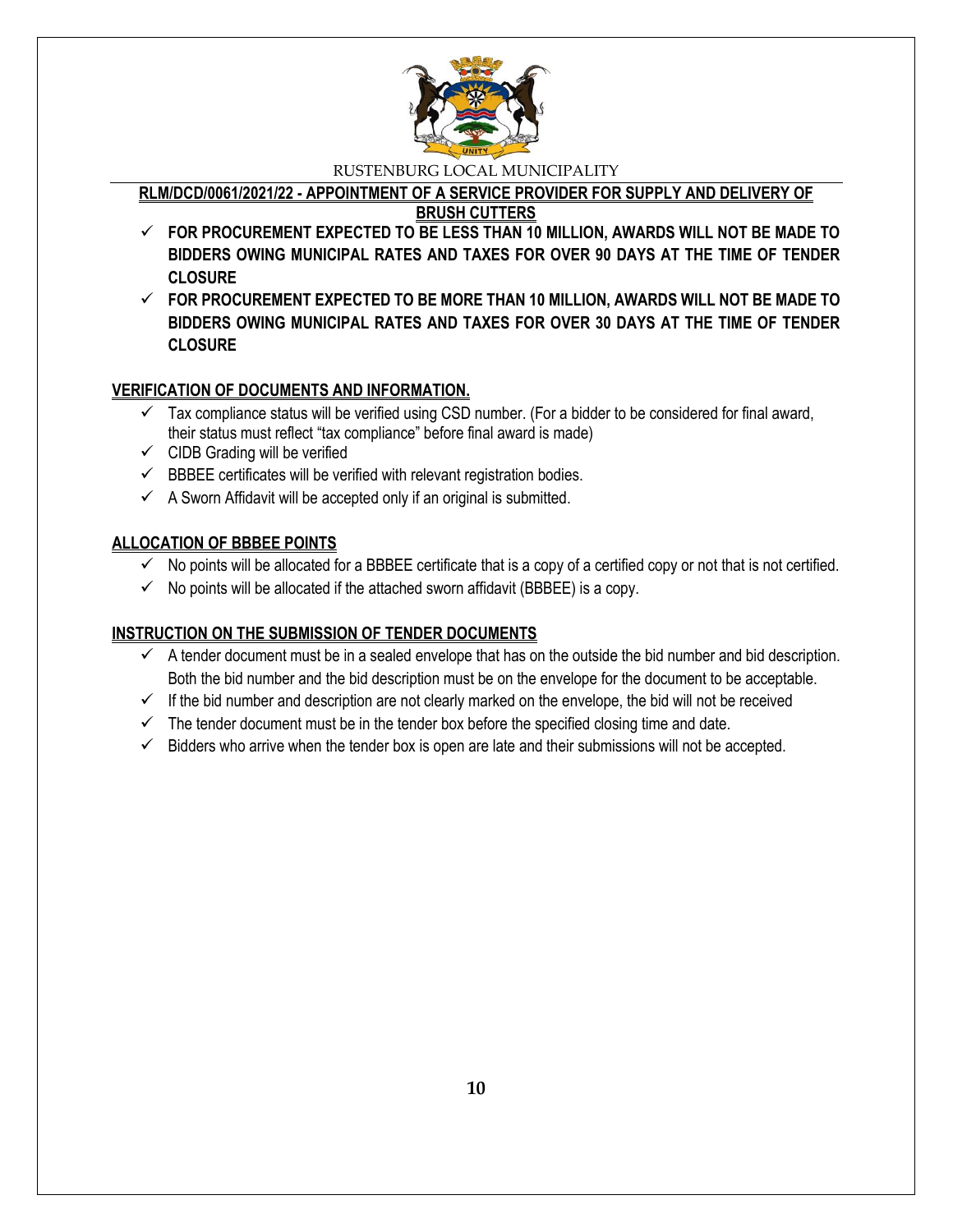

**RLM/DCD/0061/2021/22 - APPOINTMENT OF A SERVICE PROVIDER FOR SUPPLY AND DELIVERY OF** 

**BRUSH CUTTERS PART A**

**INVITATION TO BID**

YOU ARE HEREBY INVITED TO BID FOR REQUIREMENTS OF THE RUSTENBURG LOCAL MUNICIPALITY **BID NUMBER: RLM/DCD/0061/2021/22 CLOSING DATE: 13 JUNE 2022 CLOSING TIME: 09H00 DESCRIPTION APPOINTMENT OF A SERVICE PROVIDER FOR SUPPLY AND DELIVERY OF BRUSH CUTTERS** THE SUCCESSFUL BIDDER WILL BE REQUIRED TO FILL IN AND SIGN A WRITTEN CONTRACT FORM (MBD7). BID RESPONSE DOCUMENTS MAY BE DEPOSITED IN THE BID BOX SITUATED AT:

**RUSTENBURG LOCAL MUNICIPALITY**

**MISSIONARY MPHENI HOUSE**

**CNR BEYERS NAUDE AND NELSON MANDELA DRIVE, RUSTENBURG**

| <b>SUPPLIER INFORMATION</b>                                      |                 |               |                  |                           |  |
|------------------------------------------------------------------|-----------------|---------------|------------------|---------------------------|--|
| <b>NAME OF BIDDER</b>                                            |                 |               |                  |                           |  |
| <b>POSTAL ADDRESS</b>                                            |                 |               |                  |                           |  |
| <b>STREET ADDRESS</b>                                            |                 |               |                  |                           |  |
| <b>TELEPHONE NUMBER</b>                                          | <b>CODE</b>     |               | <b>NUMBER</b>    |                           |  |
| <b>CELLPHONE NUMBER</b>                                          |                 |               |                  |                           |  |
| <b>FACSIMILE NUMBER</b>                                          | <b>CODE</b>     |               | <b>NUMBER</b>    |                           |  |
| <b>E-MAIL ADDRESS</b>                                            |                 |               |                  |                           |  |
| <b>VAT REGISTRATION NUMBER</b>                                   |                 |               |                  |                           |  |
| <b>TAX COMPLIANCE STATUS</b>                                     | <b>TCS PIN:</b> | OR I          | <b>CSD No:</b>   |                           |  |
|                                                                  |                 | <b>B-BBEE</b> |                  |                           |  |
| <b>B-BBEE STATUS LEVEL</b>                                       |                 |               | <b>STATUS</b>    |                           |  |
| <b>VERIFICATION CERTIFICATE</b>                                  | <b>Yes</b>      | <b>LEVEL</b>  |                  |                           |  |
|                                                                  |                 |               |                  | <b>Yes</b>                |  |
| [TICK APPLICABLE BOX]                                            |                 | <b>SWORN</b>  |                  |                           |  |
|                                                                  | <b>No</b>       |               | <b>AFFIDAVIT</b> | <b>No</b>                 |  |
| [A B-BBEE STATUS LEVEL VERIFICATION CERTIFICATE/ SWORN AFFIDAVIT |                 |               |                  | (FOR EMES & QSEs) MUST BE |  |
| SUBMITTED IN ORDER TO QUALIFY FOR PREFERENCE POINTS FOR B-BBEET  |                 |               |                  |                           |  |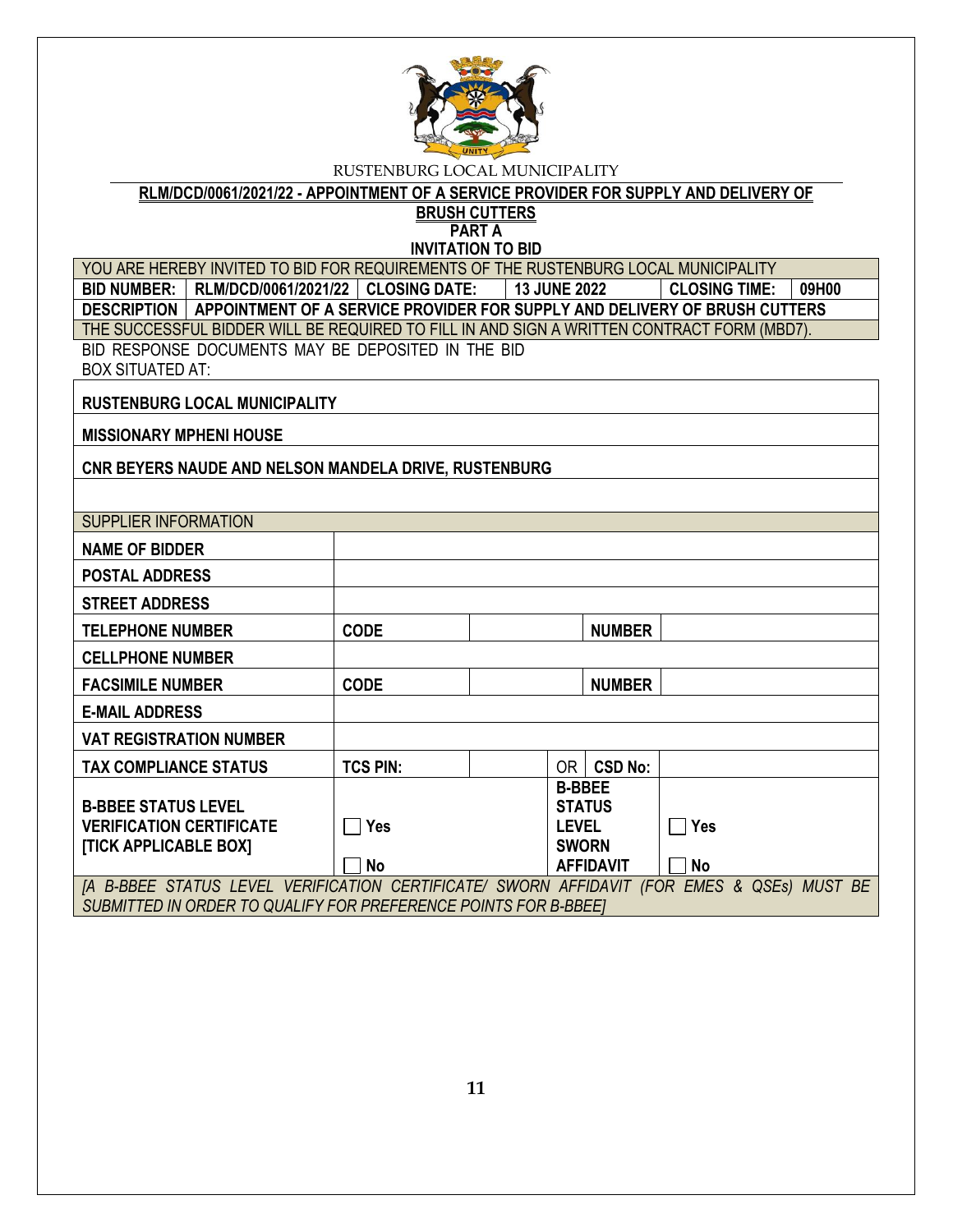

| RUSTENBURG LOCAL MUNICIPALITY                                                                                                     |                                                          |                                                                                                                                               |                                                         |  |  |
|-----------------------------------------------------------------------------------------------------------------------------------|----------------------------------------------------------|-----------------------------------------------------------------------------------------------------------------------------------------------|---------------------------------------------------------|--|--|
| RLM/DCD/0061/2021/22 - APPOINTMENT OF A SERVICE PROVIDER FOR SUPPLY AND DELIVERY OF                                               |                                                          |                                                                                                                                               |                                                         |  |  |
|                                                                                                                                   | <b>BRUSH CUTTERS</b>                                     |                                                                                                                                               |                                                         |  |  |
| <b>ARE YOU THE ACCREDITED</b><br><b>REPRESENTATIVE IN SOUTH</b><br><b>AFRICA FOR THE GOODS</b><br><b>/SERVICES/WORKS OFFERED?</b> | $\bigcap$ Yes<br><b>No</b><br>[IF YES ENCLOSE PROOF]     | <b>ARE YOU A</b><br><b>FOREIGN</b><br><b>BASED</b><br><b>SUPPLIER FOR</b><br><b>THE GOODS</b><br><b>/SERVICES</b><br><b>MORKS</b><br>OFFERED? | $\Box$ Yes<br>∂M∣<br><b>[IF YES, ANSWER PART</b><br>B:3 |  |  |
| <b>TOTAL NUMBER OF ITEMS</b><br><b>OFFERED</b>                                                                                    |                                                          | <b>TOTAL BID</b><br><b>PRICE</b>                                                                                                              | R                                                       |  |  |
| <b>SIGNATURE OF BIDDER</b>                                                                                                        |                                                          | <b>DATE</b>                                                                                                                                   |                                                         |  |  |
| <b>CAPACITY UNDER WHICH THIS BID</b><br><b>IS SIGNED</b>                                                                          |                                                          |                                                                                                                                               |                                                         |  |  |
| BIDDING PROCEDURE ENQUIRIES MAY BE DIRECTED TO:                                                                                   |                                                          | TO:                                                                                                                                           | TECHNICAL INFORMATION MAY BE DIRECTED                   |  |  |
| <b>DEPARTMENT</b>                                                                                                                 | <b>SCM</b>                                               | <b>CONTACT</b><br><b>PERSON</b>                                                                                                               | Mr. L. Mokotedi                                         |  |  |
| <b>CONTACT PERSON</b>                                                                                                             | <b>MR J MASINGA</b>                                      | <b>TELEPHONE</b><br><b>NUMBER</b>                                                                                                             | 014 590 3643                                            |  |  |
| <b>TELEPHONE NUMBER</b>                                                                                                           | 0145903123                                               | E-MAIL<br><b>ADDRESS</b>                                                                                                                      | kmokotedi@rustenburg.go.za                              |  |  |
| <b>E-MAIL ADDRESS</b>                                                                                                             | imasinga@rustenburg.gov.za<br>&tenders@rustenburg.gov.za |                                                                                                                                               |                                                         |  |  |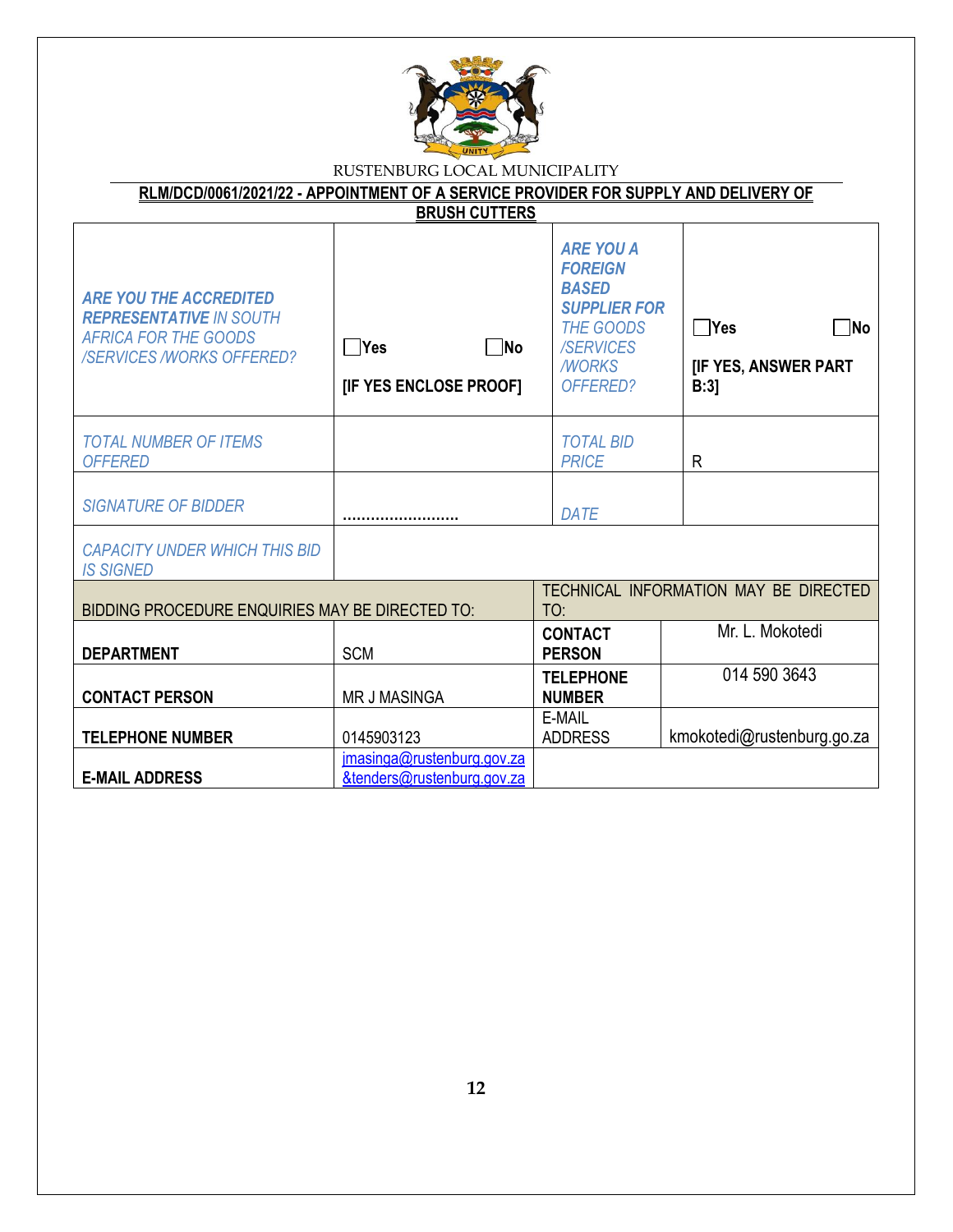

**RLM/DCD/0061/2021/22 - APPOINTMENT OF A SERVICE PROVIDER FOR SUPPLY AND DELIVERY OF** 

**BRUSH CUTTERS**

**PART B TERMS AND CONDITIONS FOR BIDDING**

| 1.      | <b>BID SUBMISSION:</b>                                                                                                                                                                                                                                                                   |  |                      |
|---------|------------------------------------------------------------------------------------------------------------------------------------------------------------------------------------------------------------------------------------------------------------------------------------------|--|----------------------|
|         | 1.1. BIDS MUST BE DELIVERED BY THE STIPULATED TIME TO THE CORRECT ADDRESS. LATE BIDS WILL NOT BE ACCEPTED<br><b>FOR CONSIDERATION.</b>                                                                                                                                                   |  |                      |
|         | 1.2. ALL BIDS MUST BE SUBMITTED ON THE OFFICIAL FORMS PROVIDED, COMPLETED WITH A BLACK PEN                                                                                                                                                                                               |  |                      |
|         | 1.3. THIS BID IS SUBJECT TO THE RLM SUPPLY CHAIN MANAGEMENT POLICY, PREFERENTIAL PROCUREMENT POLICY<br>FRAMEWORK ACT AND THE PREFERENTIAL PROCUREMENT REGULATIONS, 2017, THE GENERAL CONDITIONS OF<br>CONTRACT (GCC) AND, IF APPLICABLE, ANY OTHER SPECIAL CONDITIONS OF CONTRACT.       |  |                      |
| 2.      | <b>TAX COMPLIANCE REQUIREMENTS</b>                                                                                                                                                                                                                                                       |  |                      |
| 2.1     | BIDDERS MUST ENSURE COMPLIANCE WITH THEIR TAX OBLIGATIONS.                                                                                                                                                                                                                               |  |                      |
| 2.2     | BIDDERS ARE REQUIRED TO SUBMIT THEIR UNIQUE PERSONAL IDENTIFICATION NUMBER (PIN) ISSUED BY SARS TO<br>ENABLE THE ORGAN OF STATE TO VIEW THE TAXPAYER'S PROFILE AND TAX STATUS.                                                                                                           |  |                      |
| 2.3     | APPLICATION FOR THE TAX COMPLIANCE STATUS (TCS) CERTIFICATE OR PIN MAY ALSO BE MADE VIA E-FILING. IN<br>ORDER TO USE THIS PROVISION, TAXPAYERS WILL NEED TO REGISTER WITH SARS AS E-FILERS THROUGH THE<br>WEBSITE WWW.SARS.GOV.ZA.                                                       |  |                      |
| 2.4     | FOREIGN SUPPLIERS MUST COMPLETE THE PRE-AWARD QUESTIONNAIRE IN PART B:3.                                                                                                                                                                                                                 |  |                      |
| 2.5     | BIDDERS MAY ALSO SUBMIT A PRINTED TCS CERTIFICATE TOGETHER WITH THE BID.                                                                                                                                                                                                                 |  |                      |
| 2.6     | IN BIDS WHERE CONSORTIA / JOINT VENTURES / SUB-CONTRACTORS ARE INVOLVED; EACH PARTY MUST SUBMIT A<br>SEPARATE TCS CERTIFICATE / PIN / CSD NUMBER.                                                                                                                                        |  |                      |
| 2.7     | WHERE NO TCS IS AVAILABLE BUT THE BIDDER IS REGISTERED ON THE CENTRAL SUPPLIER DATABASE (CSD), A CSD<br><b>NUMBER MUST BE PROVIDED.</b>                                                                                                                                                  |  |                      |
| $3_{-}$ | QUESTIONNAIRE TO BIDDING FOREIGN SUPPLIERS ONLY                                                                                                                                                                                                                                          |  |                      |
|         | 3.1. IS THE ENTITY A RESIDENT OF THE REPUBLIC OF SOUTH AFRICA (RSA)?                                                                                                                                                                                                                     |  | $\Box$ YES $\Box$ NO |
|         | 3.2. DOES THE ENTITY HAVE A BRANCH IN THE RSA?                                                                                                                                                                                                                                           |  | $\Box$ Yes $\Box$ No |
|         | 3.3. DOES THE ENTITY HAVE A PERMANENT ESTABLISHMENT IN THE RSA?                                                                                                                                                                                                                          |  | $\Box$ Yes $\Box$ No |
|         |                                                                                                                                                                                                                                                                                          |  |                      |
|         | 3.4. DOES THE ENTITY HAVE ANY SOURCE OF INCOME IN THE RSA?                                                                                                                                                                                                                               |  | $\Box$ Yes $\Box$ No |
|         | 3.5. IS THE ENTITY LIABLE IN THE RSA FOR ANY FORM OF TAXATION?<br>IF THE ANSWER IS "NO" TO ALL OF THE ABOVE. THEN IT IS NOT A REQUIREMENT TO REGISTER FOR A TAX COMPLIANCE STATUS<br>SYSTEM PIN CODE FROM THE SOUTH AFRICAN REVENUE SERVICE (SARS) AND IF NOT REGISTER AS PER 2.3 ABOVE. |  | $\Box$ Yes $\Box$ No |
|         | NB: FAILURE TO PROVIDE ANY OF THE ABOVE PARTICULARS WILL RENDER THE BID INVALID.                                                                                                                                                                                                         |  |                      |
|         | NO BIDS WILL BE CONSIDERED FROM PERSONS IN THE SERVICE OF THE STATE.                                                                                                                                                                                                                     |  |                      |
|         |                                                                                                                                                                                                                                                                                          |  |                      |
|         | <b>SIGNATURE OF BIDDER:</b>                                                                                                                                                                                                                                                              |  |                      |
|         | <b>CAPACITY UNDER WHICH THIS BID IS SIGNED:</b>                                                                                                                                                                                                                                          |  |                      |
| DATE:   |                                                                                                                                                                                                                                                                                          |  |                      |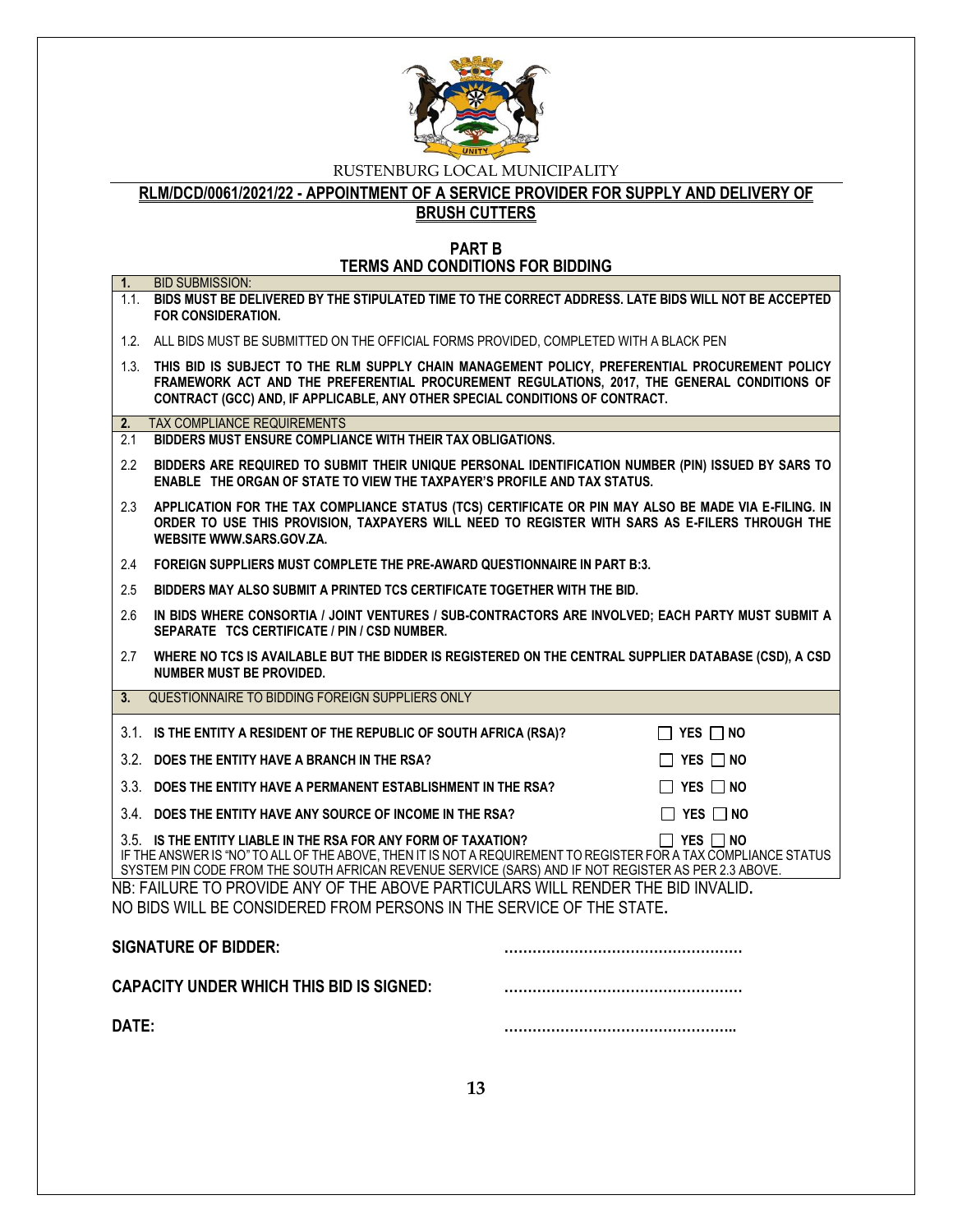

### **RLM/DCD/0061/2021/22 - APPOINTMENT OF A SERVICE PROVIDER FOR SUPPLY AND DELIVERY OF BRUSH CUTTERS**

### **MBD 4: DECLARATION OF INTEREST**

No bid will be accepted from persons in the service of the state...

Any person, having a kinship with persons in the service of the state, including a blood relationship, may make an offer or offers in terms of this invitation to bid. In view of possible allegations of favouritism, should the resulting bid, or part thereof, be awarded to persons connected with or related to persons in service of the state, it is required that the bidder or their authorised representative declare their position in relation to the evaluating/adjudicating authority.

In order to give effect to the above, the following questionnaire must be completed and submitted with the bid.

3.7 The names of all directors / trustees / shareholders members, their individual identity numbers and state employee numbers must be indicated in paragraph 4 below.

3.8 Are you presently in the service of the state?

### *(Tick applicable box*)



3.8.1 If yes, furnish particulars. ….……………………………………………………………

……………………………………………………………………………………………..

 $1$ MSCM Regulations: "in the service of the state" means to be  $-$ 

(a) a member of  $-$ 

- (i) any municipal council;
- (ii) any provincial legislature; or
- (iii) the national Assembly or the national Council of provinces;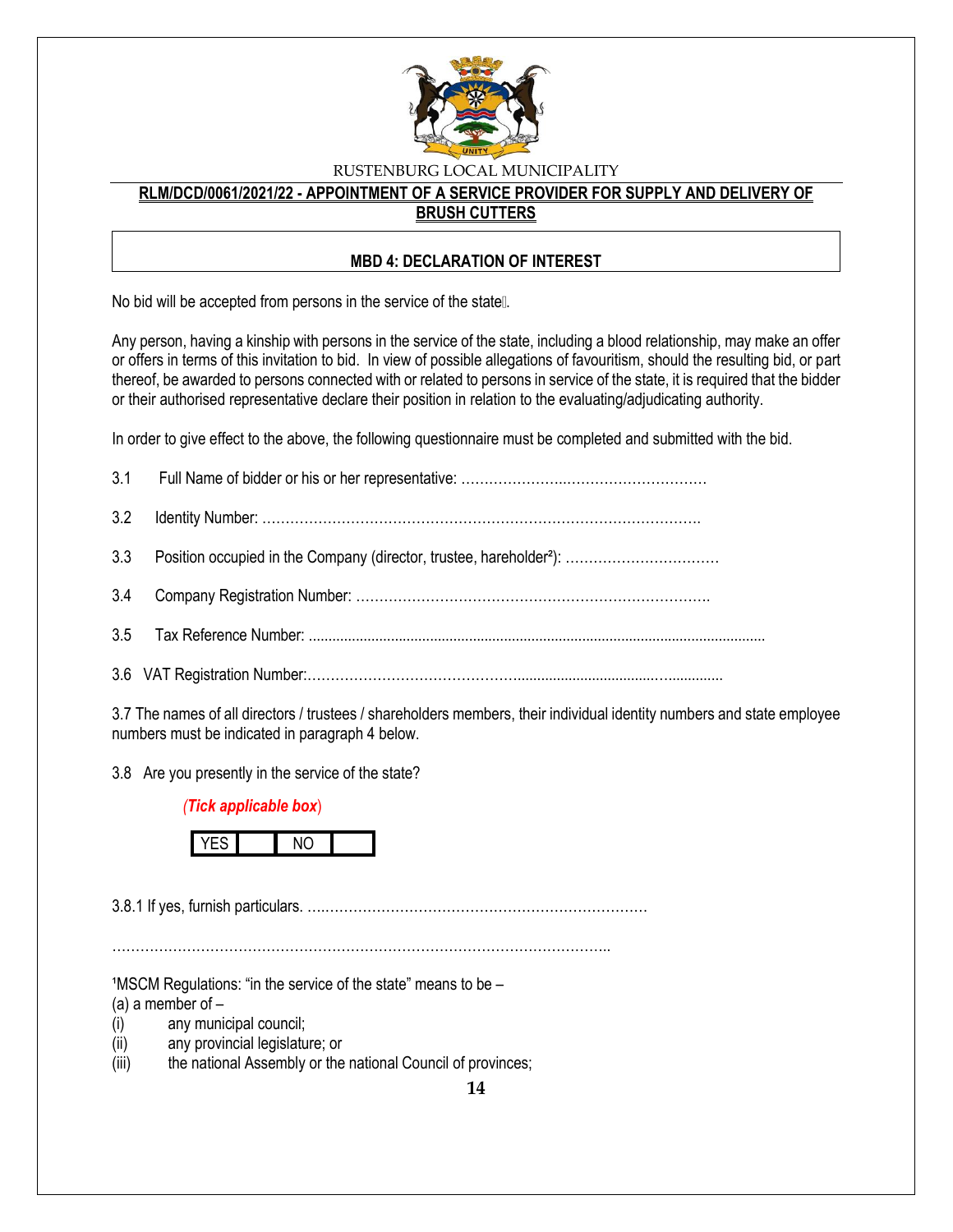

### **RLM/DCD/0061/2021/22 - APPOINTMENT OF A SERVICE PROVIDER FOR SUPPLY AND DELIVERY OF BRUSH CUTTERS**

(b) a member of the board of directors of any municipal entity; (c) an official of any municipality or municipal entity;

(d) an employee of any national or provincial department, national or provincial public entity or constitutional institution within the meaning of the Public Finance Management Act, 1999 (Act No.1 of 1999);

(e) a member of the accounting authority of any national or provincial public entity; or

(f) an employee of Parliament or a provincial legislature.

² Shareholder" means a person who owns shares in the company and is actively involved in the management of the company or business and exercises control over the company.

3.9 Have you been in the service of the state for the past twelve months? *(Tick applicable box*)

3.9.1 If yes, furnish particulars.………………………...……………………………………..

…………………………………………………………………………………………….

3.10 Do you have any relationship (family, friend, other) with persons in the service of the state and who may be involved with the evaluation and or adjudication of this bid?

### *(Tick applicable box*)



3.10.1 If yes, furnish particulars.………………………...……………………………………..

…………………………………………………………………………………………….

3.11 Are you, aware of any relationship (family, friend, other) between any other bidder and any persons in the service of the state who

may be involved with the evaluation and or adjudication of this bid?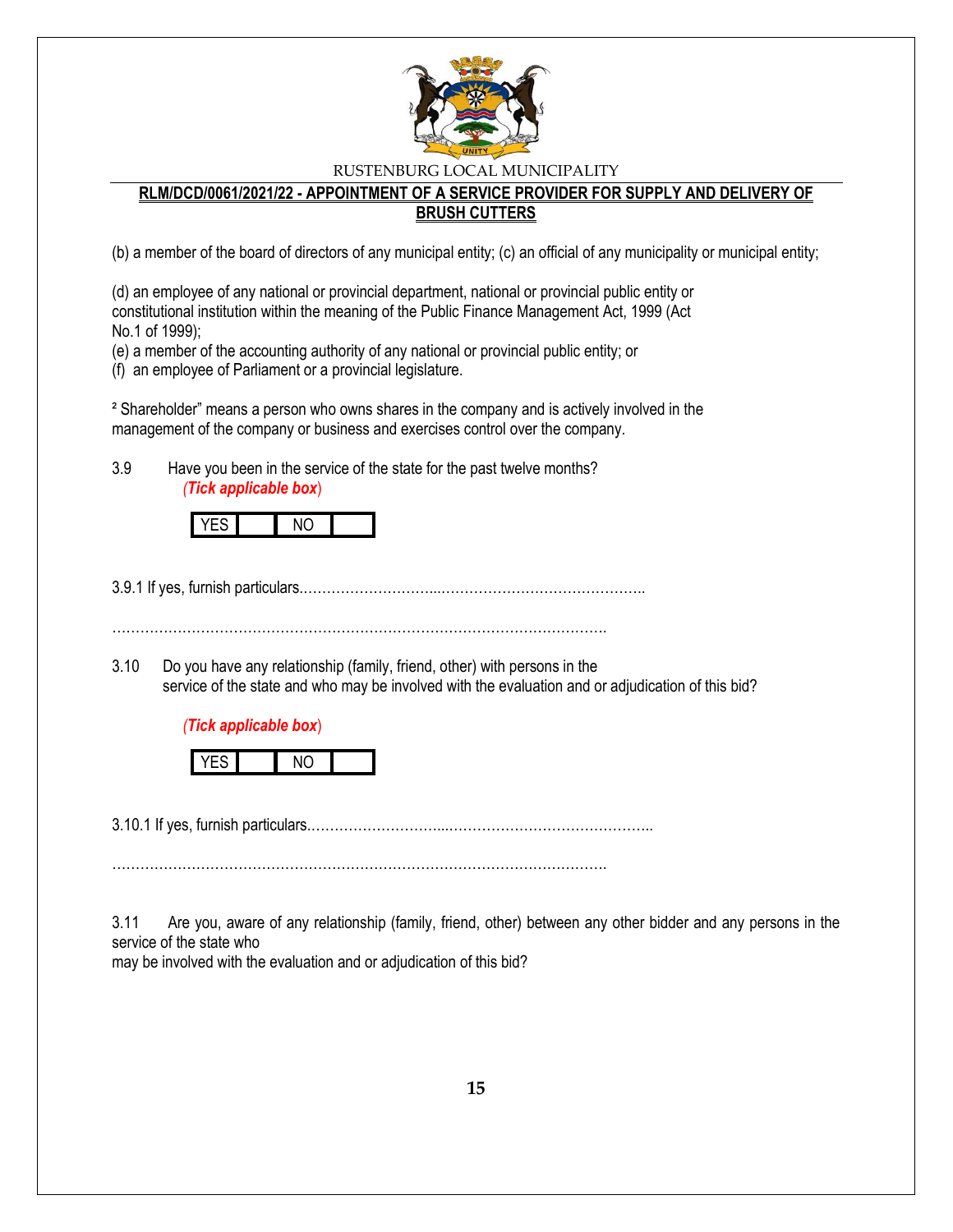

#### **RLM/DCD/0061/2021/22 - APPOINTMENT OF A SERVICE PROVIDER FOR SUPPLY AND DELIVERY OF**

**BRUSH CUTTERS**

*(Tick applicable box*)



3.11.1 If yes, furnish particulars.………………………...……………………………………..

3.12 Are any of the company's directors, trustees, managers, principle shareholders or stakeholders in service of the state?

*(Tick applicable box*)



3.12.1 If yes, furnish particulars.………………………...……………………………………..

……………………………………………………………………………………………………

3.13 Are any spouse, child or parent of the company's directors trustees, managers, principle shareholders or stakeholders in service of the state?

*(Tick applicable box*)



3.13.1 If yes, furnish particulars.………………………...……………………………………..

……………………………………………………………………………………………………

3.14 Do you or any of the directors, trustees, managers, principle shareholders, or stakeholders of this company have any interest in any other related companies or

business whether or not they are bidding for this contract.

*(Tick applicable box*)



3.14.1 If yes, furnish particulars.………………………...……………………………………..

………………………………………………………………………………………………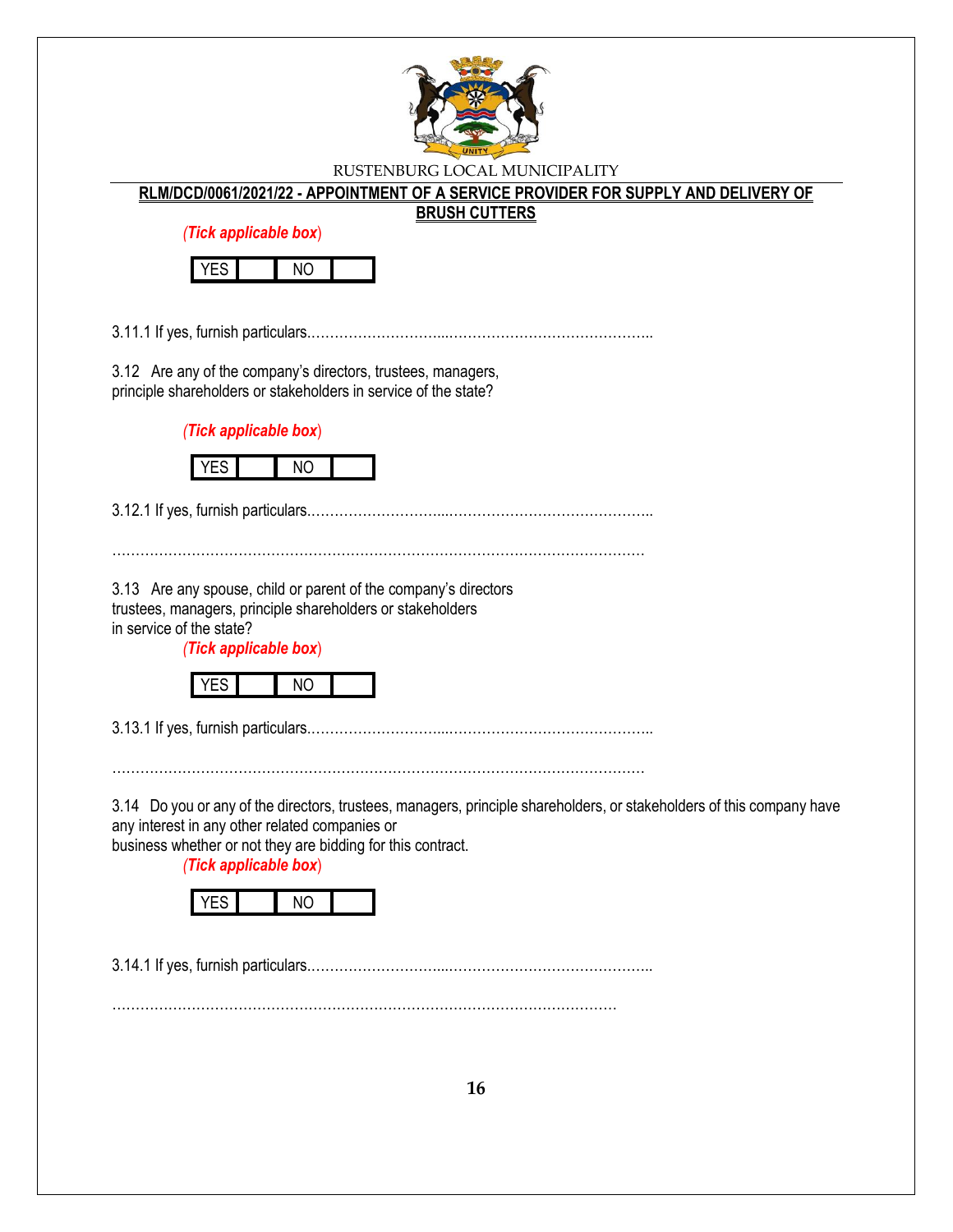

# **RLM/DCD/0061/2021/22 - APPOINTMENT OF A SERVICE PROVIDER FOR SUPPLY AND DELIVERY OF**

**BRUSH CUTTERS**

# **4. Full details of directors / trustees / members / shareholders.**

| <b>Full</b><br><b>Name</b> | <b>Identity Number</b> | Personal<br>Reference<br>Tax<br><b>Number</b> | <b>State</b><br>Employee<br>Number |
|----------------------------|------------------------|-----------------------------------------------|------------------------------------|
|                            |                        |                                               |                                    |
|                            |                        |                                               |                                    |
|                            |                        |                                               |                                    |
|                            |                        |                                               |                                    |
|                            |                        |                                               |                                    |
|                            |                        |                                               |                                    |
|                            |                        |                                               |                                    |
|                            |                        |                                               |                                    |
|                            |                        |                                               |                                    |
|                            |                        |                                               |                                    |

**Signature Date** 

 **……………………………… ………………………**

 **Capacity Name of Bidder**

 **…………………………………. ……………………………………**

**MBD 5**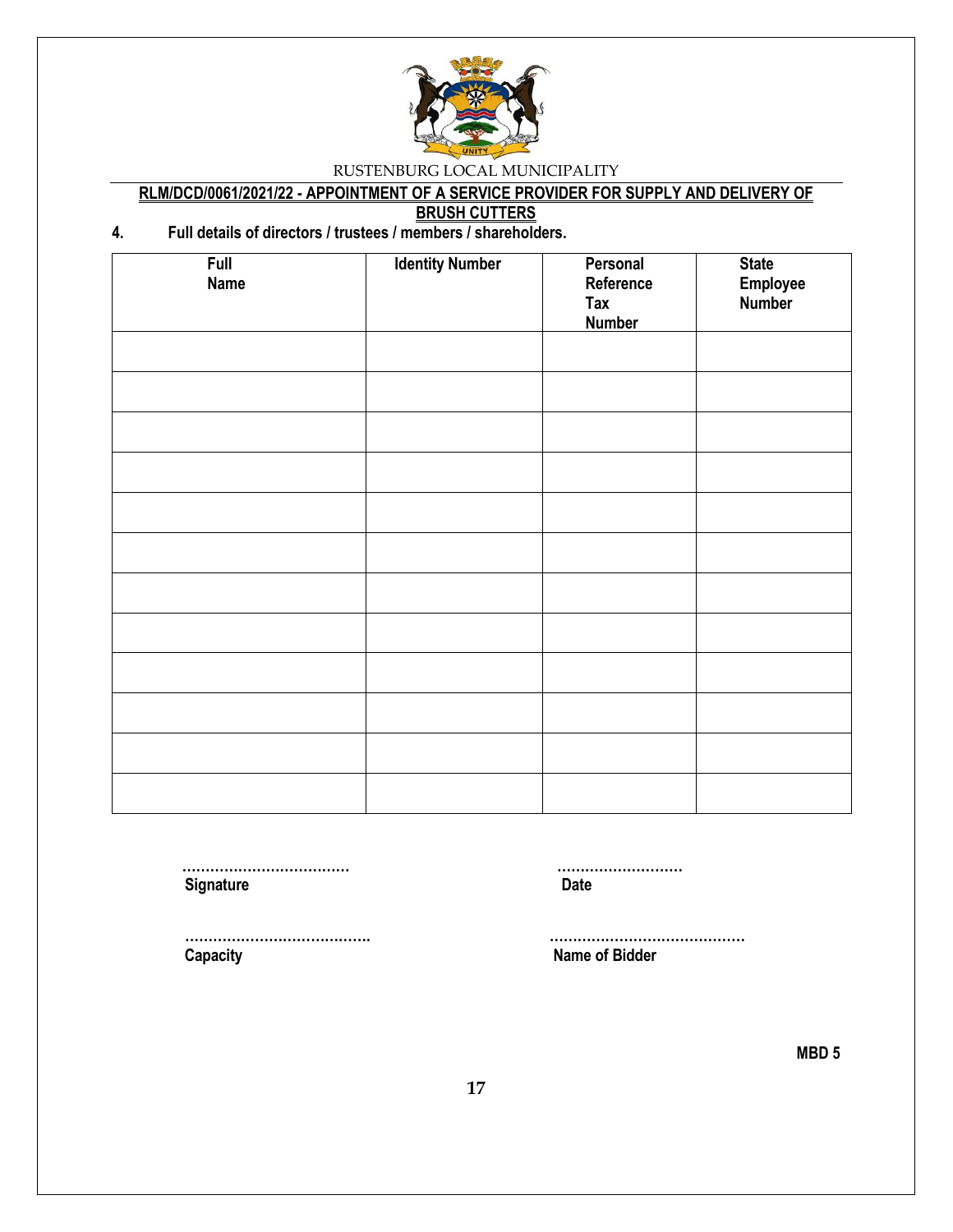

**RLM/DCD/0061/2021/22 - APPOINTMENT OF A SERVICE PROVIDER FOR SUPPLY AND DELIVERY OF BRUSH CUTTERS**

# **DECLARATION FOR PROCUREMENT ABOVE R10 MILLION (ALL APPLICABLE TAXES INCLUDED)**

For all procurement expected to exceed R10 million (all applicable taxes included), bidders must complete the following questionnaire:

| 1              | Are you by law required to prepare annual financial statements for auditing?                                                                                                                                                                                                         |
|----------------|--------------------------------------------------------------------------------------------------------------------------------------------------------------------------------------------------------------------------------------------------------------------------------------|
|                | *YES<br>NO.                                                                                                                                                                                                                                                                          |
| 1.1            | If yes, submit audited annual financial statements for the past three years or since the date of establishment<br>if established during the past three years.                                                                                                                        |
|                |                                                                                                                                                                                                                                                                                      |
| $\overline{2}$ | Do you have any outstanding undisputed commitments for municipal services towards any municipality for more<br>than three months or any other service provider in respect of which payment is overdue for more than 30 days?<br>*YES<br>NO.                                          |
| 2.1<br>2.2     | If no, this serves to certify that the bidder has no undisputed commitments for municipal services towards any<br>municipality for more than three months or other service provider in respect of which payment is overdue for<br>more than 30 days.<br>If yes, provide particulars. |
|                |                                                                                                                                                                                                                                                                                      |
|                |                                                                                                                                                                                                                                                                                      |
| 3              | Has any contract been awarded to you by an organ of state during the past five years, including particulars of<br>any material non-compliance or dispute concerning the execution of such contract?<br>*YES<br>NO.                                                                   |
| 3.1            | If yes, furnish particulars                                                                                                                                                                                                                                                          |
|                |                                                                                                                                                                                                                                                                                      |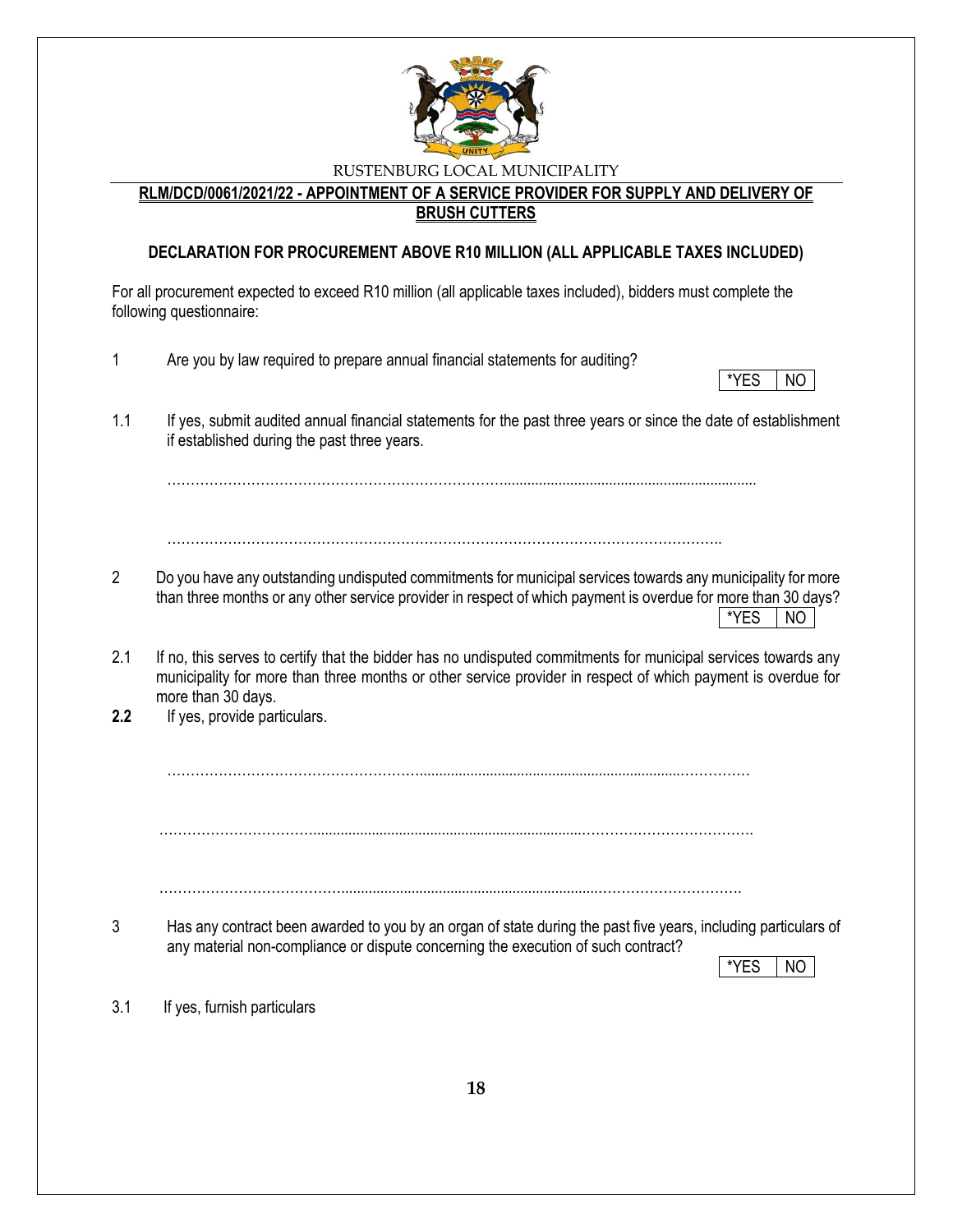

**RLM/DCD/0061/2021/22 - APPOINTMENT OF A SERVICE PROVIDER FOR SUPPLY AND DELIVERY OF BRUSH CUTTERS** …………………………….............................................................................……………………… …….....................…………………………….............................................................…………… **4.** Will any portion of goods or services be sourced from outside the Republic, and, if so, what portion of payment from the municipality / municipal entity is expected to be transferred out of the Republic?  $*YES$  | NO 4.1 If yes, furnish particulars ……………………………………………………............................................................. …………………………………………………...........................................................….. **CERTIFICATION** I, THE UNDERSIGNED (FULL NAME) ………………………………………….................... CERTIFY THAT THE INFORMATION FURNISHED ON THIS DECLARATION FORM IS TRUE AND CORRECT. I ACCEPT THAT, IN ADDITION TO CANCELLATION OF A CONTRACT, ACTION MAY BE TAKEN AGAINST ME SHOULD THIS DECLARATION PROVE TO BE FALSE. ……………………………………….................... .....................……............. Name/s and Surname of Bidder Signature Signature ………………………………………...................... .......................................**2022** Position in the Firm/Company Date Date Date Date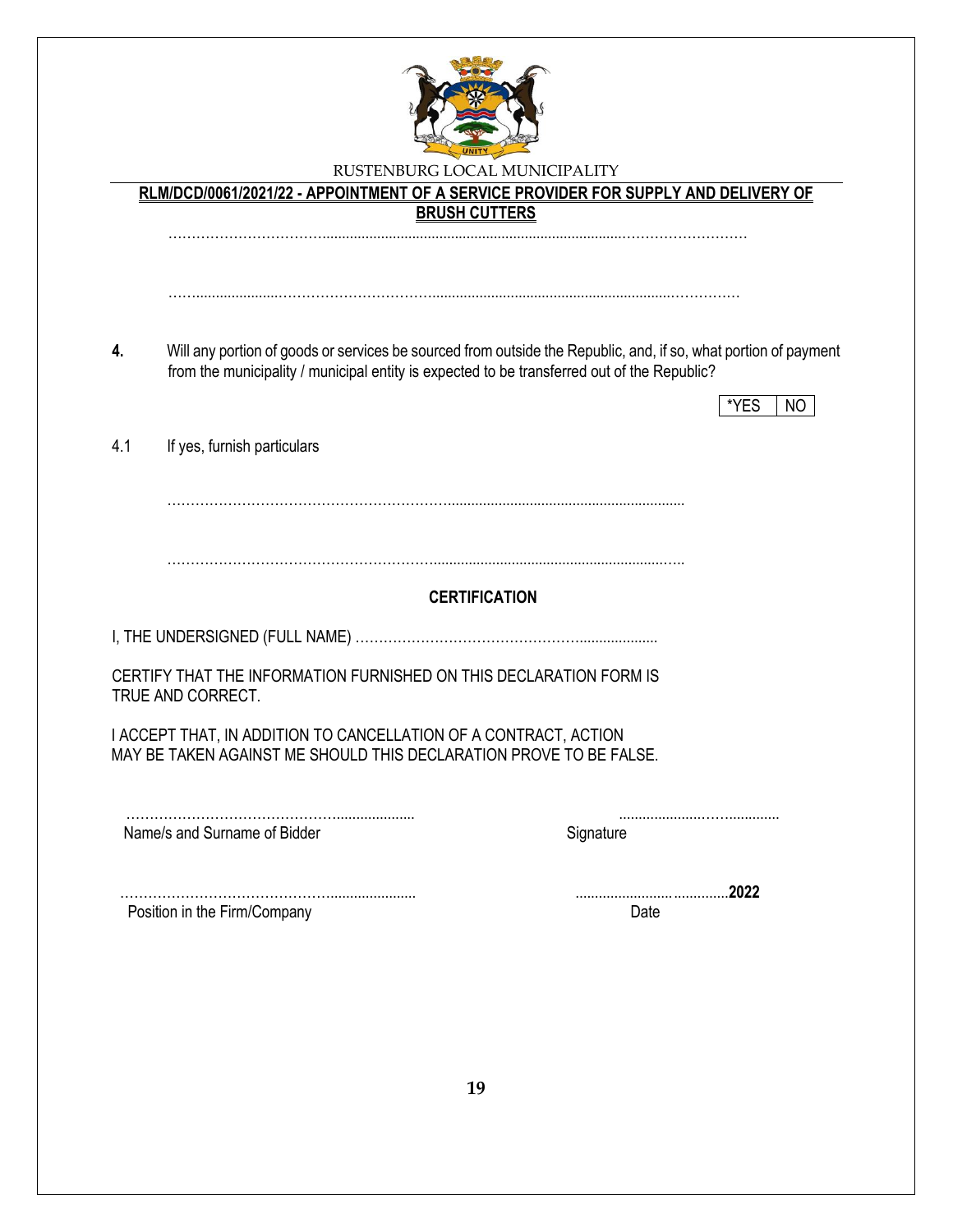

### **RLM/DCD/0061/2021/22 - APPOINTMENT OF A SERVICE PROVIDER FOR SUPPLY AND DELIVERY OF BRUSH CUTTERS**

### **MBD 6.1 PREFERENCE CLAIMED IN TERMS OF THE PREFERENTIAL PROCUREMENT REGULATIONS, 2011**

This preference form must form part of all bids invited. It contains general information and serves as a claim form for preference points for Broad-Based Black Economic Empowerment (B-BBEE) Status Level of Contribution

### **NB: BEFORE COMPLETING THIS FORM, BIDDERS MUST STUDY THE GENERAL CONDITIONS, DEFINITIONS AND DIRECTIVES APPLICABLE IN RESPECT OF B-BBEE, AS PRESCRIBED IN THE PREFERENTIAL PROCUREMENT REGULATIONS, 2017.**

### **1. GENERAL CONDITIONS**

- 1.1 The following preference point systems are applicable to all bids:
	- the 80/20 system for requirements with a Rand value of up to R50 000 000 (all applicable taxes included); and
	- the 90/10 system for requirements with a Rand value above R50 000 000 (all applicable taxes included).

1.2

- a) The value of this bid is estimated to not exceed R50 000 000 (all applicable taxes included) and therefore the 80/20 preference point system shall be applicable; or
- b) The 80/20 preference point system will be applicable to this tender Points for this bid shall be awarded for:
- (a) Price; and
- (b) B-BBEE Status Level of Contributor.

#### 1.3 The maximum points for this bid are allocated as follows:

|                                                   | <b>POINTS</b> |
|---------------------------------------------------|---------------|
| <b>PRICE</b>                                      | 80            |
| <b>B-BBEE STATUS LEVEL OF CONTRIBUTOR</b>         | 20            |
| Total points for Price and B-BBEE must not exceed | 100           |

- 1.4 Failure on the part of a bidder to submit proof of B-BBEE Status level of contributor together with the bid, will be interpreted to mean that preference points for B-BBEE status level of contribution are not claimed.
- 1.5 The purchaser reserves the right to require of a bidder, either before a bid is adjudicated or at any time subsequently, to substantiate any claim in regard to preferences, in any manner required by the purchaser.
	- **2. DEFINITIONS**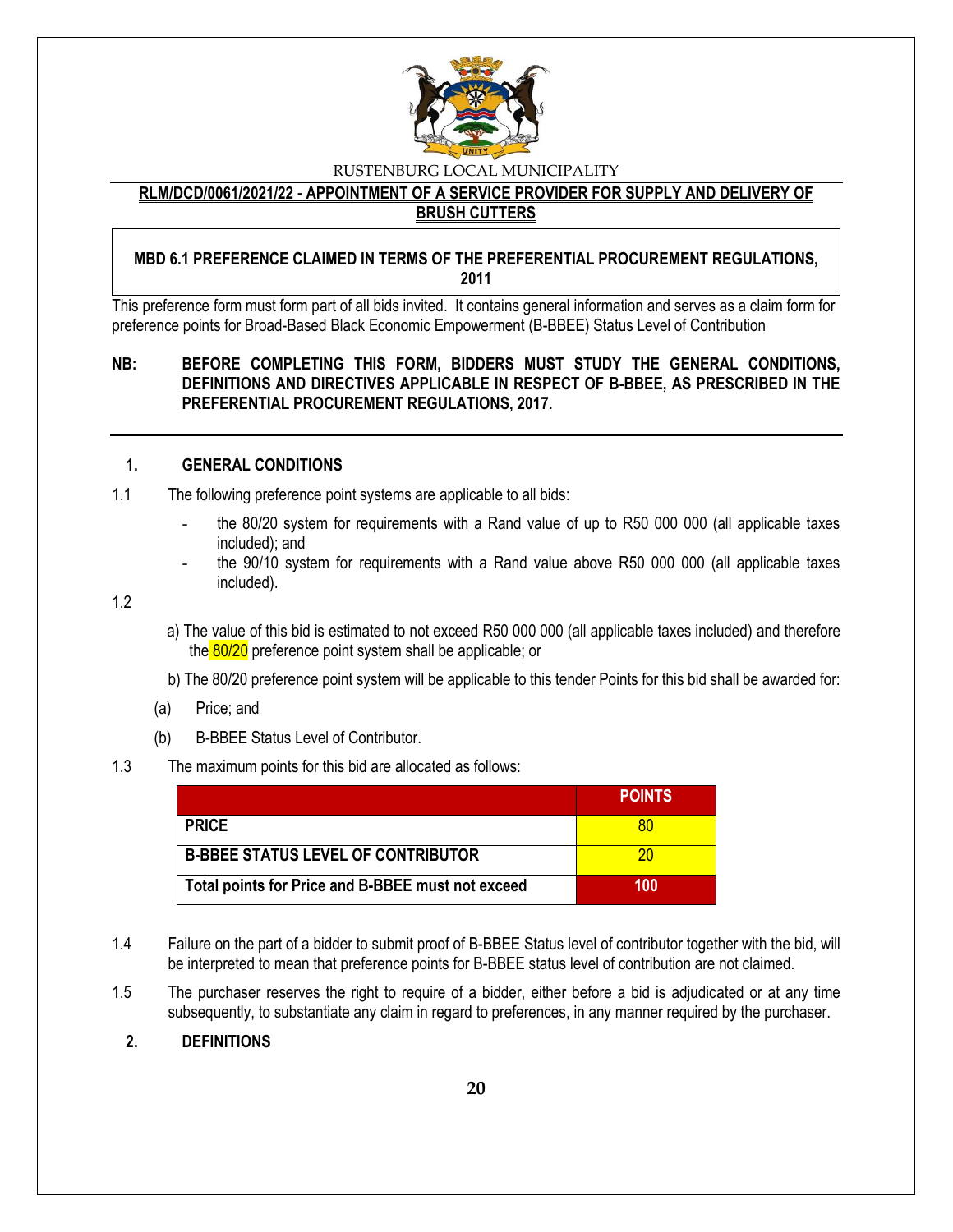

#### **RLM/DCD/0061/2021/22 - APPOINTMENT OF A SERVICE PROVIDER FOR SUPPLY AND DELIVERY OF BRUSH CUTTERS**

- (a) **"B-BBEE"** means broad-based black economic empowerment as defined in section 1 of the Broad-Based Black Economic Empowerment Act;
- (b) "**B-BBEE status level of contributor"** means the B-BBEE status of an entity in terms of a code of good practice on black economic empowerment, issued in terms of section 9(1) of the Broad-Based Black Economic Empowerment Act;
- (c) **"bid"** means a written offer in a prescribed or stipulated form in response to an invitation by an organ of state for the provision of goods or services, through price quotations, advertised competitive bidding processes or proposals;
- (d) **"Broad-Based Black Economic Empowerment Act"** means the Broad-Based Black Economic Empowerment Act, 2003 (Act No. 53 of 2003);
- **(e) "EME"** means an Exempted Micro Enterprise in terms of a code of good practice on black economic empowerment issued in terms of section 9 (1) of the Broad-Based Black Economic Empowerment Act;
- (f) **"functionality"** means the ability of a tenderer to provide goods or services in accordance with specifications as set out in the tender documents.
- (g) **"prices"** includes all applicable taxes less all unconditional discounts;
- (h) **"proof of B-BBEE status level of contributor"** means:
	- **1)** B-BBEE Status level certificate issued by an authorized body or person;
	- **2)** A sworn affidavit as prescribed by the B-BBEE Codes of Good Practice;
	- **3)** Any other requirement prescribed in terms of the B-BBEE Act;
	- (i) **"QSE"** means a qualifying small business enterprise in terms of a code of good practice on black economic empowerment issued in terms of section 9 (1) of the Broad-Based Black Economic Empowerment Act;
- *(j)* **"rand value"**means the total estimated value of a contract in Rand, calculated at the time of bid invitation, and includes all applicable taxes;

#### **3. POINTS AWARDED FOR PRICE**

### **3.1 THE 80/20 OR 90/10 PREFERENCE POINT SYSTEMS**

A maximum of 80 or 90 points is allocated for price on the following basis:

or

**80/20 or 90/10**

I

$$
Ps = 80 \left( 1 - \frac{Pt - P \min}{P \min} \right)
$$

$$
Ps = 90\left(1 - \frac{Pt - P\min P}{\min}\right)
$$

Where

Ps = Points scored for price of bid under consideration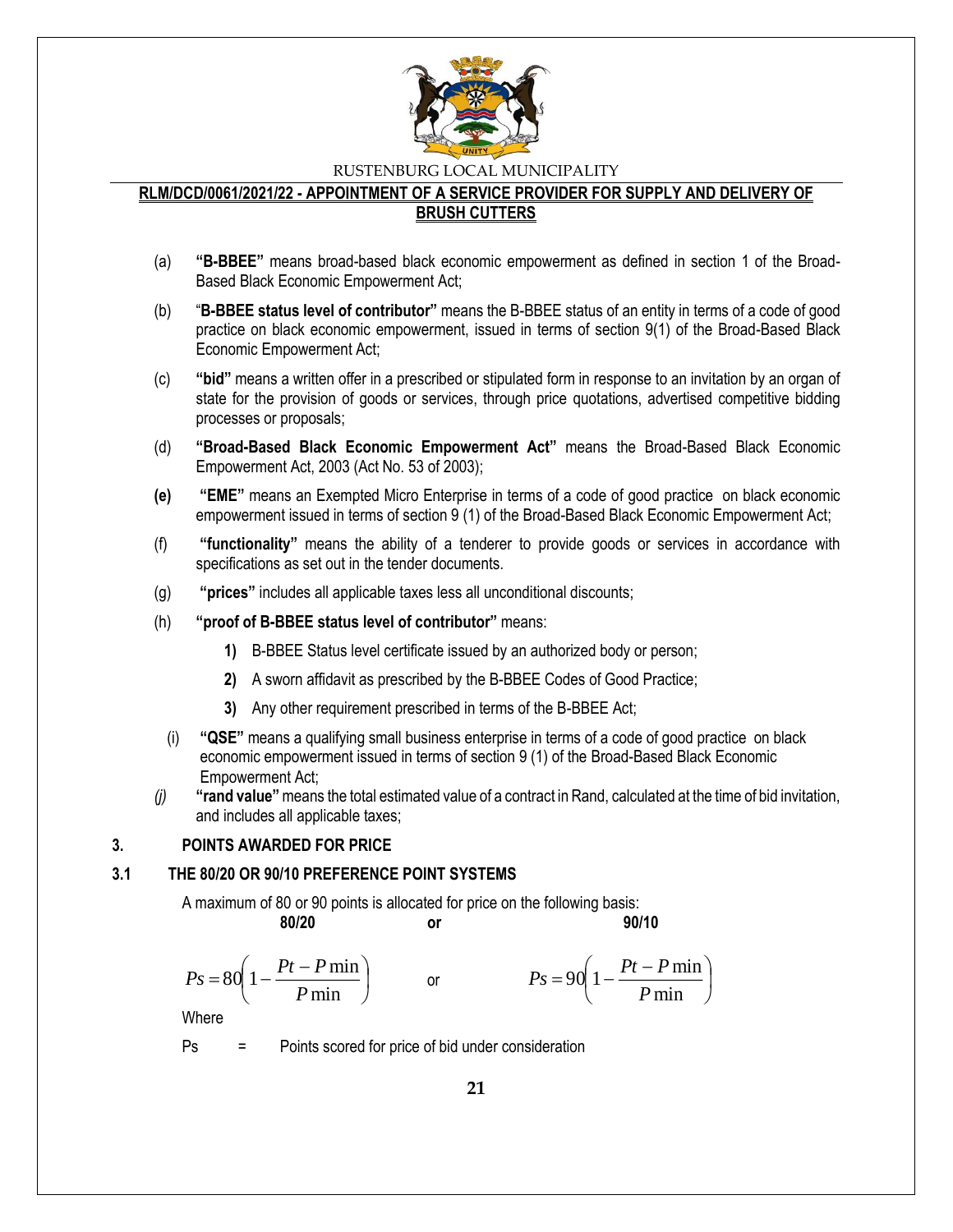

#### **RLM/DCD/0061/2021/22 - APPOINTMENT OF A SERVICE PROVIDER FOR SUPPLY AND DELIVERY OF BRUSH CUTTERS**

Pt = Price of bid under consideration

P min = Price of lowest acceptable bid

### **4. POINTS AWARDED FOR B-BBEE STATUS LEVEL OF CONTRIBUTOR**

4.1 In terms of Regulation 6 (2) and 7 (2) of the Preferential Procurement Regulations, preference points must be awarded to a bidder for attaining the B-BBEE status level of contribution in accordance with the table below:

| <b>B-BBEE Status Level of</b><br><b>Contributor</b> | <b>Number of points</b><br>(90/10 system) | <b>Number of points</b><br>(80/20 system) |
|-----------------------------------------------------|-------------------------------------------|-------------------------------------------|
|                                                     | 10                                        | 20                                        |
| າ                                                   | 9                                         | 18                                        |
|                                                     | 6                                         | 14                                        |
|                                                     | 5                                         | 12                                        |
| 5                                                   |                                           | 8                                         |
| 6                                                   |                                           | 6                                         |
|                                                     |                                           |                                           |
| 8                                                   |                                           | ິ                                         |
| Non-compliant contributor                           |                                           |                                           |

# **5. BID DECLARATION**

5.1 Bidders who claim points in respect of B-BBEE Status Level of Contribution must complete the following:

# **6. B-BBEE STATUS LEVEL OF CONTRIBUTOR CLAIMED IN TERMS OF PARAGRAPHS 1.4 AND 4.1**

6.1 B-BBEE Status Level of Contributor:  $\qquad \qquad = \qquad \qquad \dots \dots \dots (maximum of 10 or 20 points)$ 

(Points claimed in respect of paragraph 7.1 must be in accordance with the table reflected in paragraph 4.1 and must be substantiated by relevant proof of B-BBEE status level of contributor.

# **7. SUB-CONTRACTING**

7.1 Will any portion of the contract be sub-contracted?

(*Tick applicable box*)

| $\sim$ |  |  |
|--------|--|--|

7.1.1 If yes, indicate:

i) What percentage of the contract will be subcontracted............…………….…………%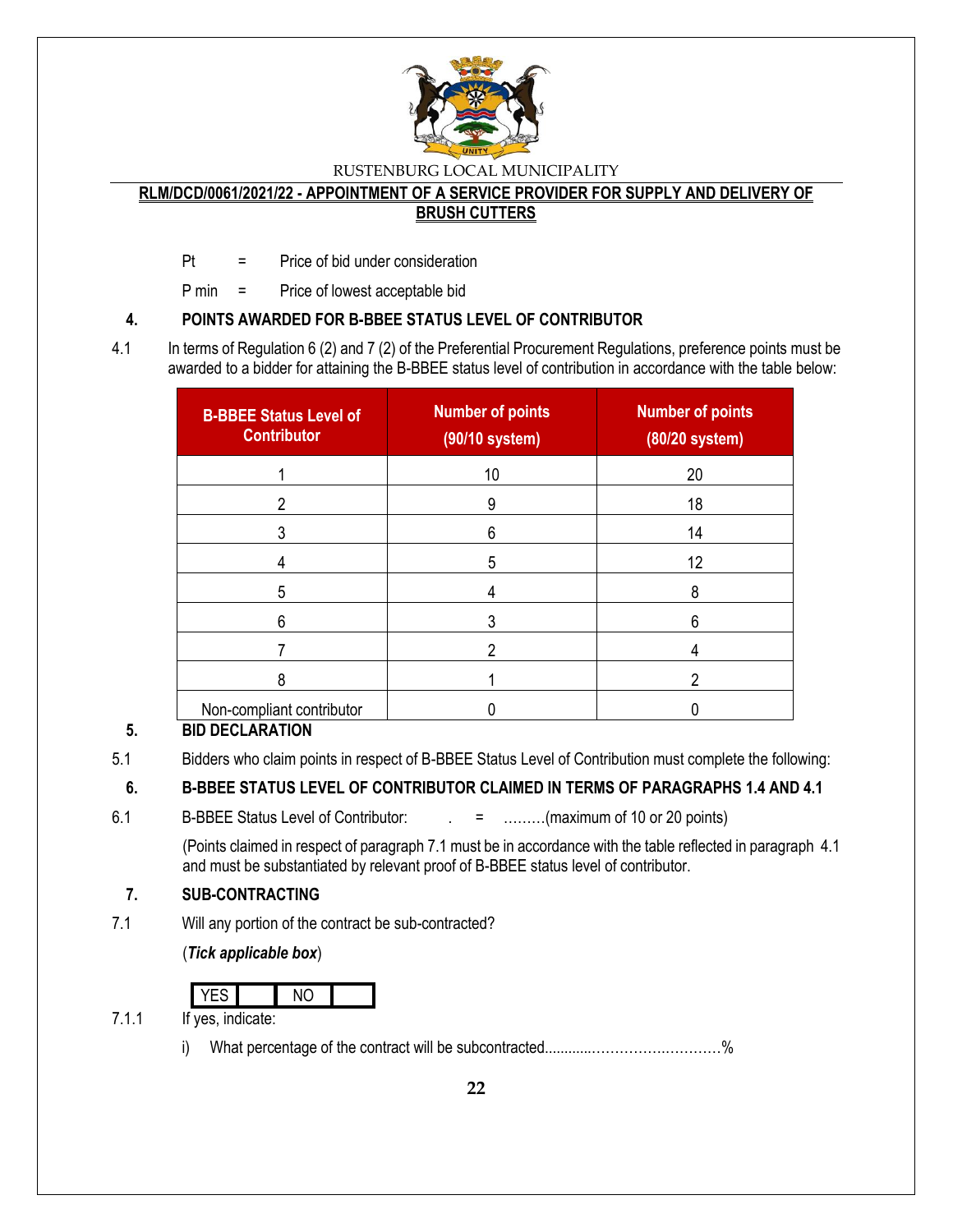

### **RLM/DCD/0061/2021/22 - APPOINTMENT OF A SERVICE PROVIDER FOR SUPPLY AND DELIVERY OF**

### **BRUSH CUTTERS**

- ii) The name of the sub-contractor…………………………………………………………..
- iii) The B-BBEE status level of the sub-contractor......................................……………..
- iv) Whether the sub-contractor is an EME or QSE

|  | (Tick applicable box) |  |  |
|--|-----------------------|--|--|
|  |                       |  |  |
|  |                       |  |  |

| J. | э |  |
|----|---|--|
|    |   |  |

v) Specify, by ticking the appropriate box, if subcontracting with an enterprise in terms of Preferential Procurement Regulations,2017:

| Designated Group: An EME or QSE which is at last 51% owned by:    | EME√ | QSE |
|-------------------------------------------------------------------|------|-----|
| Black people                                                      |      |     |
| Black people who are youth                                        |      |     |
| Black people who are women                                        |      |     |
| Black people with disabilities                                    |      |     |
| Black people living in rural or underdeveloped areas or townships |      |     |
| Cooperative owned by black people                                 |      |     |
| Black people who are military veterans                            |      |     |
| <b>OR</b>                                                         |      |     |
| Any EME                                                           |      |     |
| Any QSE                                                           |      |     |

### 8. **DECLARATION WITH REGARD TO COMPANY/FIRM**

- 8.1 Name of company/firm:…………………………………………………………………………….
- 8.2 VAT registration number:……………………………………….………………………
- 8.3 Company registration number:………….……………………….……………………

# 8.4 TYPE OF COMPANY/ FIRM

- □ Partnership/Joint Venture / Consortium
- □ One-person business/sole propriety
- **Close corporation**
- □ Company
- (Pty) Limited
- [TICK APPLICABLE BOX]

# 8.5 DESCRIBE PRINCIPAL BUSINESS ACTIVITIES

…………………………………………………………………………………………………………………………

…………………………………………………………………………………………………………………………

# 8.6 COMPANY CLASSIFICATION

Manufacturer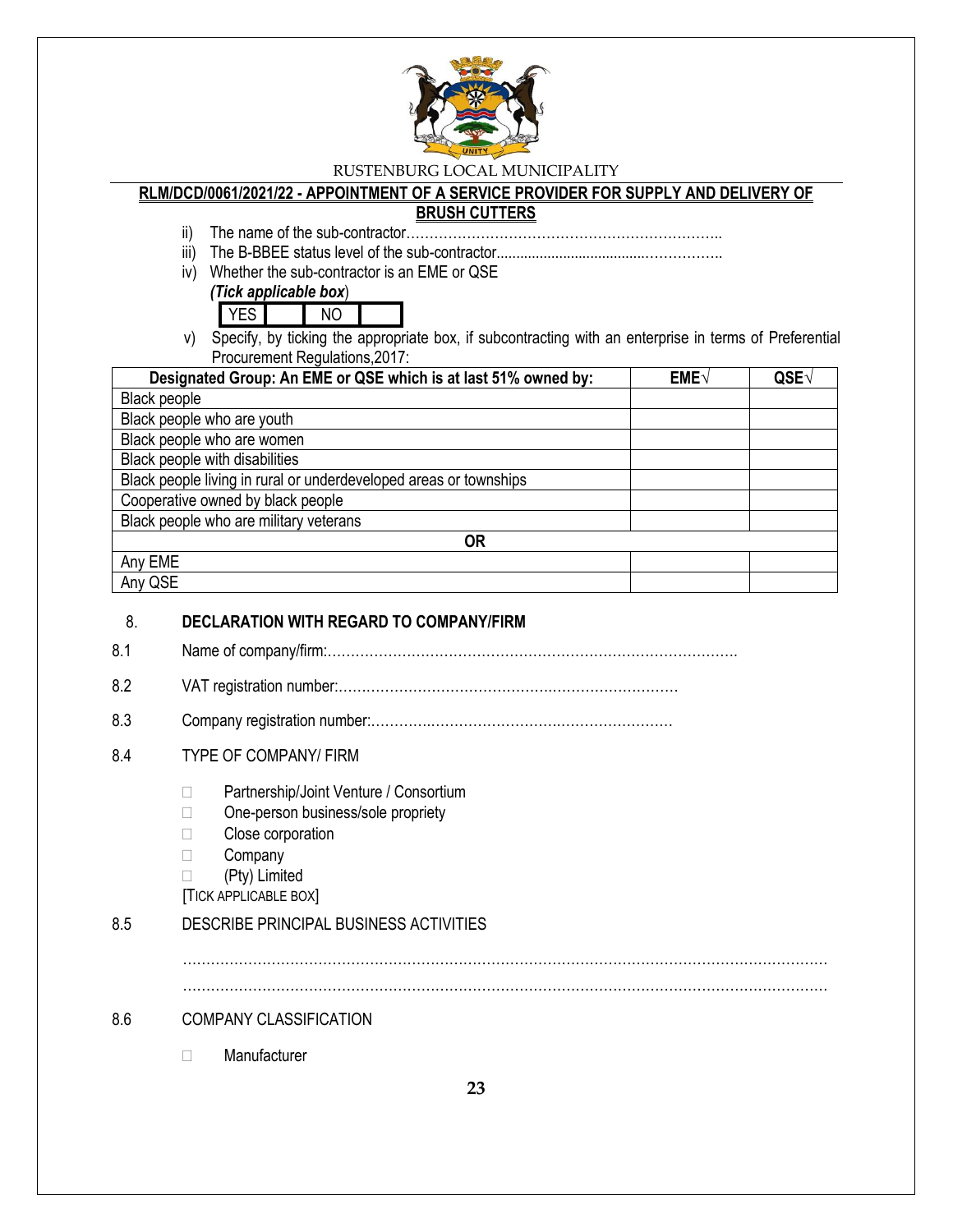

# **RLM/DCD/0061/2021/22 - APPOINTMENT OF A SERVICE PROVIDER FOR SUPPLY AND DELIVERY OF**

### **BRUSH CUTTERS**

□ Supplier

□ Professional service provider

 $\Box$  Other service providers, e.g. transporter, etc.

[*TICK APPLICABLE BOX*]

### **8.7 MUNICIPAL INFORMATION**

8.8 Total number of years the company/firm has been in business:…………………………

8.9 I/we, the undersigned, who is / are duly authorised to do so on behalf of the company/firm, certify that the points claimed, based on the B-BBE status level of contributor indicated in paragraphs 1.4 and 6.1 of the foregoing certificate, qualifies the company/ firm for the preference(s) shown and I / we acknowledge that:

- i) The information furnished is true and correct;
- ii) The preference points claimed are in accordance with the General Conditions as indicated in paragraph 1 of this form;
- iii) In the event of a contract being awarded as a result of points claimed as shown in paragraphs 1.4 and 6.1, the contractor may be required to furnish documentary proof to the satisfaction of the purchaser that the claims are correct;
- iv) If the B-BBEE status level of contributor has been claimed or obtained on a fraudulent basis or any of the conditions of contract have not been fulfilled, the purchaser may, in addition to any other remedy it may have –
	- (a) disqualify the person from the bidding process;
	- (b) recover costs, losses or damages it has incurred or suffered as a result of that person's conduct;
	- (c) cancel the contract and claim any damages which it has suffered as a result of having to make less favourable arrangements due to such cancellation;
	- (d) recommend that the bidder or contractor, its shareholders and directors, or only the shareholders and directors who acted on a fraudulent basis, be restricted by the National Treasury from obtaining business from any organ of state for a period not exceeding 10 years, after the *audi alteram partem* (hear the other side) rule has been applied; and
	- (e) forward the matter for criminal prosecution.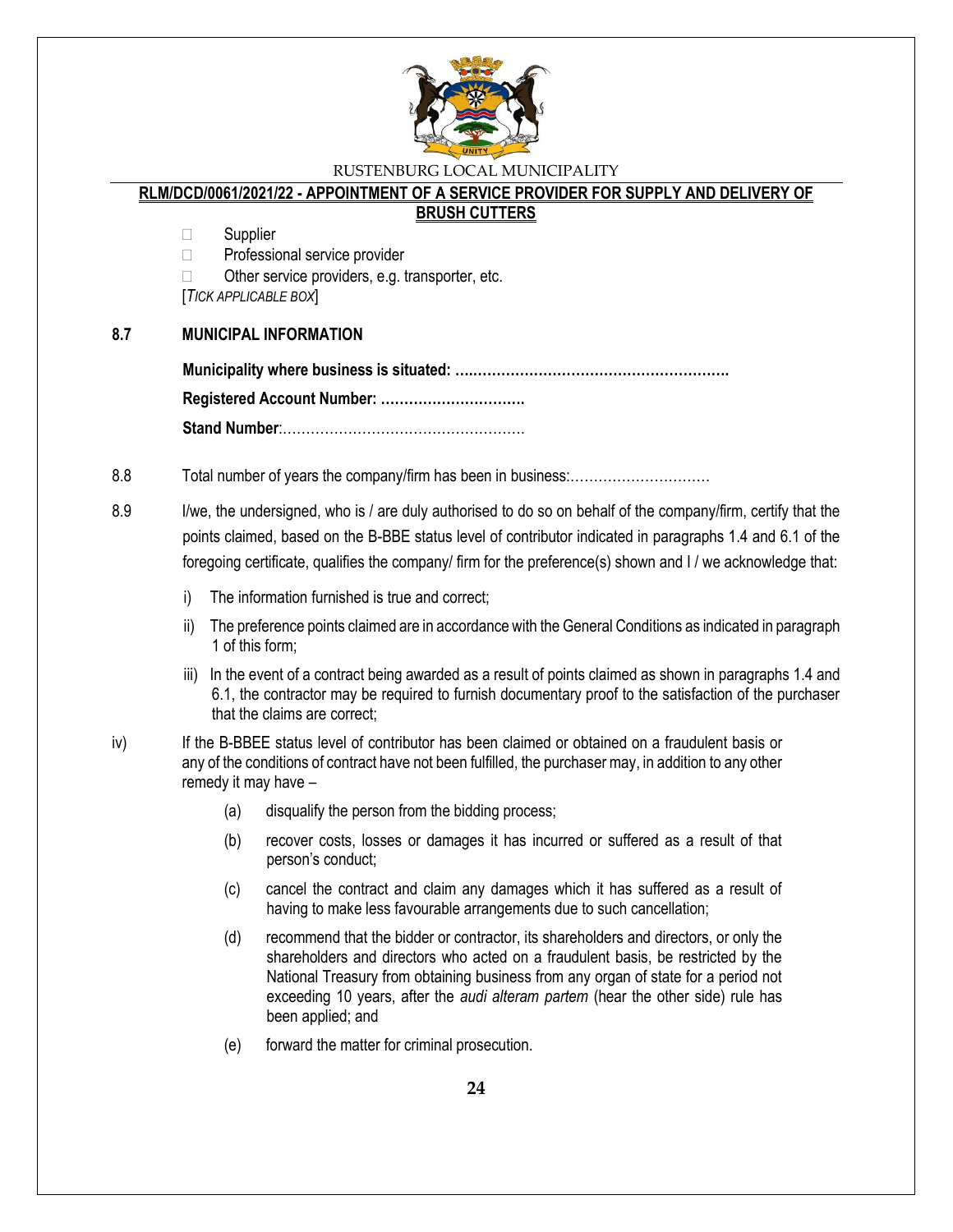

# **RLM/DCD/0061/2021/22 - APPOINTMENT OF A SERVICE PROVIDER FOR SUPPLY AND DELIVERY OF**

**BRUSH CUTTERS**

| WITNESSES |
|-----------|
|           |

- **1. ……………………………………..**
- **2. …………………………………….**

**………………………………………. SIGNATURE(S) OF BIDDERS(S)**

**…………………………………..**

**DATE: …………………………………..**

**ADDRESS …………………………………..**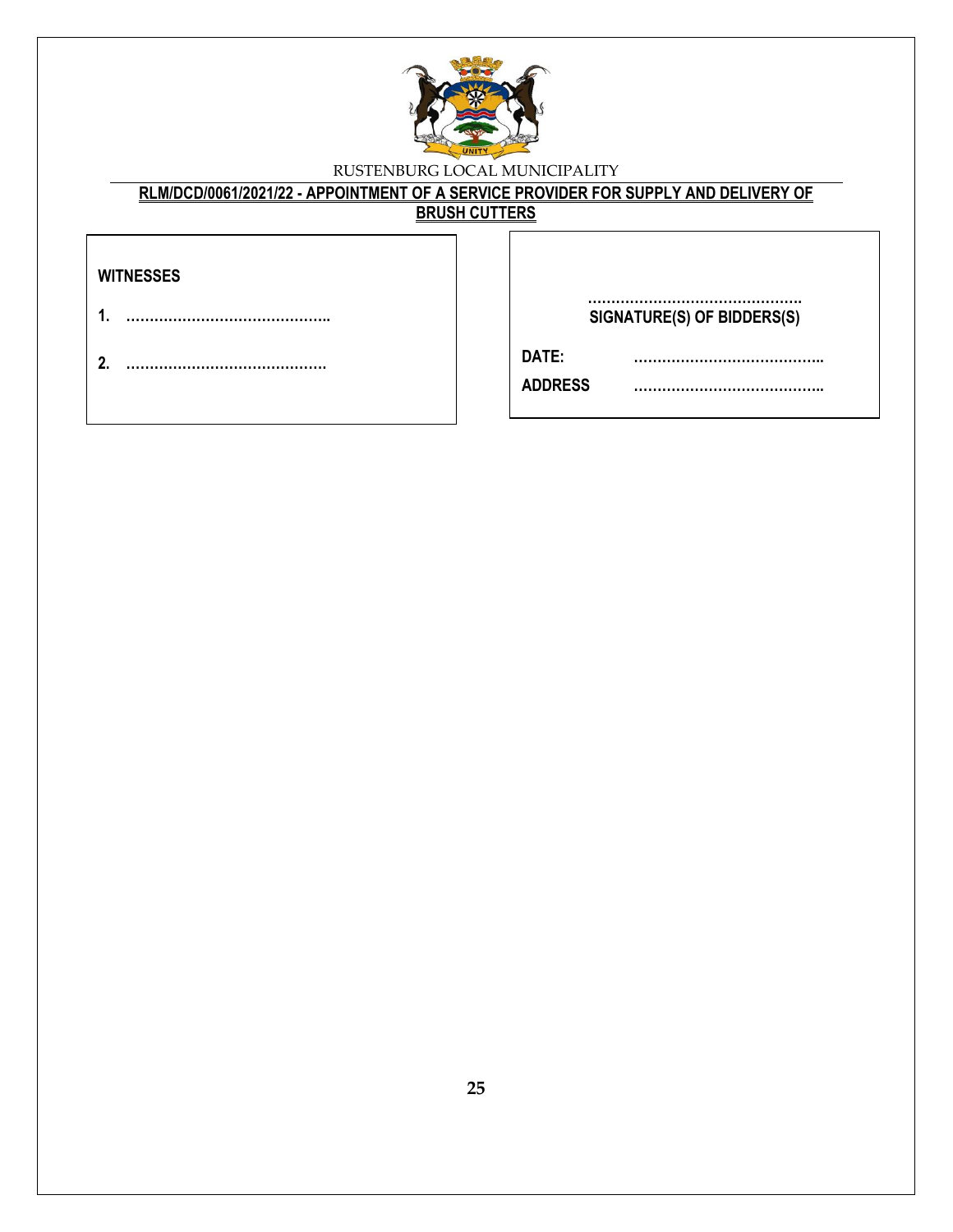

**RLM/DCD/0061/2021/22 - APPOINTMENT OF A SERVICE PROVIDER FOR SUPPLY AND DELIVERY OF** 

# **BRUSH CUTTERS**

### **CONTRACT FORM - RENDERING OF SERVICES MDB 7.2**

**THIS FORM MUST BE FILLED IN DUPLICATE BY BOTH THE SERVICE PROVIDER (PART 1) AND THE PURCHASER (PART 2). BOTH FORMS MUST BE SIGNED IN THE ORIGINAL SO THAT THE SERVICE PROVIDER AND THE PURCHASER WOULD BE IN POSSESSION OF ORIGINALLY SIGNED CONTRACTS FOR THEIR RESPECTIVE RECORDS.**

# **PART 1 (TO BE FILLED IN BY THE SERVICE PROVIDER)**

1. I hereby undertake to render services described in the attached bidding documents to (name of the institution) ……………………………………………………………………………………………………………………………... in accordance with the requirements and task directives / proposals specifications stipulated in Bid Number………….………………………………… at the price/s quoted. My offer/s remain binding upon me and open for acceptance by the Purchaser during the validity period indicated and calculated from the closing date of the bid.

#### 2. The following documents shall be deemed to form and be read and construed as part of this agreement: (i) Bidding documents,

- *-* Invitation to bid;
- Tax compliance status (CSD report);
- Pricing schedule(s);
- Filled in task directive/proposal;
- Preference claims for Broad Based Black Economic Empowerment Status Level of Contribution in terms of the Preferential Procurement Regulations 2011;
- *-* Declaration of interest;
- *-* Declaration of bidder's past SCM practices;
- *-* Certificate of Independent Bid Determination;
- **Special Conditions of Contract;**
- (ii) General Conditions of Contract; and
- (iii) Other (specify)
- 3. I confirm that I have satisfied myself as to the correctness and validity of my bid; that the price(s) and rate(s) quoted cover all the services specified in the bidding documents; that the price(s) and rate(s) cover all my obligations and I accept that any mistakes regarding price(s) and rate(s) and calculations will be at my own risk.
- 4. I accept full responsibility for the proper execution and fulfilment of all obligations and conditions devolving on me under this agreement as the principal liable for the due fulfillment of this contract.
- 5. I declare that I have no participation in any collusive practices with any bidder or any other person regarding this or any other bid.
- 6. I confirm that I am duly authorised to sign this contract.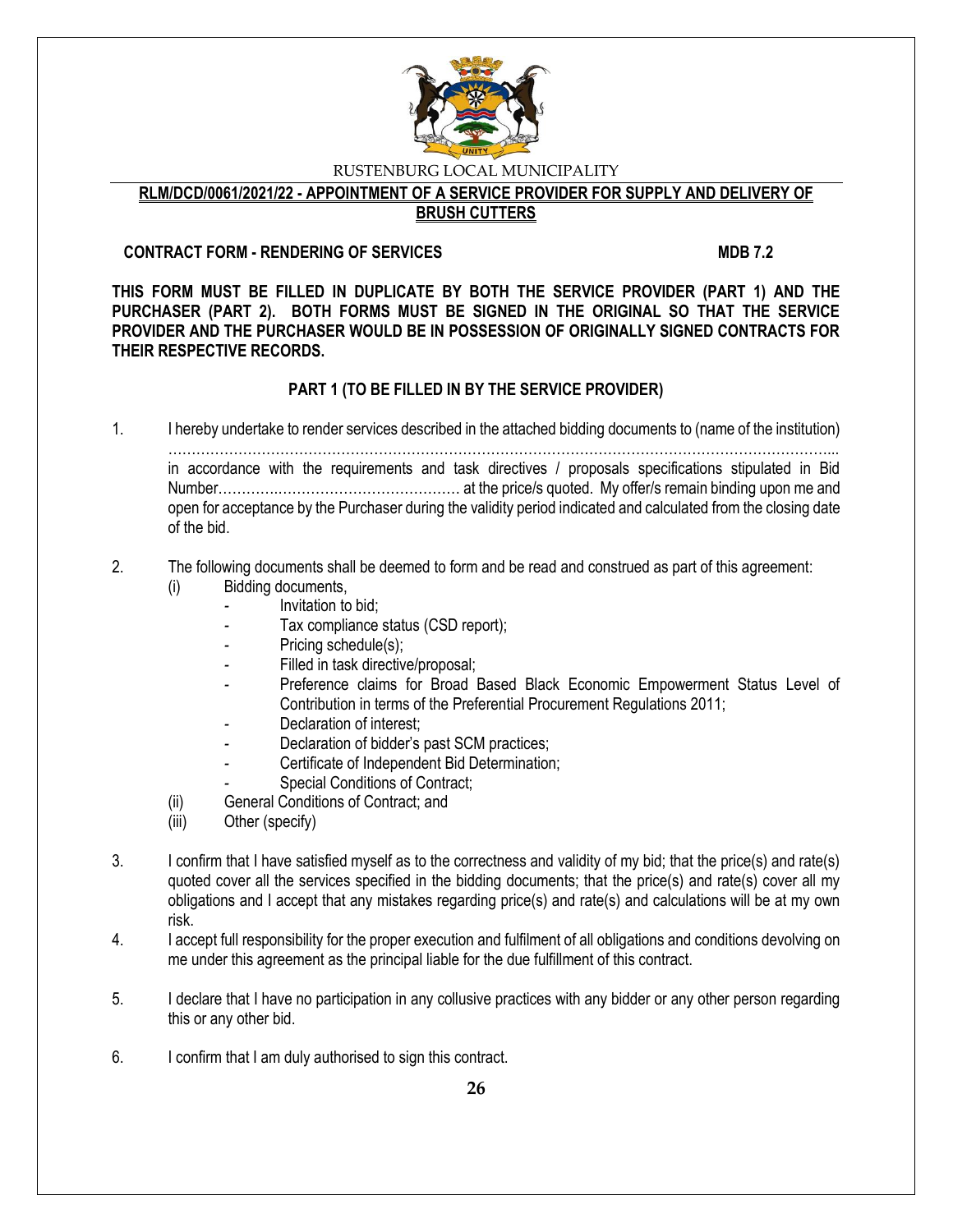

**RLM/DCD/0061/2021/22 - APPOINTMENT OF A SERVICE PROVIDER FOR SUPPLY AND DELIVERY OF BRUSH CUTTERS**

| NAME (PRINT)     |  |
|------------------|--|
| <b>CAPACITY</b>  |  |
| <b>SIGNATURE</b> |  |
| NAME OF FIRM     |  |
| DATE             |  |

| <b>WITNESSES</b> |       |  |
|------------------|-------|--|
| 1                |       |  |
| $\mathbf{2}$     |       |  |
|                  | DATE: |  |
|                  |       |  |

**27**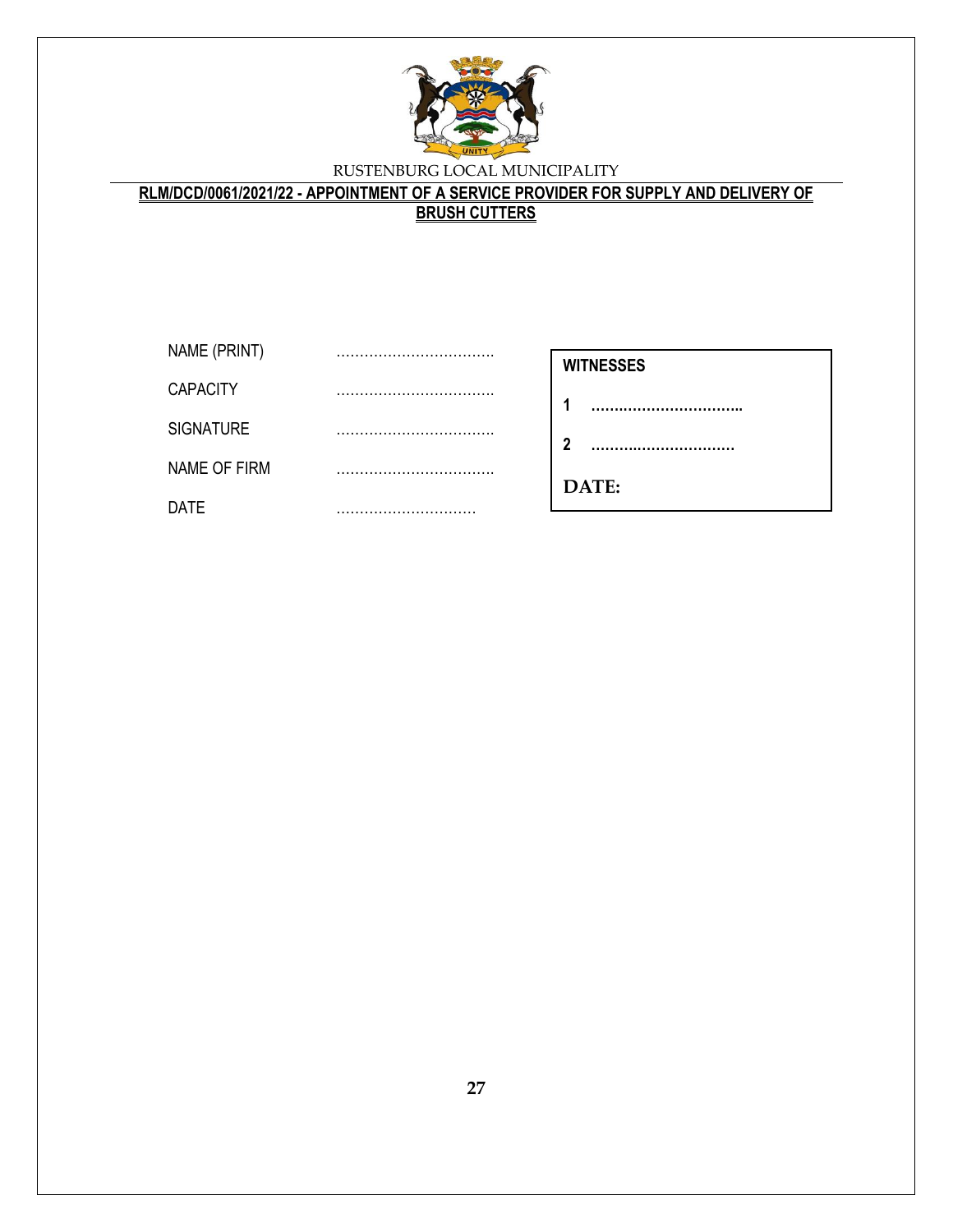

**RLM/DCD/0061/2021/22 - APPOINTMENT OF A SERVICE PROVIDER FOR SUPPLY AND DELIVERY OF** 

### **BRUSH CUTTERS**

**MBD 7.2**

# **CONTRACT FORM - RENDERING OF SERVICES**

# **PART 2 (TO BE FILLED IN BY THE PURCHASER [RLM])**

- 1. I……………………………………………. in my capacity as……………………...…………………………….. accept your bid under reference number ………………………………………….dated………………………for the rendering of services indicated hereunder and/or further specified in the annexure(s).
- 2. An official order indicating service delivery instructions is forthcoming.
- 3. I undertake to make payment for the services rendered in accordance with the terms and conditions of the contract, within 30 (thirty) days after receipt of an invoice.

| <b>DESCRIPTION OF</b><br><b>SERVICE</b> | <b>PRICE (ALL</b><br><b>APPLICABLE</b><br><b>TAXES</b><br>INCLUDED) | <b>COMPLETION</b><br><b>DATE</b> | <b>B-BBEE</b><br><b>STATUS</b><br><b>LEVEL OF</b><br><b>CONTRIBUTIO</b><br>N | <b>MINIMUM</b><br><b>THRESHOLD</b><br><b>FOR LOCAL</b><br><b>PRODUCTION</b><br><b>AND</b><br><b>CONTENT (if</b><br>applicable) |
|-----------------------------------------|---------------------------------------------------------------------|----------------------------------|------------------------------------------------------------------------------|--------------------------------------------------------------------------------------------------------------------------------|
|                                         |                                                                     |                                  |                                                                              |                                                                                                                                |

4. I confirm that I am duly authorized to sign this contract.

SIGNED AT ………………………………………ON………………………………...

NAME (PRINT) ………………………………………….

SIGNATURE …………………………………………

OFFICIAL STAMP

**DATE: ……………………..**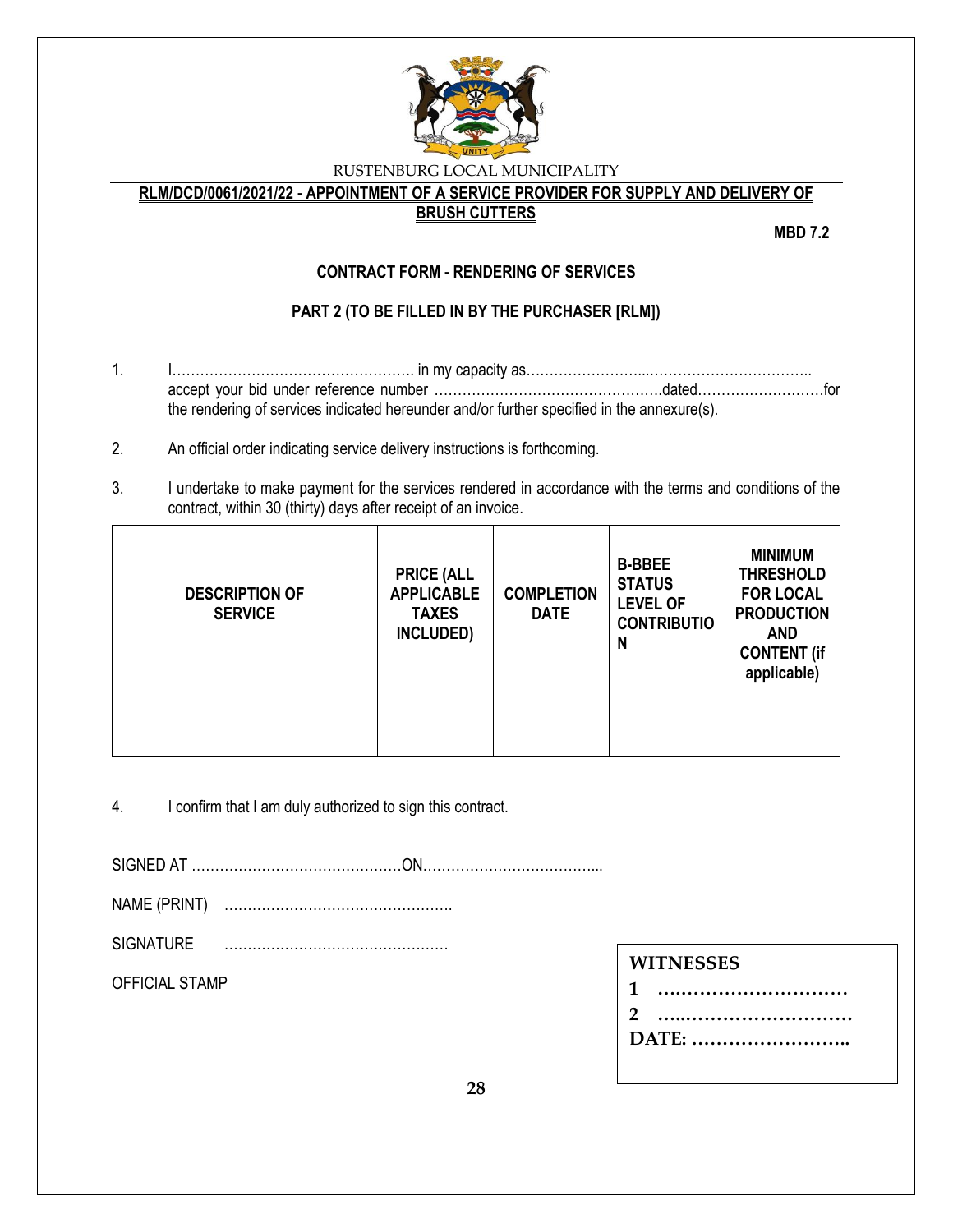

### **RLM/DCD/0061/2021/22 - APPOINTMENT OF A SERVICE PROVIDER FOR SUPPLY AND DELIVERY OF BRUSH CUTTERS**

# **MBD 8: DECLARATION OF ABUSE OF SUPPLY CHAIN MANAGEMENT SYSTEM**

- 1 This Standard Bidding Document must form part of all bids invited.
- 2 It serves as a declaration to be used by institutions in ensuring that when goods and services are being procured, all reasonable steps are taken to combat the abuse of the supply chain management system.
- 3 The bid of any bidder may be disregarded if that bidder, or any of its directors have
	- a. abused the institution's supply chain management system;
	- b. committed fraud or any other improper conduct in relation to such system; or
	- c. failed to perform on any previous contract.
- 4 In order to give effect to the above, the following questionnaire must be completed and submitted with the bid.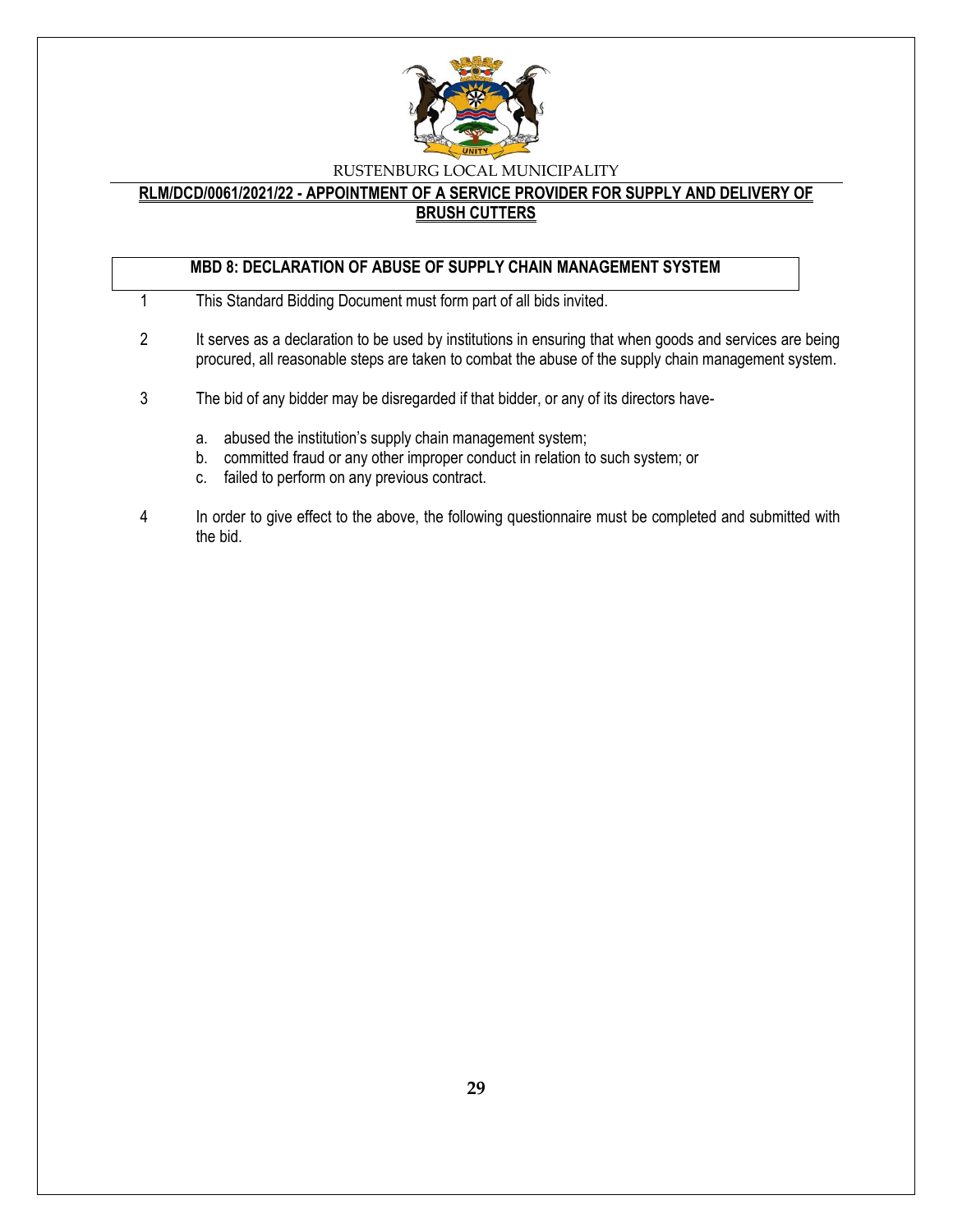

# **RLM/DCD/0061/2021/22 - APPOINTMENT OF A SERVICE PROVIDER FOR SUPPLY AND DELIVERY OF**

| <b>BRUSH CUTTERS</b> |                                                                                                                                                                                                                                                                                                                                                                   |            |           |  |
|----------------------|-------------------------------------------------------------------------------------------------------------------------------------------------------------------------------------------------------------------------------------------------------------------------------------------------------------------------------------------------------------------|------------|-----------|--|
| Item                 | Question                                                                                                                                                                                                                                                                                                                                                          | Yes        | No        |  |
| 4.1                  | Is the bidder or any of its directors listed on the National Treasury's Database of Restricted<br>Suppliers as companies or persons prohibited from doing business with the public sector?                                                                                                                                                                        | <b>Yes</b> | <b>No</b> |  |
|                      | Companies or persons who are listed on this Database were informed in writing of this                                                                                                                                                                                                                                                                             |            |           |  |
|                      | restriction by the Accounting Officer/Authority of the institution that imposed the restriction after                                                                                                                                                                                                                                                             |            |           |  |
|                      | the audi alteram partem rule was applied). The Database of Restricted Suppliers now resides                                                                                                                                                                                                                                                                       |            |           |  |
|                      | on the National Treasury's website (www.treasury.gov.za) and can be accessed by clicking                                                                                                                                                                                                                                                                          |            |           |  |
|                      | on its link at the bottom of the home page.                                                                                                                                                                                                                                                                                                                       |            |           |  |
| 4.1.1                | If so, furnish particulars:                                                                                                                                                                                                                                                                                                                                       |            |           |  |
| 4.2                  | Is the bidder or any of its directors listed on the Register for Tender Defaulters in terms of<br>section 29 of the Prevention and Combating of Corrupt Activities Act (No 12 of 2004)?<br>The Register for Tender Defaulters can be accessed on the National Treasury's website<br>(www.treasury.gov.za) by clicking on its link at the bottom of the home page. | Yes        | No        |  |
| 4.2.1                | If so, furnish particulars:                                                                                                                                                                                                                                                                                                                                       |            |           |  |
| 4.3                  | Was the bidder or any of its directors convicted by a court of law (including a court outside of<br>the Republic of South Africa) for fraud or corruption during the past five years?                                                                                                                                                                             | Yes        | No        |  |
| 4.3.1                | If so, furnish particulars:                                                                                                                                                                                                                                                                                                                                       |            |           |  |
| 4.4                  | Was any contract between the bidder and any organ of state terminated during the past five<br>years on account of failure to perform on or comply with the contract?                                                                                                                                                                                              | Yes        | No        |  |
| 4.4.1                | If so, furnish particulars:                                                                                                                                                                                                                                                                                                                                       |            |           |  |
|                      |                                                                                                                                                                                                                                                                                                                                                                   |            |           |  |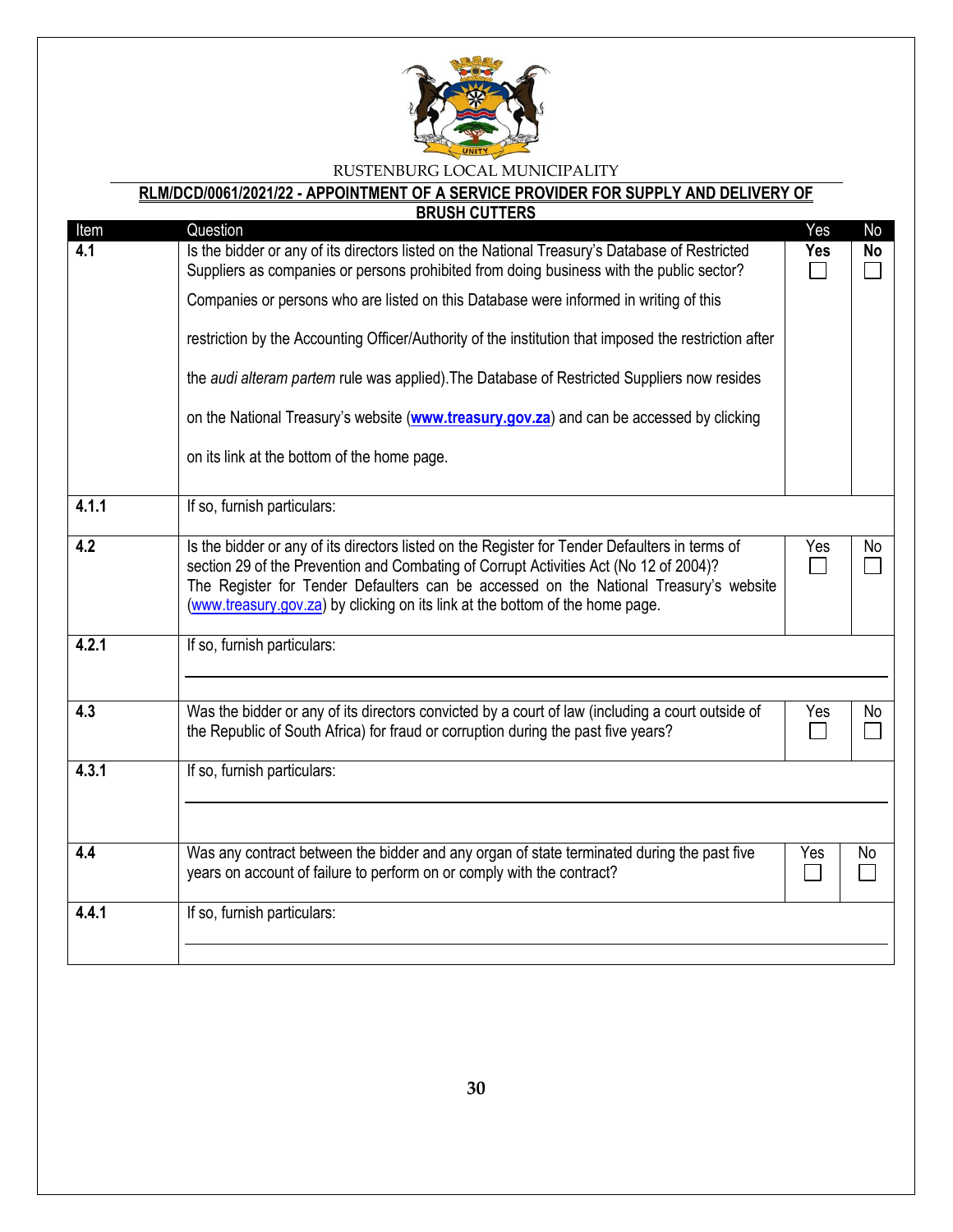

**RLM/DCD/0061/2021/22 - APPOINTMENT OF A SERVICE PROVIDER FOR SUPPLY AND DELIVERY OF BRUSH CUTTERS**

#### **CERTIFICATION**

I, THE UNDERSIGNED (FULL NAME)…………………………………………………....................CERTIFY THAT THE INFORMATION FURNISHED ON THIS DECLARATION FORM IS TRUE AND CORRECT. I ACCEPT THAT, IN ADDITION TO CANCELLATION OF A CONTRACT, ACTION MAY BE TAKEN AGAINST ME SHOULD THIS DECLARATION PROVE TO BE FALSE.

| Name/s and surname of Bidder |  |
|------------------------------|--|

………………………………………........................... ........................................... Position in the Firm/Company Date Date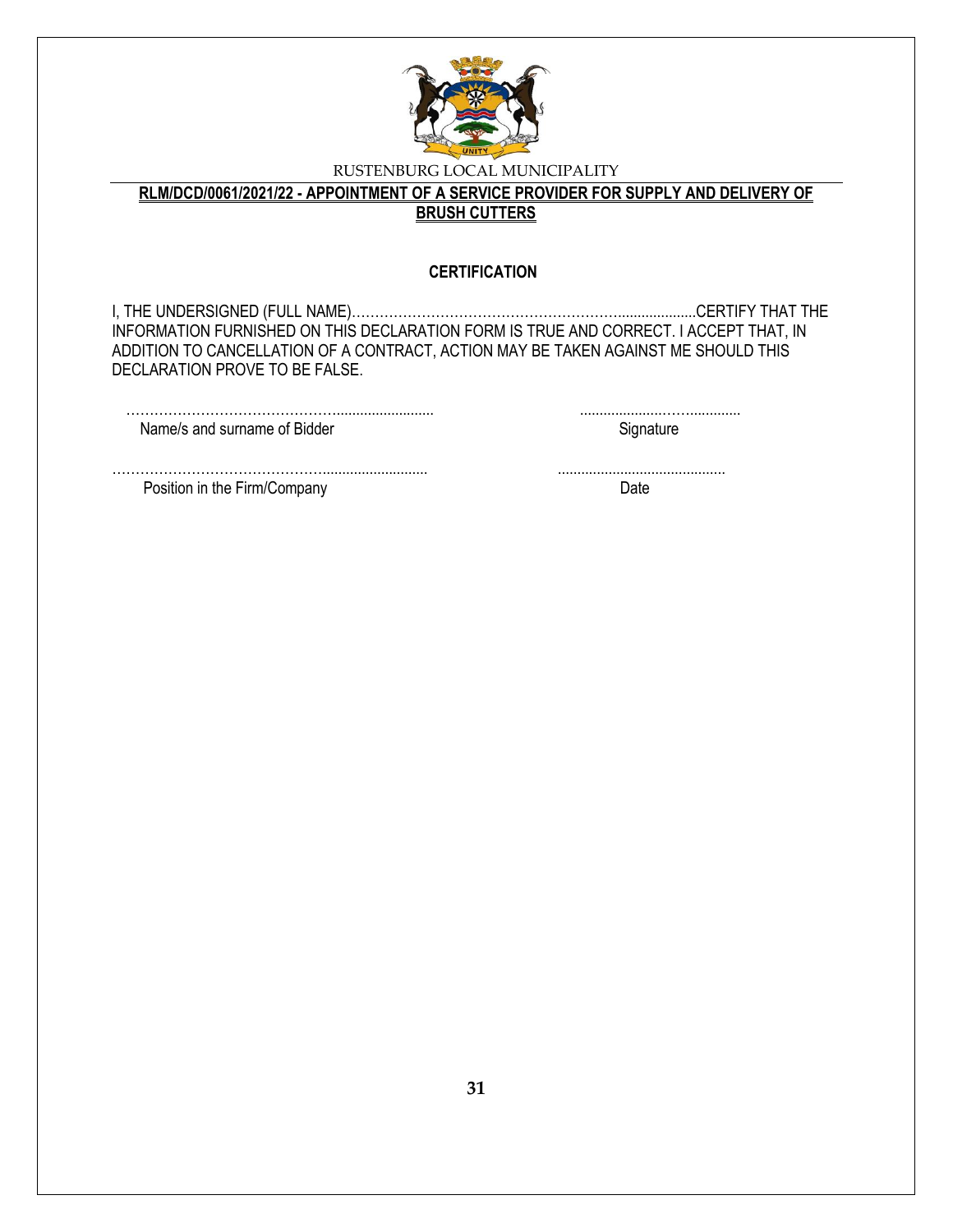

# **RLM/DCD/0061/2021/22 - APPOINTMENT OF A SERVICE PROVIDER FOR SUPPLY AND DELIVERY OF**

**BRUSH CUTTERS**

# **MBD 9: CERTIFICATE OF INDEPENDENT BID DETERMINATION**

- **1** This Municipal Bidding Document (MBD) must form part of all bids<sup>1</sup> invited.
- 2 Section 4 (1) (b) (iii) of the Competition Act No. 89 of 1998, as amended, prohibits an agreement between, or concerted practice by, firms, or a decision by an association of firms, if it is between parties in a horizontal relationship and if it involves collusive bidding (or bid rigging).² Collusive bidding is a *pe se* prohibition meaning that it cannot be justified under any grounds.
- 3 Municipal Supply Regulation 38 (1) prescribes that a supply chain management policy must provide measures for the combating of abuse of the supply chain management system, and must enable the accounting officer, among others, to:
	- a. take all reasonable steps to prevent such abuse;
	- b. reject the bid of any bidder if that bidder or any of its directors has abused the supply chain management system of the municipality or municipal entity or has committed any improper conduct in relation to such system; and
	- c. cancel a contract awarded to a person if the person committed any corrupt or fraudulent act during the bidding process or the execution of the contract.
	- 4 This MBD serves as a certificate of declaration that would be used by institutions to ensure that, when bids are considered, reasonable steps are taken to prevent any form of bid-rigging.
	- 5 In order to give effect to the above, the attached Certificate of Bid Determination (MBD 9) must be completed and submitted with the bid:

<sup>1</sup> Includes price quotations, advertised competitive bids, limited bids and proposals.

² Bid rigging (or collusive bidding) occurs when businesses, that would otherwise be expected to compete, secretly conspire to raise prices or lower the quality of goods and / or services for purchasers who wish to acquire goods and / or services through a bidding process. Bid rigging is, therefore, an agreement between competitors not to compete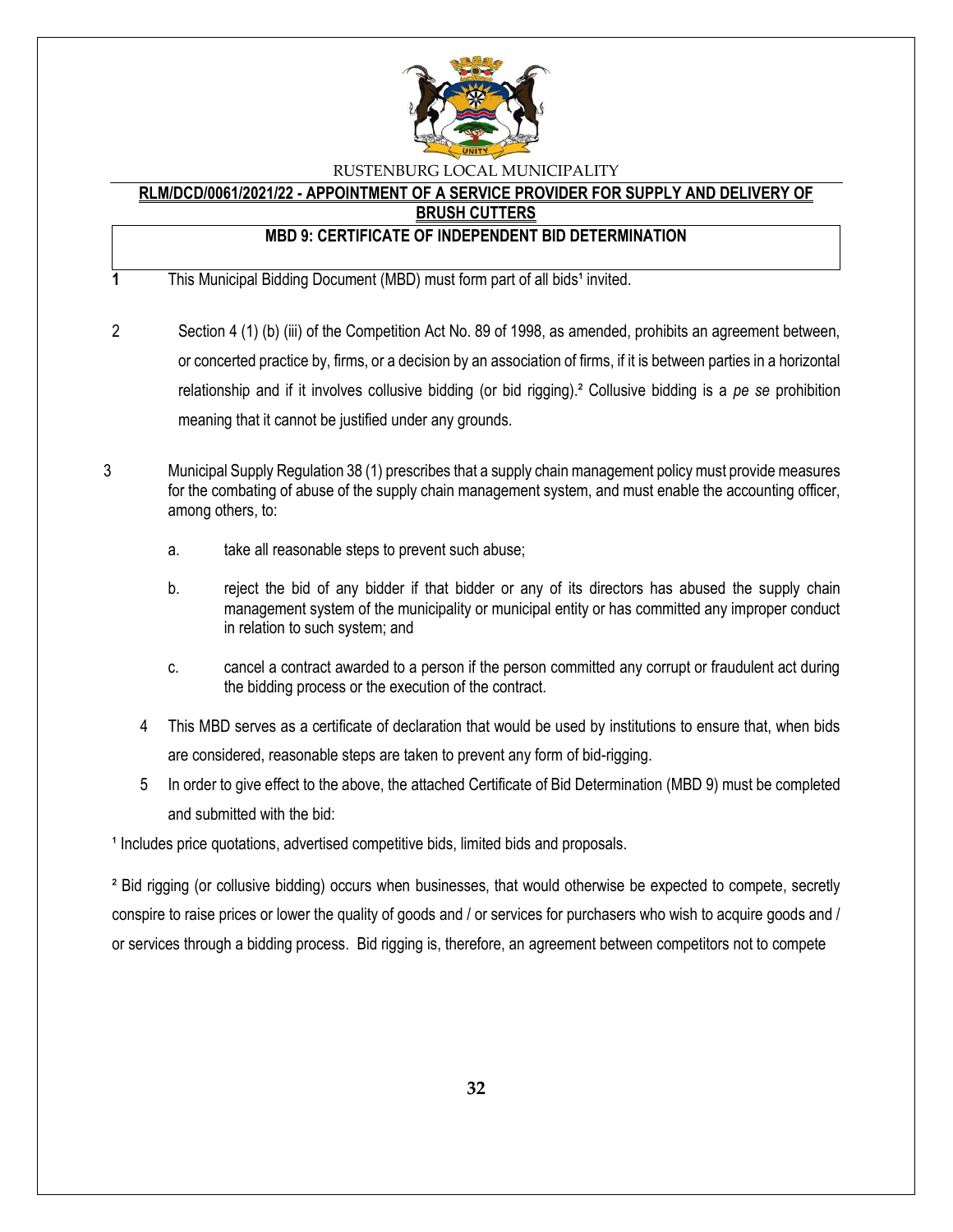

### **RLM/DCD/0061/2021/22 - APPOINTMENT OF A SERVICE PROVIDER FOR SUPPLY AND DELIVERY OF**

#### **BRUSH CUTTERS**

I, the undersigned, in submitting the accompanying bid:

(Bid Number and Description)

in response to the invitation for the bid made by:

(Name of Municipality / Municipal Entity)

do hereby make the following statements that I certify to be true and complete in every respect: I certify, on behalf of: that:  $\blacksquare$ 

\_\_\_\_\_\_\_\_\_\_\_\_\_\_\_\_\_\_\_\_\_\_\_\_\_\_\_\_\_\_\_\_\_\_\_\_\_\_\_\_\_\_\_\_\_\_\_\_\_\_\_\_\_\_\_\_\_\_\_\_\_\_\_\_\_\_\_\_\_\_\_\_\_\_\_\_\_\_

\_\_\_\_\_\_\_\_\_\_\_\_\_\_\_\_\_\_\_\_\_\_\_\_\_\_\_\_\_\_\_\_\_\_\_\_\_\_\_\_\_\_\_\_\_\_\_\_\_\_\_\_\_\_\_\_\_\_\_\_\_\_\_\_\_\_\_\_\_\_\_\_

(Name of Bidder)

- 1. I have read and I understand the contents of this Certificate;
- 2. I understand that the accompanying bid will be disqualified if this Certificate is found not to be true and complete in every respect;
- 3. I am authorized by the bidder to sign this Certificate, and to submit the accompanying bid, on behalf of the bidder;
- 4. Each person whose signature appears on the accompanying bid has been authorized by the bidder to determine the terms of, and to sign, the bid, on behalf of the bidder;
- 5. For the purposes of this Certificate and the accompanying bid, I understand that the word "competitor" shall include any individual or organization, other than the bidder, whether or not affiliated with the bidder, who:
	- (a) has been requested to submit a bid in response to this bid invitation;
	- (b) could potentially submit a bid in response to this bid invitation, based on their qualifications, abilities or experience; and
	- (c) provides the same goods and services as the bidder and/or is in the same line of business as the bidder
- 6. The bidder has arrived at the accompanying bid independently from, and without consultation, communication, agreement or arrangement with any competitor. However communication between partners in a joint venture or consortium<sup>3</sup> will not be construed as collusive bidding.
- 7. In particular, without limiting the generality of paragraphs 6 above, there has been no consultation, communication, agreement or arrangement with any competitor regarding:
	- (a) prices;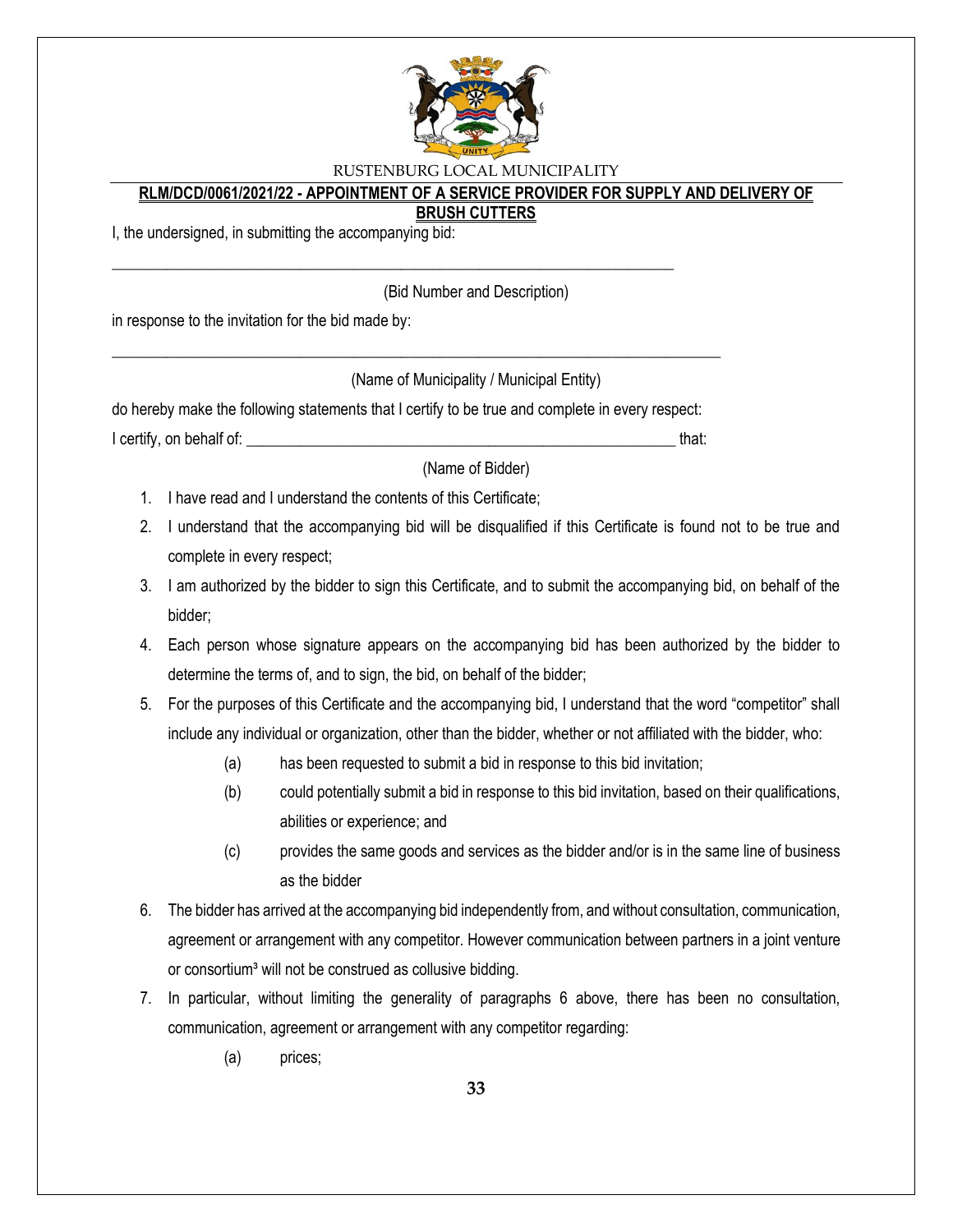

# **RLM/DCD/0061/2021/22 - APPOINTMENT OF A SERVICE PROVIDER FOR SUPPLY AND DELIVERY OF**

**BRUSH CUTTERS**

- (b) geographical area where product or service will be rendered (market allocation)
- (c) methods, factors or formulas used to calculate prices;
- (d) the intention or decision to submit or not to submit, a bid;
- (e) the submission of a bid which does not meet the specifications and conditions of the bid;or
- (f) bidding with the intention not to win the bid.
- 8. In addition, there have been no consultations, communications, agreements or arrangements with any competitor regarding the quality, quantity, specifications and conditions or delivery particulars of the products or services to which this bid invitation relates.
- 9. The terms of the accompanying bid have not been, and will not be, disclosed by the bidder, directly or indirectly, to any competitor, prior to the date and time of the official bid opening or of the awarding of the contract.
- 10. I am aware that, in addition and without prejudice to any other remedy provided to combat any restrictive practices related to bids and contracts, bids that are suspicious will be reported to the Competition Commission for investigation and possible imposition of administrative penalties in terms of section 59 of the Competition Act No 89 of 1998 and or may be reported to the National Prosecuting Authority (NPA) for criminal investigation and or may be restricted from conducting business with the public sector for a period not exceeding ten (10) years in terms of the Prevention and Combating of Corrupt Activities Act No 12 of 2004 or any other applicable legislation.

<sup>3</sup> Joint venture or Consortium means an association of persons for the purpose of combining their expertise, property, capital, efforts, skill and knowledge in an activity for the execution of a contract.

| Signature | Date           |
|-----------|----------------|
|           |                |
|           | Name of Bidder |

Having examined the BID and the general conditions thereto, I/we hereby certify that the bid price in the bid schedules and the preference points claimed are correct.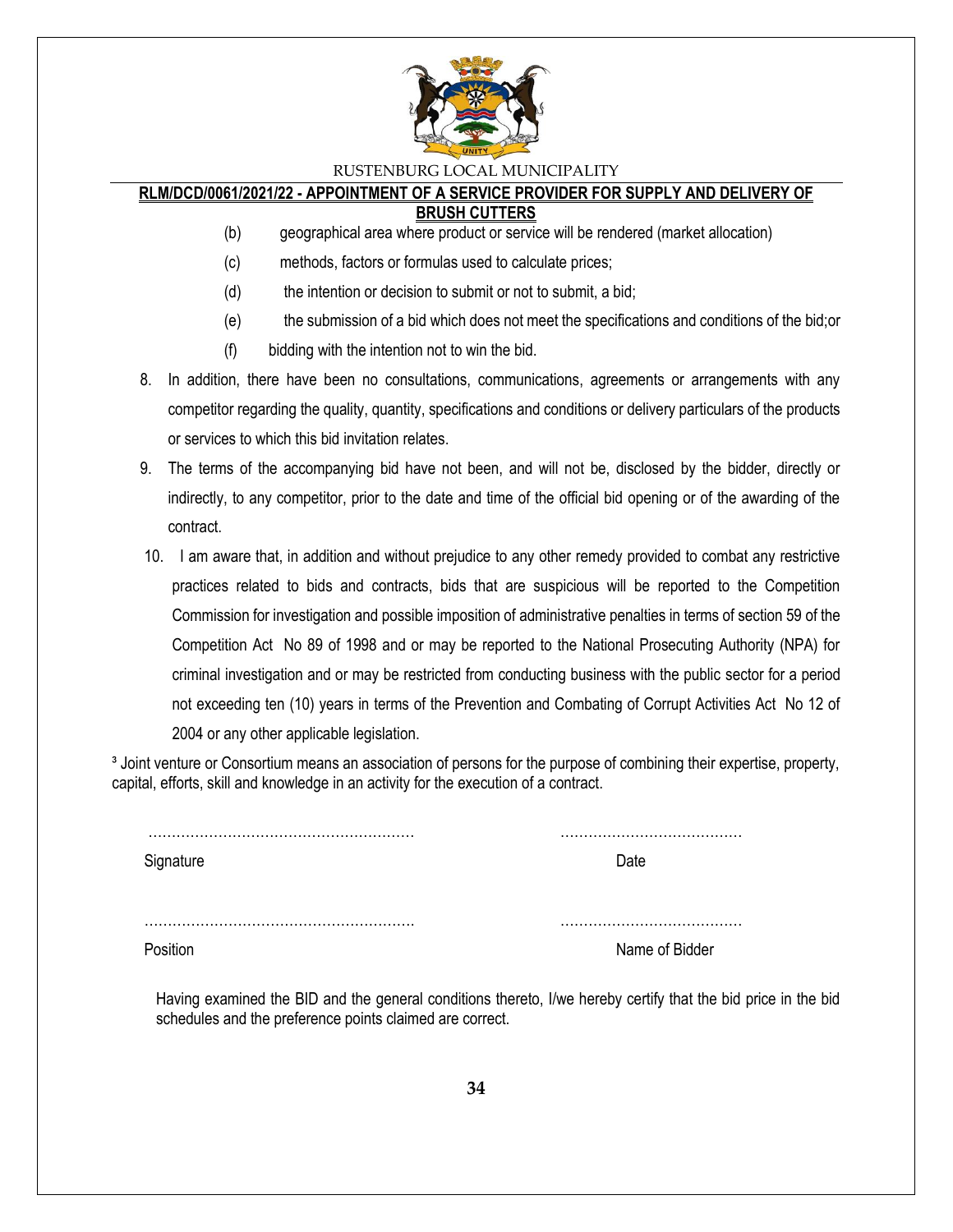

**RLM/DCD/0061/2021/22 - APPOINTMENT OF A SERVICE PROVIDER FOR SUPPLY AND DELIVERY OF BRUSH CUTTERS**

### **SECTION 38: DECLARATION FORM**

I/We furthermore certify that I/we/the Company comply/complies with the issues around Section 38 of the Supply Chain Management Policy inter alia:

# **IF ALL IS IN PLACE IN RESPECT OF THE CONTRACTUAL ISSUES LISTED IN THE TABLE BELOW; THE ANSWER SHOULD BE YES. ATTACH SUPPORTING INFORMATION IF ANY OF THE ANSWERS IS NO.**

Note that the Municipality's Procurement Section will verify the statements.

I/we certify the following:

| No.            | CONTRACTUAL ISSUES                                                                                    | YFS | NO |
|----------------|-------------------------------------------------------------------------------------------------------|-----|----|
| 1 <sub>1</sub> | In terms of Section 38 (1) (c) that the Bidder or any of the Directors is not listed as a person      |     |    |
|                | prohibited from doing business with the Public Sector                                                 |     |    |
| 2.             | In terms of Section 38 $(1)(d)$ (i) that the Bidder or any of the Directors does not owe rates and    |     |    |
|                | taxes or Municipal service charges to any Municipality that is in any arrears for more than three     |     |    |
|                | (3) months. Copies of the latest Municipal service charges statement of the Bidder and the            |     |    |
|                | Directors must be attached to the tender/bid document                                                 |     |    |
| 3.             | In terms of Section 38 (1) (d) (ii) that the Bidder or any of the Directors has not failed to perform |     |    |
|                | satisfactorily on a previous/previous contract/s with the Municipality or any organ of state          |     |    |
| 4.             | In terms of Section 38 (i) (9) that the Bidder or any of the Directors has not been convicted for     |     |    |
|                | fraud or corruption during the past five (5) years                                                    |     |    |
| 5.             | In terms of Section 38 (i) (9) (iv) that the Bidder or any of the Directors has not been listed in    |     |    |
|                | the Register Of Tender Defaulters in terms of Section 29 of the Prevention and Combating of           |     |    |
|                | Corrupt Activities Act, (Act No. 12 of 2004)                                                          |     |    |

................................................. ..................................2022. SIGNATURE OF BIDDER **DATE** 

FULL NAME AND SURNAME OF BIDDER IN BLOCK LETTERS

.................................................................................................................

COMPANY NAME: ....................................................................................

PHYSICAL ADDRESS: ............................................................................

TELEPHONE NUMBER: ............................................................................

EMAIL ADDRESS: ..............................................................................

WITNESS 1: ...................................... WITNESS 2: ..................................................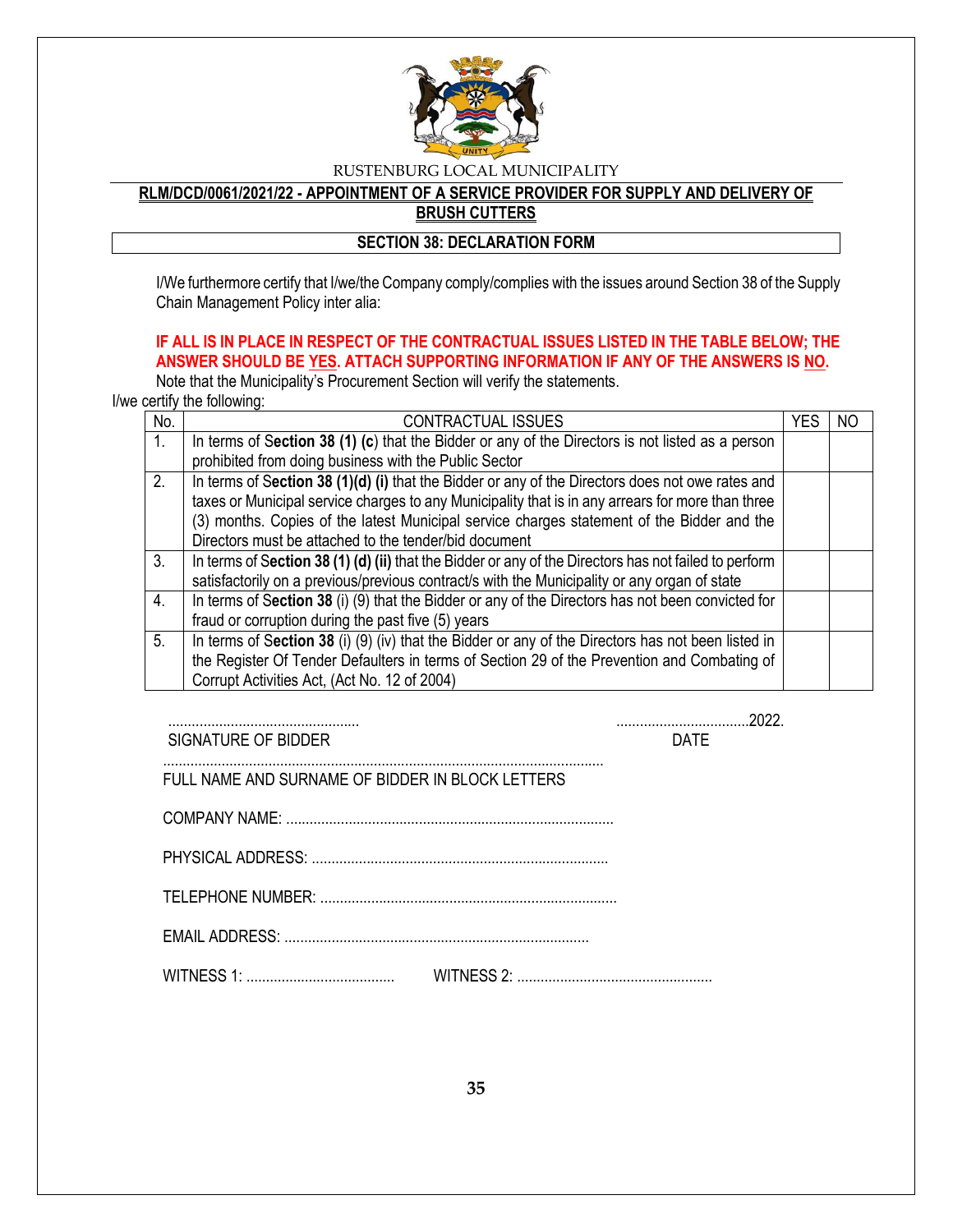

# **RLM/DCD/0061/2021/22 - APPOINTMENT OF A SERVICE PROVIDER FOR SUPPLY AND DELIVERY OF**

# **BRUSH CUTTERS**

### **SIGNATORY AUTHORISATION**

# **(TO BE COMPLETED BY THE BIDDER)**

I/We the undersigned, am/are authorized to enter into this contract on behalf of

-------------------------------------------------------------------------------------------------------------------------------

(Name of Firm)

| all the documents on behalf of the company. |  |
|---------------------------------------------|--|

Print name of authorised representative: ……………………………………

Signature: ………………………………………………………….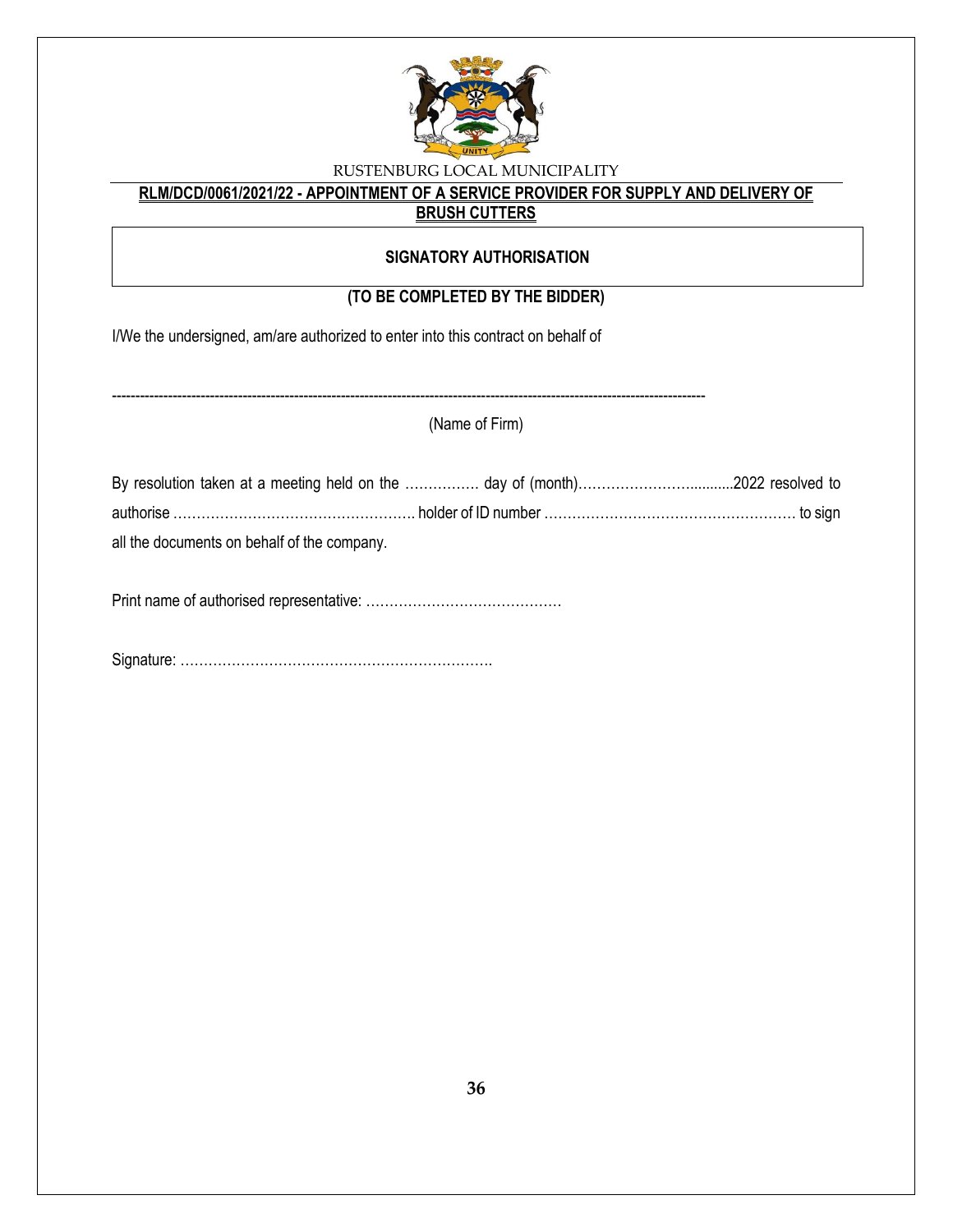

# **RLM/DCD/0061/2021/22 - APPOINTMENT OF A SERVICE PROVIDER FOR SUPPLY AND DELIVERY OF**

**BRUSH CUTTERS**

| NAME AND SURNAME OF THE DIRECTORS | SIGNATURE |
|-----------------------------------|-----------|
|                                   |           |
|                                   |           |
|                                   |           |
|                                   |           |
|                                   |           |
|                                   |           |
|                                   |           |
|                                   |           |
|                                   |           |
|                                   |           |
|                                   |           |
|                                   |           |
|                                   |           |
|                                   |           |
|                                   |           |
|                                   |           |
|                                   |           |
|                                   |           |

**PLEASE NOTE: Failure to complete all blank spaces on this form or attend to other details mentioned therein will render the bid/tender liable to rejection.**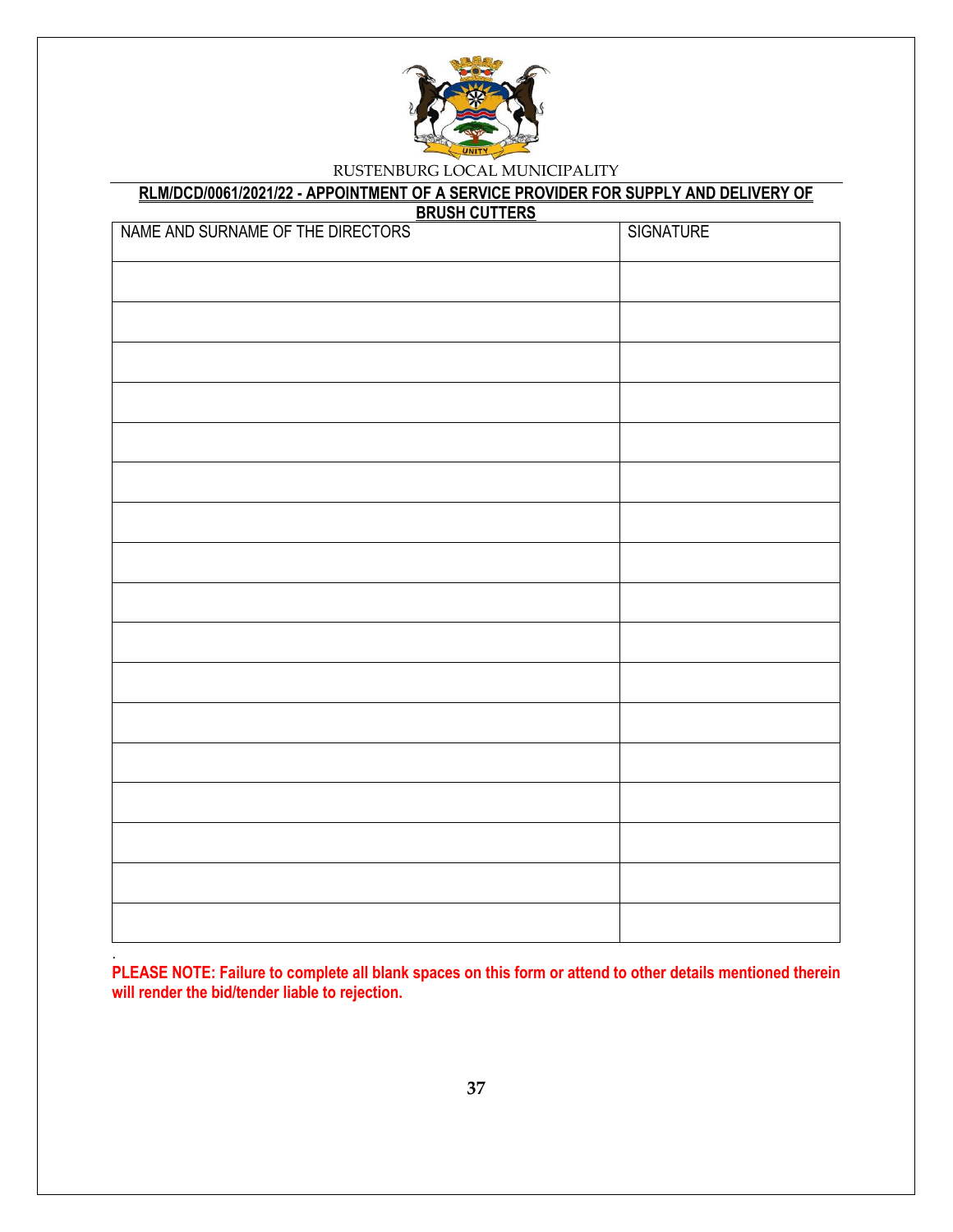

# **RLM/DCD/0061/2021/22 - APPOINTMENT OF A SERVICE PROVIDER FOR SUPPLY AND DELIVERY OF**

**BRUSH CUTTERS**

### GENERAL CONDITIONS OF CONTRACT (NOT TO BE ALTERED)

### **PROCUREMENT: GENERAL CONDITIONS OF CONTRACT Dated July 2010 as set out by the National Treasury: Republic of South Africa TABLE OF CLAUSES**

- 1. Definitions
- 2. Application
- 3. General
- 4. Standards
- 5. Use of contract documents and information inspection
- 6. Patent Rights
- 7. Performance security
- 8. Inspections, tests and analyses
- 9. Packing
- 10. Delivery and documents
- 11. Insurance
- 12. Transportation
- 13. Incidental Services
- 14. Spare parts
- 15. Warranty
- 16. Payment
- 17. Prices
- 18. Variation orders
- 19. Assignment
- 20. Subcontracts
- 21. Delays in the supplier's performance
- 22. Penalties
- 23. Termination for default
- 24. Anti-dumping and countervailing duties and rights
- 25. Force Majeure
- 26. Termination for insolvency
- 27. Settlement of Disputes
- 28. Limitation of Liability
- 29. Governing language
- 30. Applicable law
- 31. Notices
- 32. Taxes and duties
- 33. Transfer of contracts
- 34. Amendments of contracts
- 35. Prohibition of restrictive practices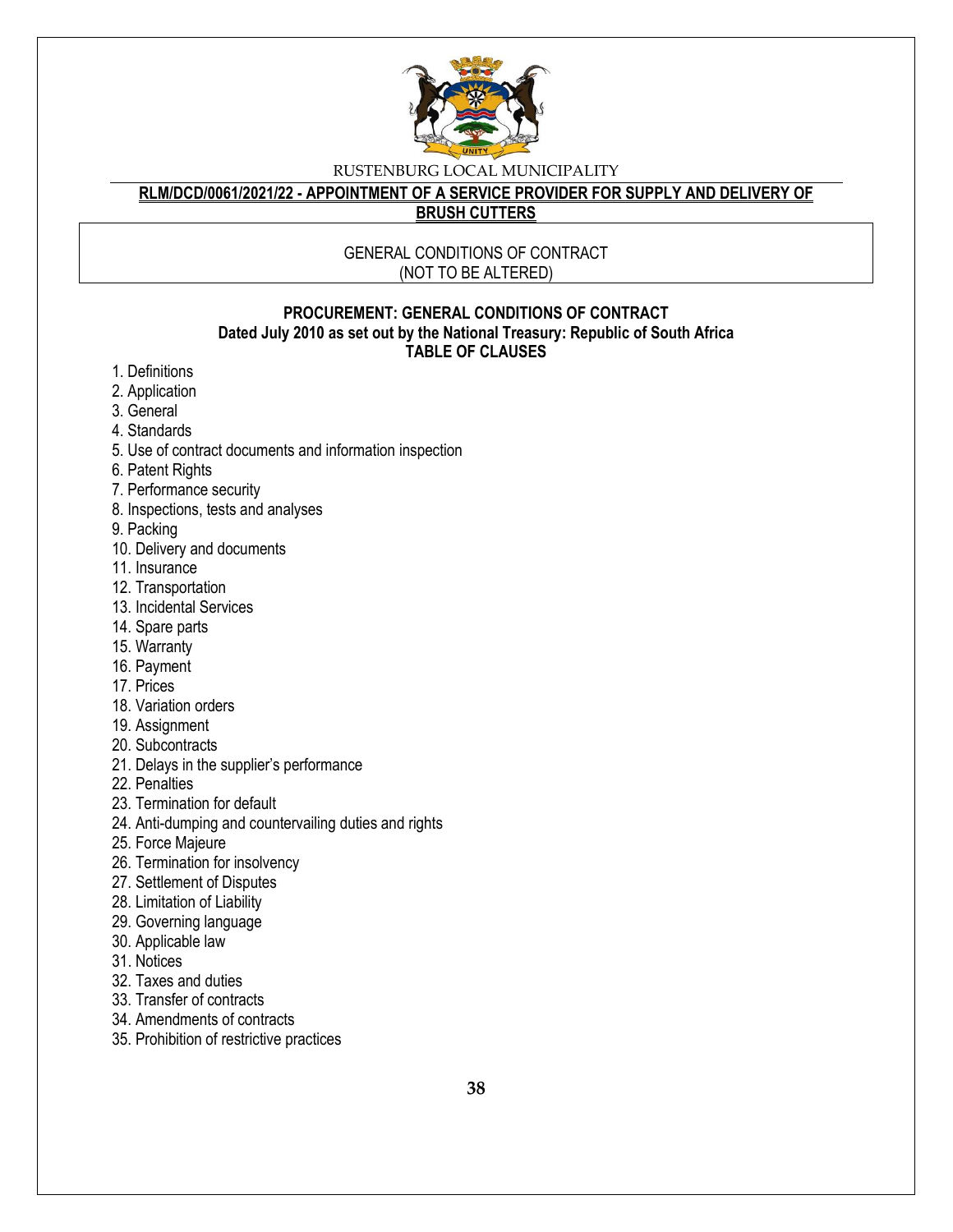

#### **RLM/DCD/0061/2021/22 - APPOINTMENT OF A SERVICE PROVIDER FOR SUPPLY AND DELIVERY OF**

**BRUSH CUTTERS**

#### **General Conditions of Contract**

#### **1. Definitions**

1. The following terms shall be interpreted as indicated:

1.1 "Closing time" means the date and hour specified in the bidding documents for the receipt of bids.

1.2 "Contract" means the written agreement entered into between the purchaser and the supplier, as recorded in the contract form signed by the parties, including all attachments and appendices thereto and all documents incorporated by reference therein.

1.3 "Contract price" means the price payable to the supplier under the contract for the full and proper performance of his contractual obligations.

1.4 "Corrupt practice" means the offering, giving, receiving, or soliciting of anything of value to influence the action of a public official in the procurement process or in contract execution.

- 1.5 "Countervailing duties" are imposed in cases where an enterprise abroad is subsidized by its government and encouraged to market its products internationally.
- 1.6 "Country of origin" means the place where the goods were mined, grown or produced or from which the services are supplied. Goods are produced when, through manufacturing, processing or substantial and major assembly of components, a commercially recognized new product results that is substantially different in basic characteristics or in purpose or utility from its components.

1.7 "Day" means calendar day.

1.8 "Delivery" means delivery in compliance of the conditions of the contract or order.

1.9 "Delivery ex stock" means immediate delivery directly from stock actually on hand.

1.10 "Delivery into consignees store or to his site" means delivered and unloaded in the specified store or depot or on the specified site in compliance with the conditions of the contract or order, the supplier bearing all risks and charges involved until the goods are so delivered and a valid receipt is obtained.

 1.11 "Dumping" occurs when a private enterprise abroad market its goods on own initiative in the RSA at lower prices than that of the country of origin and which have the potential to harm the local industries in the RSA.

1.12"Force majeure" means an event beyond the control of the supplier and not involving the supplier's fault or negligence and not foreseeable. Such events may include, but is not restricted to, acts of the purchaser in its sovereign capacity, wars or revolutions, fires, floods, epidemics, quarantine restrictions and freight embargoes.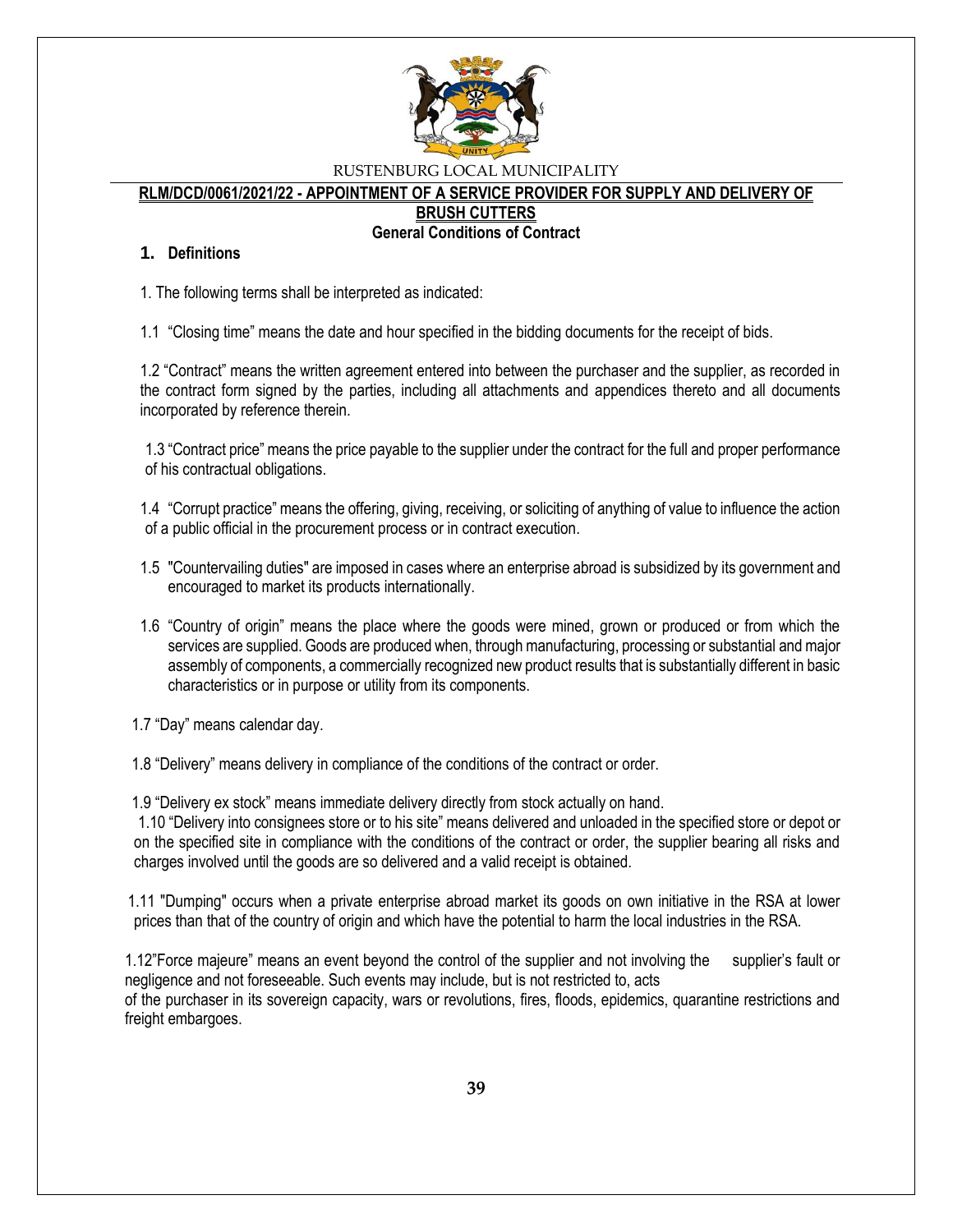

### **RLM/DCD/0061/2021/22 - APPOINTMENT OF A SERVICE PROVIDER FOR SUPPLY AND DELIVERY OF BRUSH CUTTERS**

1.13 "Fraudulent practice" means a misrepresentation of facts in order to influence a procurement process or the execution of a contract to the detriment of any bidder, and includes collusive practice among bidders (prior to or after bid submission) designed to establish bid prices at artificial non-competitive levels and to deprive the bidder of the benefits of free and open competition.

1.14 "GCC" means the General Conditions of Contract.

1.15 "Goods" means all of the equipment, machinery, and/or other materials that the supplier is required to supply to the purchaser under the contract.

1.16 "Imported content" means that portion of the bidding price represented by the cost of components, parts or materials which have been or are still to be imported (whether by the supplier or his subcontractors) and which costs are inclusive of the costs abroad, plus freight and other direct importation costs such as landing costs, dock dues, import duty, sales duty or other similar tax or duty at the South African place of entry as well as transportation and handling charges to the factory in the Republic where the goods covered by the bid will be manufactured.

1.17 "Local content" means that portion of the bidding price, which is not included in the imported content provided that local manufacture does take place.

1.18 "Manufacture" means the production of products in a factory using labour, materials, components and machinery and includes other related value-adding activities.

1.19 "Order" means an official written order issued for the supply of goods or works or the rendering of a service.

1.20 "Project site," where applicable, means the place indicated in bidding documents.

1.21 "Purchaser" means the organization purchasing the goods.

1.22 "Republic" means the Republic of South Africa.

1.23 "SCC" means the Special Conditions of Contract.

1.24 "Services" means those functional services ancillary to the supply of the goods, such as transportation and any other incidental services, such as installation, commissioning, provision of technical assistance, training, catering, gardening, security, maintenance and other such obligations of the supplier covered under the contract. 1.25 "Supplier" means the successful bidder who is awarded the contract to maintain and administer the required and specified service(s) to the State.

1.26 "Tort" means in breach of contract.

1.27 "Turnkey" means a procurement process where one service provider assumes total responsibility for all aspects of the project and delivers the full end product / service required by the contract.

1.28 "Written" or "in writing" means hand-written in ink or any form of electronic or mechanical writing.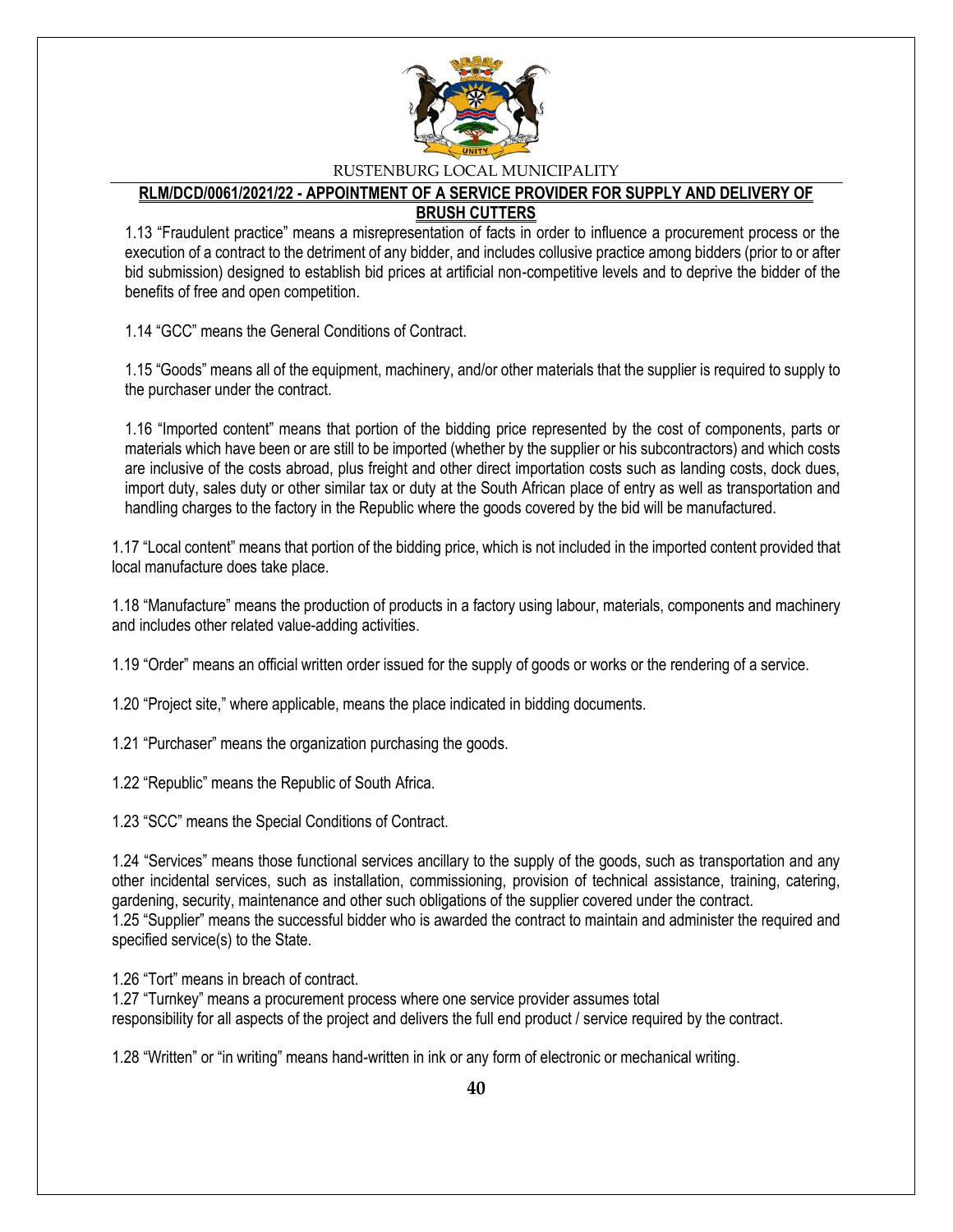

#### **RLM/DCD/0061/2021/22 - APPOINTMENT OF A SERVICE PROVIDER FOR SUPPLY AND DELIVERY OF BRUSH CUTTERS**

### **2. Application**

2.1 These general conditions are applicable to all bids, contracts and orders including bids for functional and professional services (excluding professional services related to the building and construction industry), sales, hiring, letting and the granting or acquiring of rights, but excluding immovable property, unless otherwise indicated in the bidding documents.

2.2 Where applicable, special conditions of contract are also laid down to cover specific goods, services or works.

2.3 Where such special conditions of contract are in conflict with these general conditions, the special conditions shall apply.

### **3. General**

3.1 Unless otherwise indicated in the bidding documents, the purchaser shall not be liable for any expense incurred in the preparation and submission of a bid. Where applicable a nonrefundable fee for documents may be charged.

3.2 Invitations to bid are usually published in locally distributed news media and on the municipality/municipal entity website.

### **4. Standards**

4.1 The goods supplied shall conform to the standards mentioned in the bidding documents and specifications.

### **5. Use of contract documents and information inspection**

5.1 The supplier shall not, without the purchaser's prior written consent, disclose the contract, or any provision thereof, or any specification, plan, drawing, pattern, sample, or information furnished by or on behalf of the purchaser in connection therewith, to any person other than a person employed by the supplier in the performance of the contract. Disclosure to any such employed person shall be made in confidence and shall extend only as far as may be necessary for purposes of such performance.

5.2 The supplier shall not, without the purchaser's prior written consent, make use of any document or information mentioned in GCC clause 5.1 except for purposes of performing the contract.

5.3 Any document, other than the contract itself mentioned in GCC clause 5.1 shall remain the property of the purchaser and shall be returned (all copies) to the purchaser on completion of the supplier's performance under the contract if so required by the purchaser.

5.4 The supplier shall permit the purchaser to inspect the supplier's records relating to the performance of the supplier and to have them audited by auditors appointed by the purchaser, if so required by the purchaser.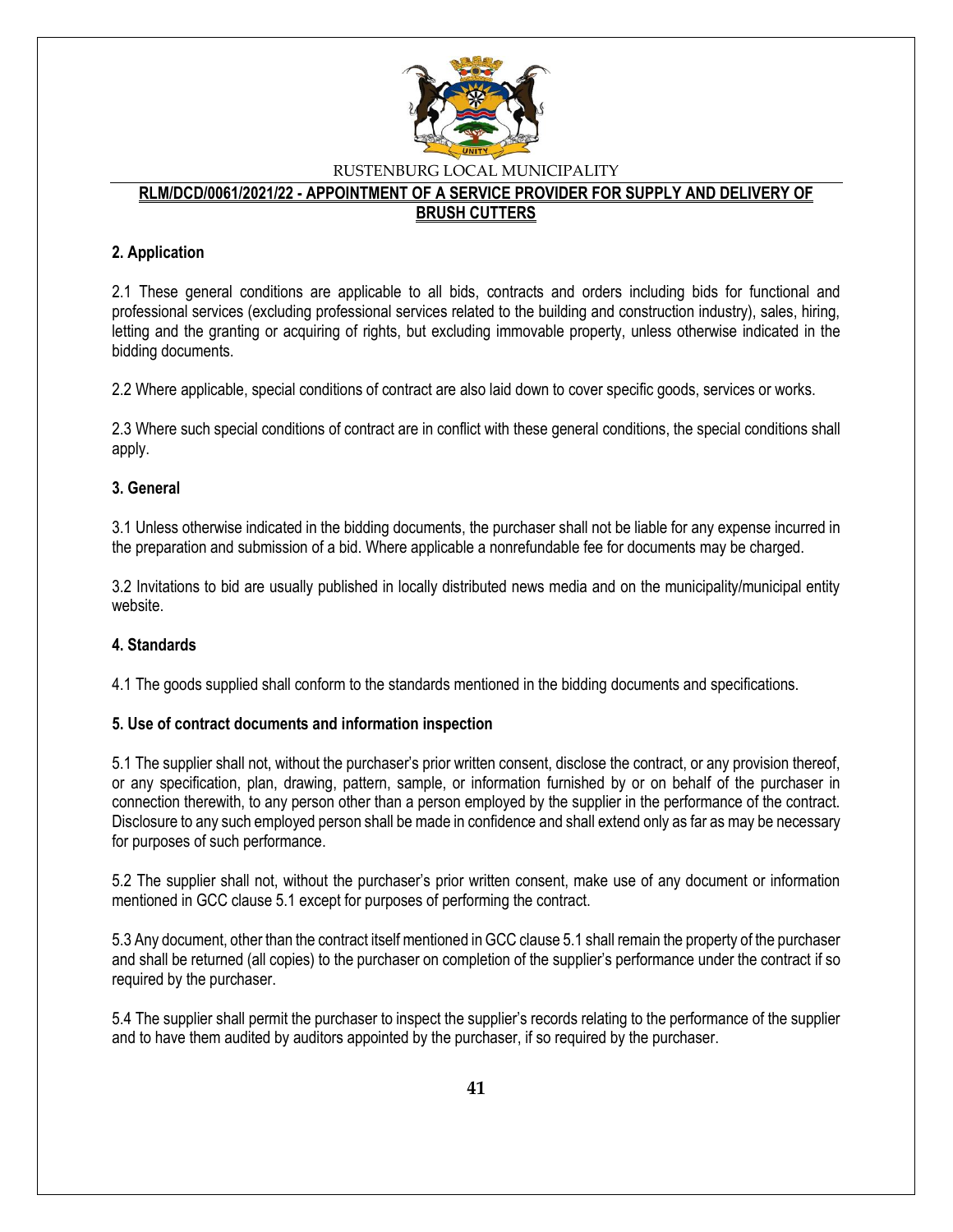

### **RLM/DCD/0061/2021/22 - APPOINTMENT OF A SERVICE PROVIDER FOR SUPPLY AND DELIVERY OF**

### **BRUSH CUTTERS**

### **6. Patent Rights**

6.1 The supplier shall indemnify the purchaser against all third-party claims of infringement of patent, trademark, or industrial design rights arising from use of the goods or any part thereof by the purchaser.

6.2 When a supplier developed documentation / projects for the municipality / municipal entity, the intellectual, copy and patent rights or ownership of such documents or projects will vest in the municipality / municipal entity.

### **7. Performance security**

7.1 Within thirty (30) days of receipt of the notification of contract award, the successful bidder shall furnish to the purchaser the performance security of the amount specified in SCC.

7.2 The proceeds of the performance security shall be payable to the purchaser as compensation for any loss resulting from the supplier's failure to complete his obligations under the contract.

7.3 The performance security shall be denominated in the currency of the contract or in a freely convertible currency acceptable to the purchaser and shall be in one of the following forms:

(a) a bank guarantee or an irrevocable letter of credit issued by a reputable bank located in the purchaser's country or abroad, acceptable to the purchaser, in the form provided in the bidding documents or another form acceptable to the purchaser; or

(b) a cashier's or certified cheque.

7.4 The performance security will be discharged by the purchaser and returned to the supplier not later than thirty (30) days following the date of completion of the supplier's performance obligations under the contract, including any warranty obligations, unless otherwise specified.

### **8. Inspections, tests and analyses**

8.1 All pre-bidding testing will be for the account of the bidder.

8.2 If it is a bid condition that goods to be produced or services to be rendered should at any stage be subject to inspections, tests and analyses, the bidder or contractor's premises shall be open, at all reasonable hours, for inspection by a representative of the purchaser or organization acting on behalf of the purchaser.

8.3 If there are no inspection requirements indicated in the bidding documents and no mention is made in the contract, but during the contract period it is decided that inspections shall be carried out, the purchaser shall itself make the necessary arrangements, including payment arrangements with the testing authority concerned.

8.4 If the inspections, tests and analyses referred to in clauses 8.2 and 8.3 show the goods to be in accordance with the contract requirements, the cost of the inspections, tests and analyses shall be defrayed by the purchaser.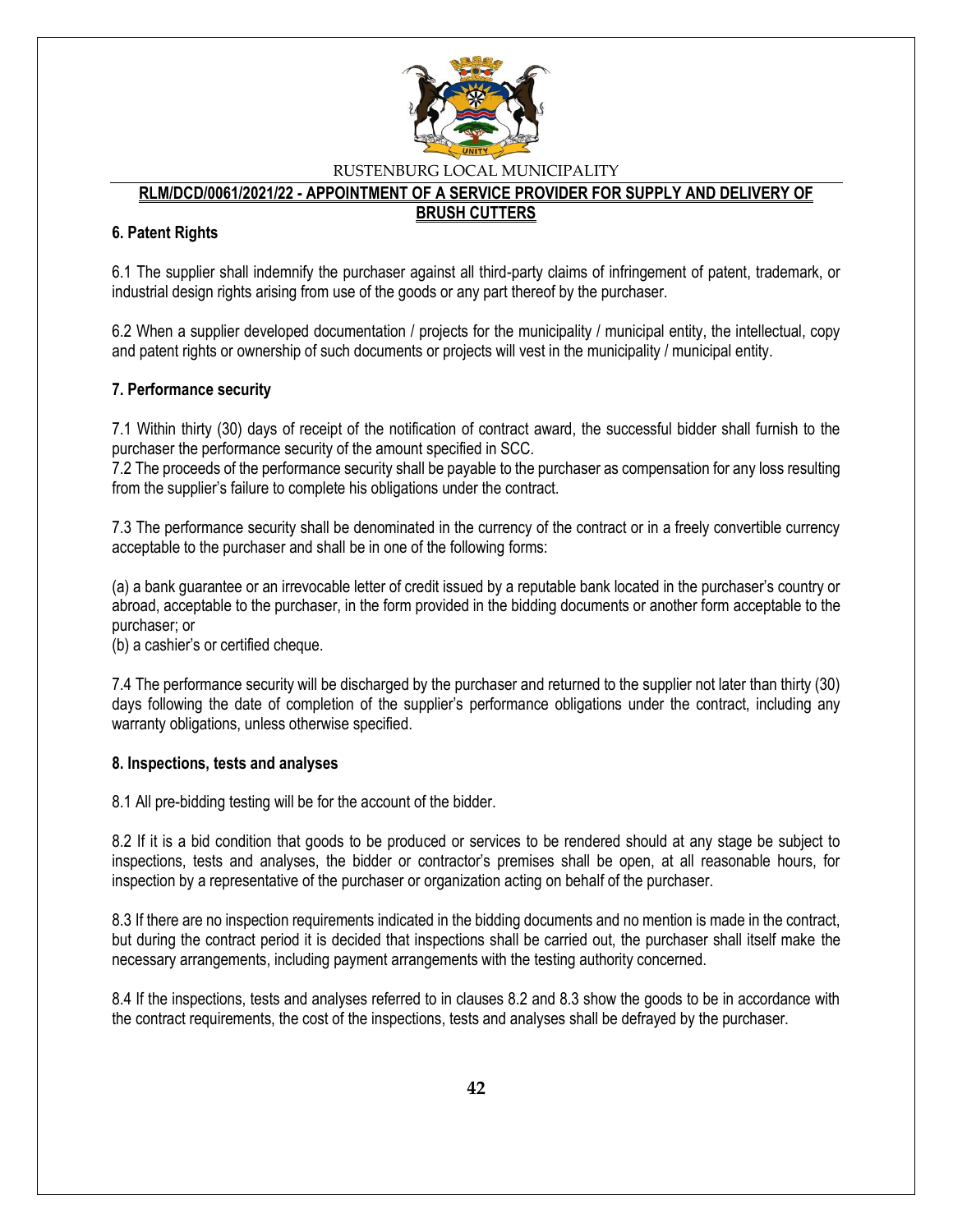

### **RLM/DCD/0061/2021/22 - APPOINTMENT OF A SERVICE PROVIDER FOR SUPPLY AND DELIVERY OF BRUSH CUTTERS**

8.5 Where the goods or services referred to in clauses 8.2 and 8.3 do not comply with the contract requirements, irrespective of whether such goods or services are accepted or not, the cost in connection with these inspections, tests or analyses shall be defrayed by the supplier.

8.6 Goods and services which are referred to in clauses 8.2 and 8.3 and which do not comply with the contract requirements may be rejected.

8.7 Any contract goods may on or after delivery be inspected, tested or analysed and may be rejected if found not to comply with the requirements of the contract. Such rejected goods shall be held at the cost and risk of the supplier who shall, when called upon, remove them immediately at his own cost and forthwith substitute them with goods, which do comply with the requirements of the contract. Failing such removal the rejected goods shall be returned at the suppliers cost and risk. Should the supplier fail to provide the substitute goods forthwith, the purchaser may, without giving the supplier further opportunity to substitute the rejected goods, purchase such goods as may be necessary at the expense of the supplier.

8.8 The provisions of clauses 8.4 to 8.7 shall not prejudice the right of the purchaser to cancel the contract on account of a breach of the conditions thereof, or to act in terms of Clause 22 of GCC.

### **9. Packing**

9.1 The supplier shall provide such packing of the goods as is required to prevent their damage or deterioration during transit to their final destination, as indicated in the contract. The packing shall be sufficient to withstand, without limitation, rough handling during transit and exposure to extreme temperatures, salt and precipitation during transit, and open storage. Packing, case size weights shall take into consideration, where appropriate, the remoteness of the goods' final destination and the absence of heavy handling facilities at all points in transit.

9.2 The packing, marking, and documentation within and outside the packages shall comply strictly with such special requirements as shall be expressly provided for in the contract, including additional requirements, if any, and in any subsequent instructions ordered by the purchaser.

### **10. Delivery and documents**

10.1 Delivery of the goods and arrangements for shipping and clearance obligations shall be made by the supplier in accordance with the terms specified in the contract.

### **11. Insurance**

11.1 The goods supplied under the contract shall be fully insured in a freely convertible currency against loss or damage incidental to manufacture or acquisition, transportation, storage and delivery in the manner specified.

### **12. Transportation**

12.1 Should a price other than an all-inclusive delivered price be required, this shall be specified.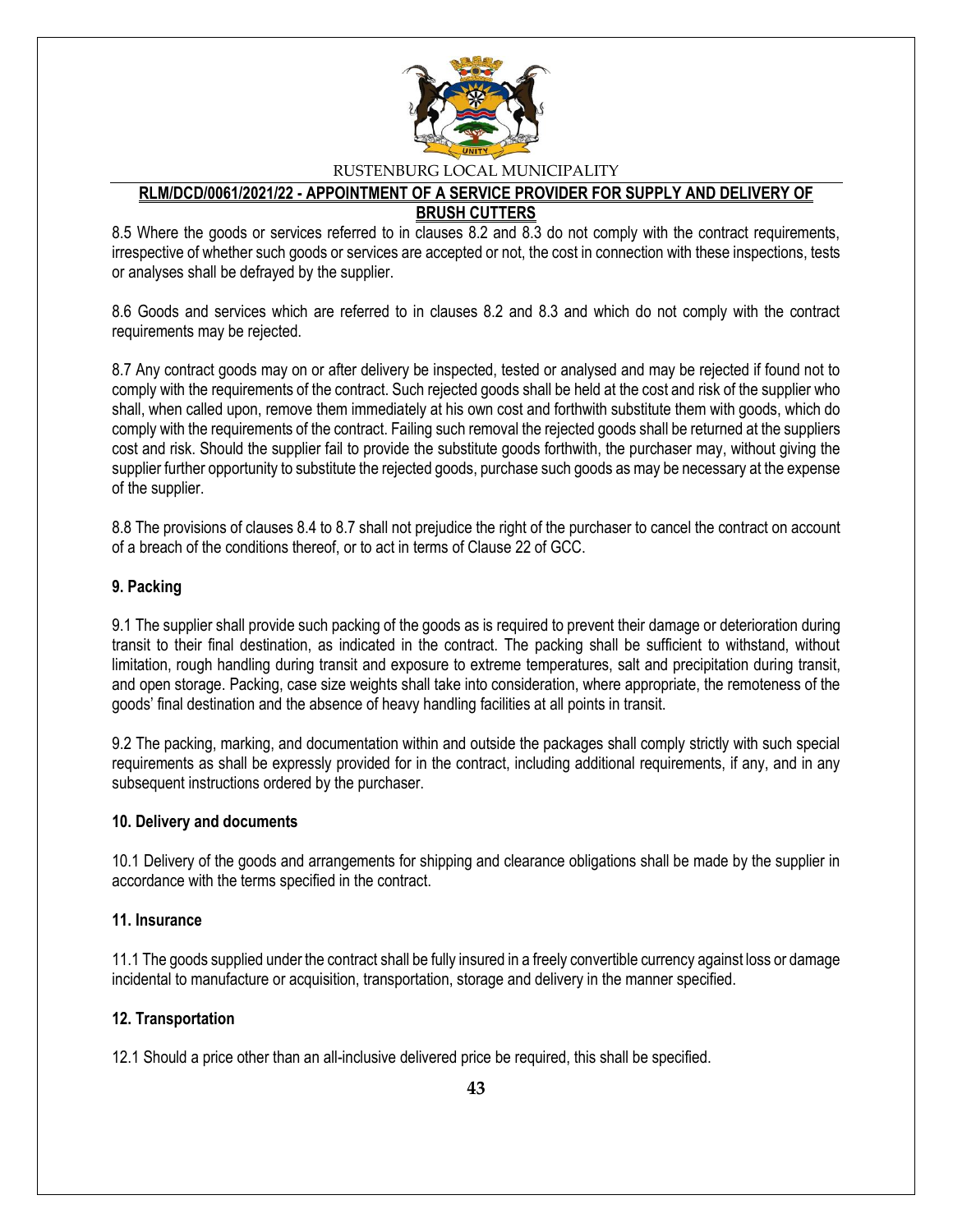

# **RLM/DCD/0061/2021/22 - APPOINTMENT OF A SERVICE PROVIDER FOR SUPPLY AND DELIVERY OF**

# **BRUSH CUTTERS**

### **13. Incidental Services**

13.1 The supplier may be required to provide any or all of the following services, including additional services, if any:

(a) performance or supervision of on-site assembly and/or commissioning of the supplied goods;

(b) furnishing of tools required for assembly and/or maintenance of the supplied goods;

(c) furnishing of a detailed operations and maintenance manual for each appropriate unit of the supplied goods;

(d) performance or supervision or maintenance and/or repair of the supplied goods, for a period of time agreed by the parties, provided that this service shall not relieve the supplier of any warranty obligations under this contract; and (e) training of the purchaser's personnel, at the supplier's plant and/or on-site, in assembly, start-up, operation, maintenance, and/or repair of the supplied goods.

13.2 Prices charged by the supplier for incidental services, if not included in the contract price for the goods, shall be agreed upon in advance by the parties and shall not exceed the prevailing rates charged to other parties by the supplier for similar services.

### **14. Spare parts**

14.1 As specified, the supplier may be required to provide any or all of the following materials, notifications, and information pertaining to spare parts manufactured or distributed by the supplier:

(a) such spare parts as the purchaser may elect to purchase from the supplier, provided that this election shall not relieve the supplier of any warranty obligations under the contract; and; (b) in the event of termination of production of the spare parts:

(i) advance notification to the purchaser of the pending termination, in sufficient time to permit the purchaser to procure needed requirements; and (ii) following such termination, furnishing at no cost to the purchaser, the blueprints, drawings, and specifications of the spare parts, if requested.

### **15. Warranty**

15.1 The supplier warrants that the goods supplied under the contract are new, unused, of the most recent or current models and that they incorporate all recent improvements in design and materials unless provided otherwise in the contract. The supplier further warrants that all goods supplied under this contract shall have no defect, arising from design, materials, or workmanship (except when the design and/or material is required by the purchaser's specifications) or from any act or omission of the supplier, that may develop under normal use of the supplied goods in the conditions prevailing in the country of final destination.

15.2 This warranty shall remain valid for twelve (12) months after the goods, or any portion thereof as the case may be, have been delivered to and accepted at the final destination indicated in the contract, or for eighteen (18) months after the date of shipment from the port or place of loading in the source country, whichever period concludes earlier, unless specified otherwise.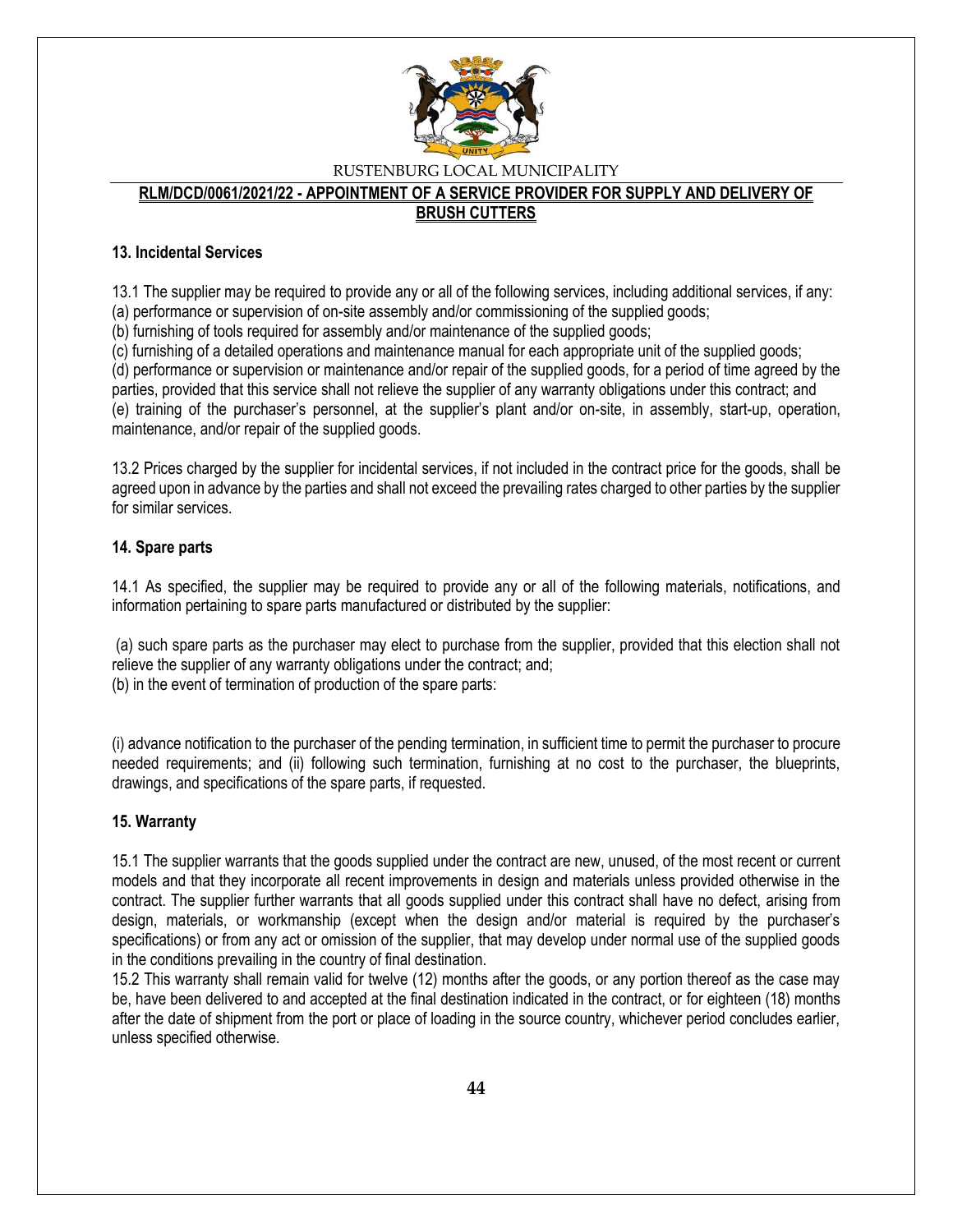

#### **RLM/DCD/0061/2021/22 - APPOINTMENT OF A SERVICE PROVIDER FOR SUPPLY AND DELIVERY OF BRUSH CUTTERS**

15.3 The purchaser shall promptly notify the supplier in writing of any claims arising under this warranty.

15.4 Upon receipt of such notice, the supplier shall, within the period specified and with all reasonable speed, repair or replace the defective goods or parts thereof, without costs to the purchaser.

15.5 If the supplier, having been notified, fails to remedy the defect(s) within the period specified, the purchaser may proceed to take such remedial action as may be necessary, at the supplier's risk and expense and without prejudice to any other rights which the purchaser may have against the supplier under the contract.

### **16. Payment**

16.1 The method and conditions of payment to be made to the supplier under this contract shall be specified.

16.2 The supplier shall furnish the purchaser with an invoice accompanied by a copy of the delivery note and upon fulfillment of other obligations stipulated in the contract.

16.3 Payments shall be made promptly by the purchaser, but in no case later than thirty (30) days after submission of an invoice or claim by the supplier.

16.4 Payment will be made in Rand unless otherwise stipulated.

#### **17. Prices**

17.1 Prices charged by the supplier for goods delivered and services performed under the contract shall not vary from the prices quoted by the supplier in his bid, with the exception of any price adjustments authorized or in the purchaser's request for bid validity extension, as the case may be.

### **18. Variation orders**

18.1 In cases where the estimated value of the envisaged changes in purchase does not vary more than 15% of the total value of the original contract, the contractor may be instructed to deliver the goods or render the services as such. In cases of measurable quantities, the contractor may be approached to reduce the unit price, and such offers may be accepted provided that there is no escalation in price.

#### **19. Assignment**

19.1 The supplier shall not assign, in whole or in part, its obligations to perform under the contract, except with the purchaser's prior written consent.

### **20. Subcontracts**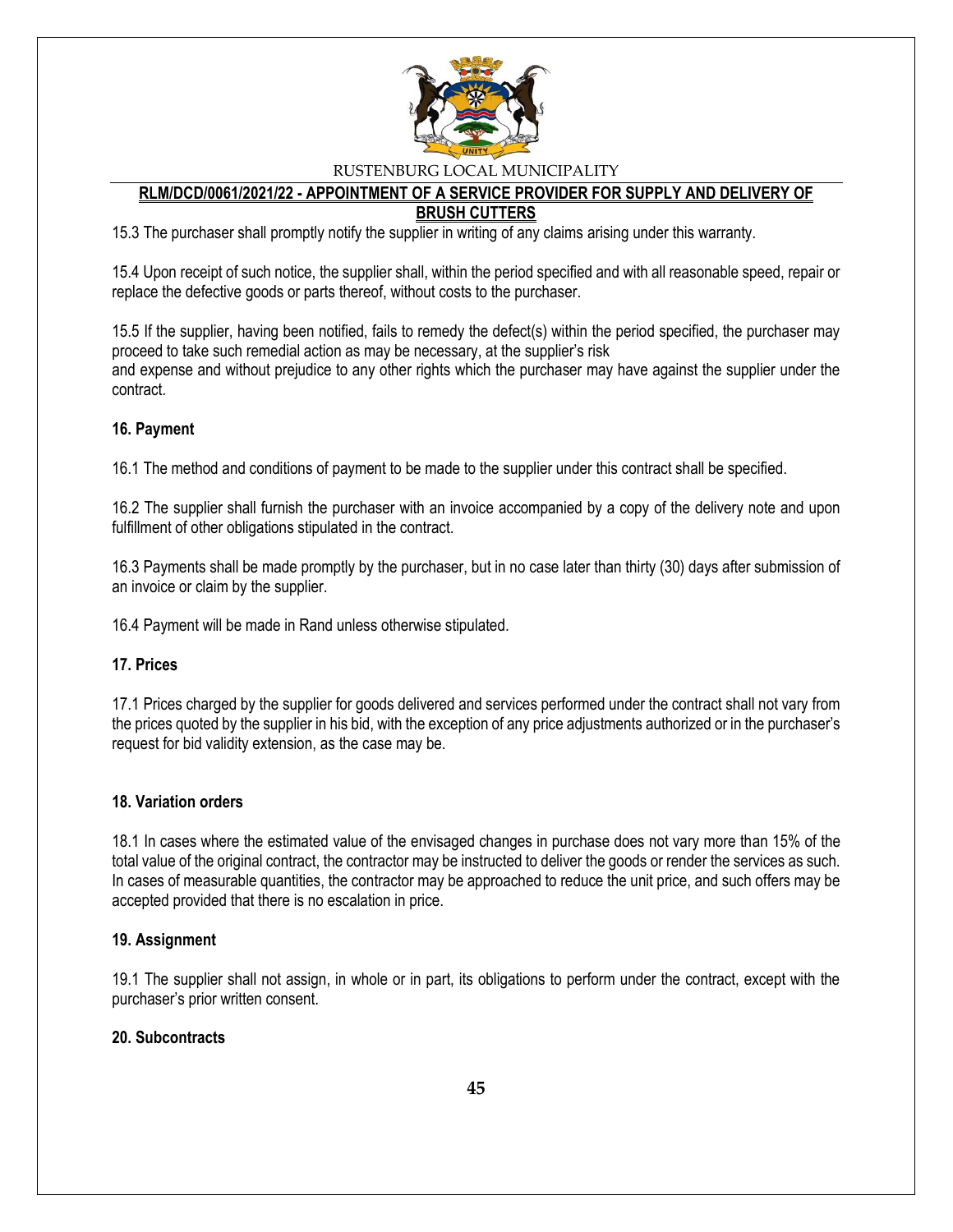

#### **RLM/DCD/0061/2021/22 - APPOINTMENT OF A SERVICE PROVIDER FOR SUPPLY AND DELIVERY OF BRUSH CUTTERS**

20.1 The supplier shall notify the purchaser in writing of all subcontracts awarded under these contracts if not already specified in the bid. Such notification, in the original bid or later, shall not relieve the supplier from any liability or obligation under the contract.

### **21. Delays in the supplier's delivery and/or performance**

21.1 Delivery of the goods and performance of services shall be made by the supplier in accordance with the time schedule prescribed by the purchaser in the contract.

21.2 If at any time during performance of the contract, the supplier or its subcontractor(s) should encounter conditions impeding timely delivery of the goods and performance of services, the supplier shall promptly notify the purchaser in writing of the fact of the delay, it's likely duration and its cause(s). As soon as practicable after receipt of the supplier's notice, the purchaser shall evaluate the situation and may at his discretion extend the supplier's time for performance, with or without the imposition of penalties, in which case the extension shall be ratified by the parties by amendment of contract.

21.3 The right is reserved to procure outside of the contract small quantities or to have minor essential services executed if an emergency arises, the supplier's point of supply is not situated at or near the place where the goods are required, or the supplier's services are not readily available.

21.4 Except as provided under GCC Clause 25, a delay by the supplier in the performance of its delivery obligations shall render the supplier liable to the imposition of penalties, pursuant to GCC Clause 22, unless an extension of time is agreed upon pursuant to GCC Clause 22.2 without the application of penalties.

21.5 Upon any delay beyond the delivery period in the case of a goods contract, the purchaser shall, without cancelling the contract, be entitled to purchase goods of a similar quality and up to the same quantity in substitution of the goods not supplied in conformity with the contract and to return any goods delivered later at the supplier's expense and risk, or to cancel the contract and buy such goods as may be required to complete the contract and without prejudice to his other rights, be entitled to claim damages from the supplier.

### **22. Penalties**

22.1 Subject to GCC Clause 25, if the supplier fails to deliver any or all of the goods or to perform the services within the period(s) specified in the contract, the purchaser shall, without prejudice to its other remedies under the contract, deduct from the contract price, as a penalty, a sum calculated on the delivered price of the delayed goods or unperformed services using the current prime interest rate calculated for each day of the delay until actual delivery or performance. The purchaser may also consider termination of the contract pursuant to GCC Clause 23.

### **23. Termination for default**

23.1 The purchaser, without prejudice to any other remedy for breach of contract, by written notice of default sent to the supplier, may terminate this contract in whole or in part: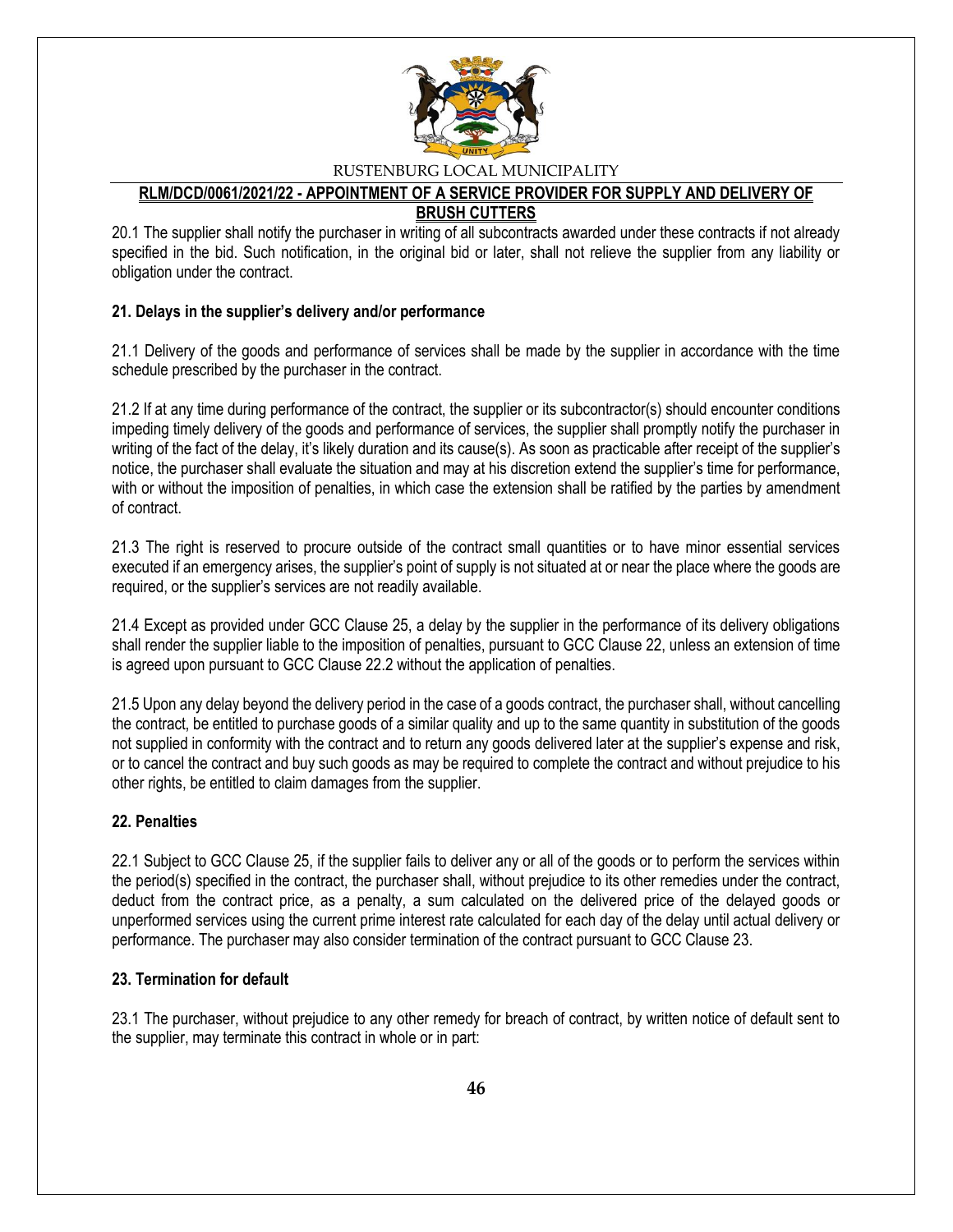

#### **RLM/DCD/0061/2021/22 - APPOINTMENT OF A SERVICE PROVIDER FOR SUPPLY AND DELIVERY OF BRUSH CUTTERS**

(a) if the supplier fails to deliver any or all of the goods within the period(s) specified in the contract, or within any extension thereof granted by the purchaser pursuant to GCC Clause 21.2;

(b) if the supplier fails to perform any other obligation(s) under the contract; or

(c) if the supplier, in the judgment of the purchaser, has engaged in corrupt or fraudulent practices in competing for or in executing the contract.

23.2 In the event the purchaser terminates the contract in whole or in part, the purchaser may procure, upon such terms and in such manner, as it deems appropriate, goods, works or services similar to those undelivered, and the supplier shall be liable to the purchaser for any excess costs for such similar goods, works or services. However, the supplier shall continue performance of the contract to the extent not terminated.

23.3 Where the purchaser terminates the contract in whole or in part, the purchaser may decide to impose a restriction penalty on the supplier by prohibiting such supplier from doing business with the public sector for a period not exceeding 10 years.

23.4 If a purchaser intends imposing a restriction on a supplier or any person associated with the supplier, the supplier will be allowed a time period of not more than fourteen (14) days to provide reasons why the envisaged restriction should not be imposed. Should the supplier fail to respond within the stipulated fourteen (14) days the purchaser may regard the supplier as having no objection and proceed with the restriction.

23.5 Any restriction imposed on any person by the purchaser will, at the discretion of the purchaser, also be applicable to any other enterprise or any partner, manager, director or other person who wholly or partly exercises or exercised or may exercise control over the enterprise of the first-mentioned person, and with

which enterprise or person the first-mentioned person, is or was in the opinion of the purchaser actively associated.

23.6 If a restriction is imposed, the purchaser must, within five (5) working days of such imposition, furnish the National Treasury, with the following information:

(i) the name and address of the supplier and / or person restricted by the purchaser;

- (ii) the date of commencement of the restriction
- (iii) the period of restriction; and

(iv) the reasons for the restriction.

These details will be loaded in the National Treasury's central database of suppliers or persons prohibited from doing business with the public sector.

23.7 If a court of law convicts a person of an offence as contemplated in sections 12 or 13 of the Prevention and Combating of Corrupt Activities Act, No. 12 of 2004, the court may also rule that such person's name be endorsed on the Register for Tender Defaulters. When a person's name has been endorsed on the Register, the person will be prohibited from doing business with the public sector for a period not less than five years and not more than 10 years. The National Treasury is empowered to determine the period of restriction and each case will be dealt with on its own merits. According to section 32 of the Act the Register must be open to the public. The Register can be perused on the National Treasury website

### **24. Antidumping and countervailing duties and rights**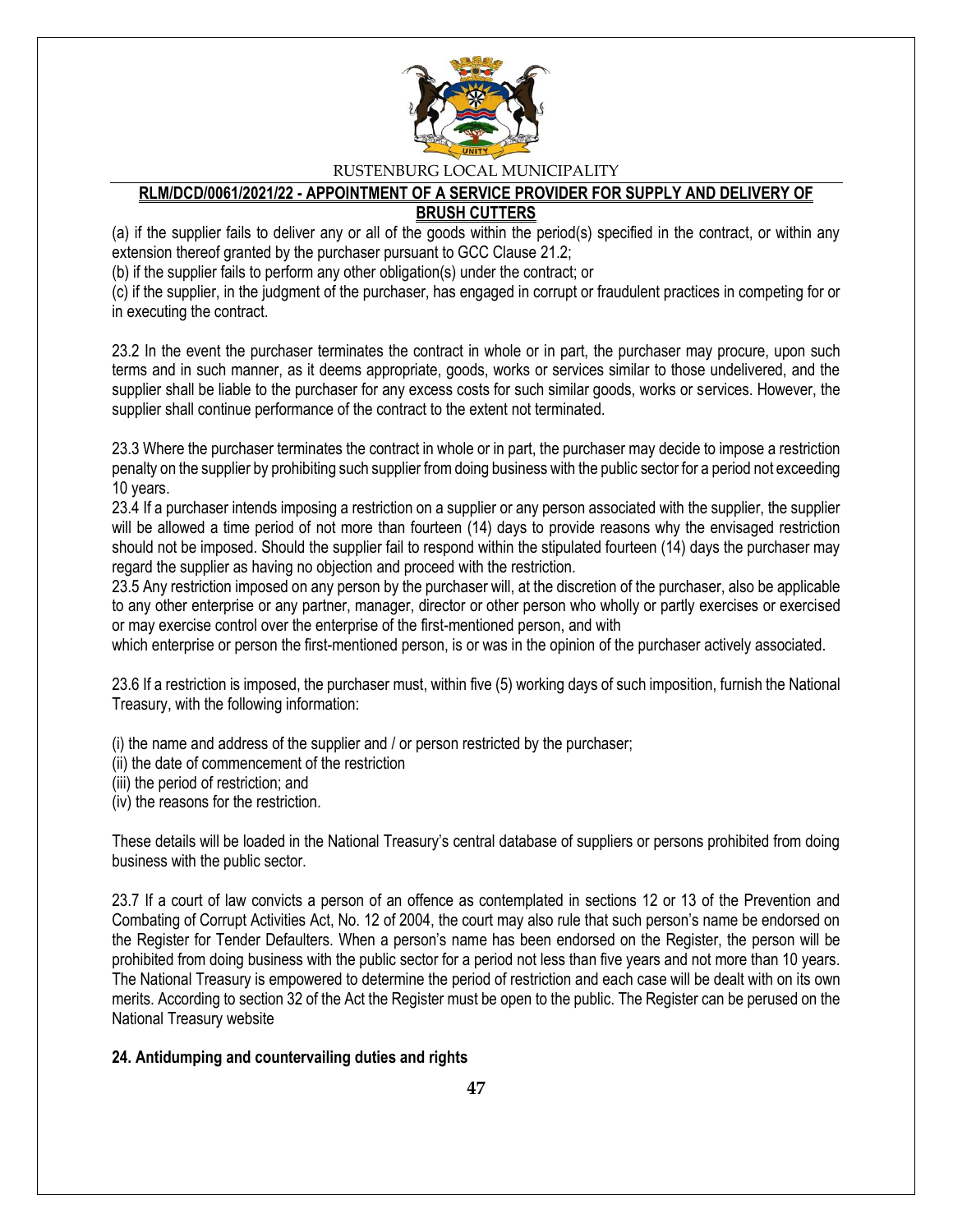

#### **RLM/DCD/0061/2021/22 - APPOINTMENT OF A SERVICE PROVIDER FOR SUPPLY AND DELIVERY OF BRUSH CUTTERS**

24.1 When, after the date of bid, provisional payments are required, or anti-dumping or countervailing duties are imposed, or the amount of a provisional payment or anti-dumping or countervailing right is increased in respect of any dumped or subsidized import, the State is not liable for any amount so required or imposed, or for the amount of any such increase. When, after the said date, such a provisional payment is no longer required or any such anti-dumping or countervailing right is abolished, or where the amount of such provisional payment or any such right is reduced, any such favourable difference shall on demand be paid forthwith by the supplier to the purchaser or the purchaser may deduct such amounts from moneys (if any) which may otherwise be due to the supplier in regard to goods or services which he delivered or rendered, or is to deliver or render in terms of the contract or any other contract or any other amount which may be due to him.

### **25. Force Majeure**

25.1 Notwithstanding the provisions of GCC Clauses 22 and 23, the supplier shall not be liable for forfeiture of its performance security, damages, or termination for default if and to the extent that his delay in

Performance or other failure to perform his obligations under the contract is the result of an event of force majeure. 25.2 If a force majeure situation arises, the supplier shall promptly notify the purchaser in writing of such condition and the cause thereof. Unless otherwise directed by the purchaser in writing, the supplier shall

continue to perform its obligations under the contract as far as is reasonably practical, and shall seek all reasonable alternative means for performance not prevented by the force majeure event.

### **26. Termination for insolvency**

26.1 The purchaser may at any time terminate the contract by giving written notice to the supplier if the supplier becomes bankrupt or otherwise insolvent. In this event, termination will be without compensation to the supplier, provided that such termination will not prejudice or affect any right of action or remedy, which has accrued or will accrue thereafter to the purchaser.

### **27. Settlement of Disputes**

27.1 If any dispute or difference of any kind whatsoever arises between the purchaser and the supplier in connection with or arising out of the contract, the parties shall make every effort to resolve amicably such dispute or difference by mutual consultation.

27.2 If, after thirty (30) days, the parties have failed to resolve their dispute or difference by such mutual consultation, then either the purchaser or the supplier may give notice to the other party of his intention to commence with mediation. No mediation in respect of this matter may be commenced unless such notice is given to the other party. 27.3 Should it not be possible to settle a dispute by means of mediation, it may be settled in a South African court of law.

27.4 Notwithstanding any reference to mediation and/or court proceedings herein,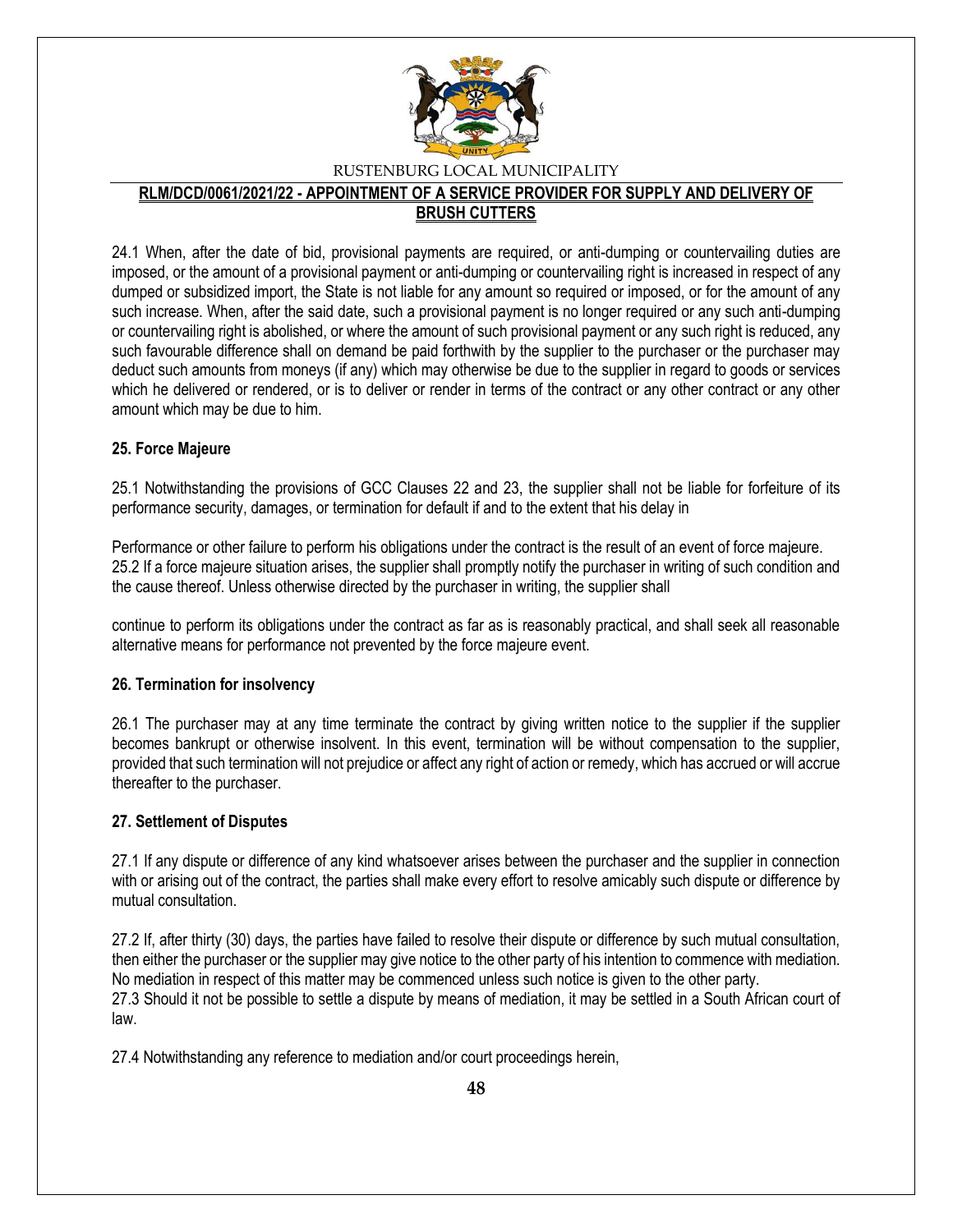

### **RLM/DCD/0061/2021/22 - APPOINTMENT OF A SERVICE PROVIDER FOR SUPPLY AND DELIVERY OF BRUSH CUTTERS**

(a) the parties shall continue to perform their respective obligations under the contract unless they otherwise agree; and

(b) the purchaser shall pay the supplier any monies due the supplier for goods delivered and / or services rendered according to the prescripts of the contract.

### **28. Limitation of Liability**

28.1 Except in cases of criminal negligence or willful misconduct, and in the case of infringement pursuant to Clause 6;

(a) the supplier shall not be liable to the purchaser, whether in contract, tort, or otherwise, for any indirect or consequential loss or damage not apply to any obligation of the supplier to pay penalties and/or damages to the purchaser; and

(b) the aggregate liability of the supplier to the purchaser, whether under the contract, in tort or otherwise, shall not exceed the total contract price, provided that this limitation shall not apply to the cost of repairing or replacing defective equipment.

### **29. Governing language**

29.1 The contract shall be written in English. All correspondence and other documents pertaining to the contract that is exchanged by the parties shall also be written in English.

### **30. Applicable law**

30.1 The contract shall be interpreted in accordance with South African laws, unless otherwise specified.

#### **31. Notices**

31.1 Every written acceptance of a bid shall be posted to the supplier concerned by registered or certified mail and any other notice to him shall be posted by ordinary mail to the address furnished in his bid or to the address notified later by him in writing and such posting shall be deemed to be proper service of such notice.

31.2 The time mentioned in the contract documents for performing any act after such aforesaid notice has been given, shall be reckoned from the date of posting of such notice.

### **32. Taxes and duties**

32.1 A foreign supplier shall be entirely responsible for all taxes, stamp duties, license fees, and other such levies imposed outside the purchaser's country.

32.2 A local supplier shall be entirely responsible for all taxes, duties, license fees, etc., incurred until delivery of the contracted goods to the purchaser.

32.3 No contract shall be concluded with any bidder whose tax matters are not in order. Prior to the award of a bid SARS must have certified that the tax matters of the preferred bidder are in order.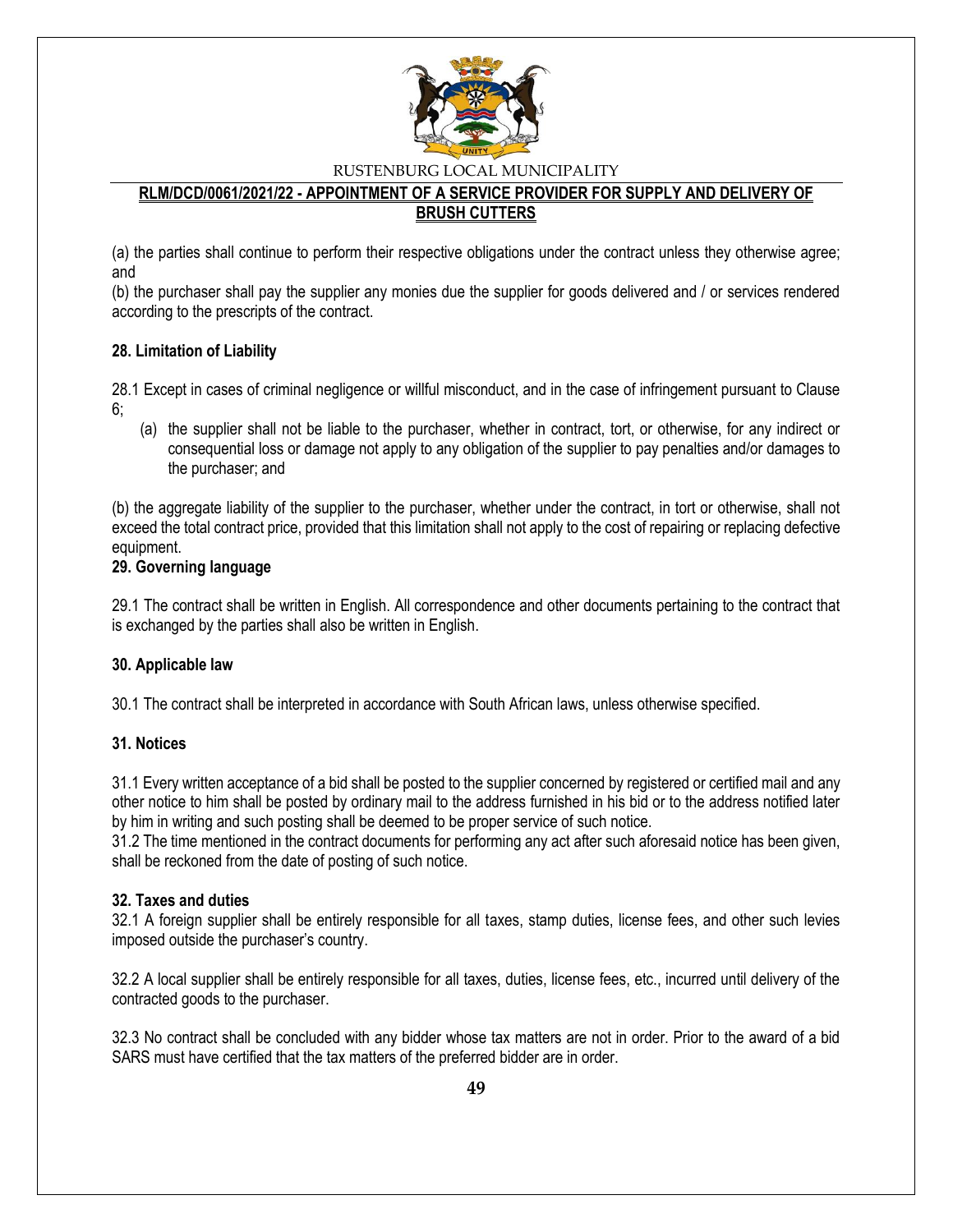

### **RLM/DCD/0061/2021/22 - APPOINTMENT OF A SERVICE PROVIDER FOR SUPPLY AND DELIVERY OF BRUSH CUTTERS**

32.4 No contract shall be concluded with any bidder whose municipal rates and taxes and municipal services charges are in arrears.

### **33. Transfer of contracts**

33.1 The contractor shall not abandon, transfer, cede assign or sublet a contract or part thereof without the written permission of the purchaser

#### **34. Amendment of contracts**

34.1 No agreement to amend or vary a contract or order or the conditions, stipulations or provisions thereof shall be valid and of any force unless such agreement to amend or vary is entered into in writing and signed by the contracting parties. Any waiver of the requirement that the agreement to amend or vary shall be in writing, shall also be in writing.

#### **35. Prohibition of restrictive practices**

35.1 In terms of section 4 (1) (b) (iii) of the Competition Act No. 89 of **restrictive practices** 1998, as amended, an agreement between, or concerted practice by, firms, or a decision by an association of firms, is prohibited if it is between parties in a horizontal relationship and if a bidder(s) is / are or a contractor(s) was / were involved in collusive bidding.

35.2 If a bidder(s) or contractor(s) based on reasonable grounds or evidence obtained by the purchaser has / have engaged in the restrictive practice referred to above, the purchaser may refer the matter to the Competition Commission for investigation and possible imposition of administrative penalties as contemplated in section 59 of the Competition Act No 89 0f 1998.

35.3 If a bidder(s) or contractor(s) has / have been found guilty by the Competition Commission of the restrictive practice referred to above, the purchaser may, in addition and without prejudice to any other remedy provided for, invalidate the bid(s) for such item(s) offered, and / or terminate the contract in whole or part, and / or restrict the bidder(s) or contractor(s) from conducting business with the public sector for a period not exceeding ten (10) years and / or claim damages from the bidder(s) or contractor(s) concerned.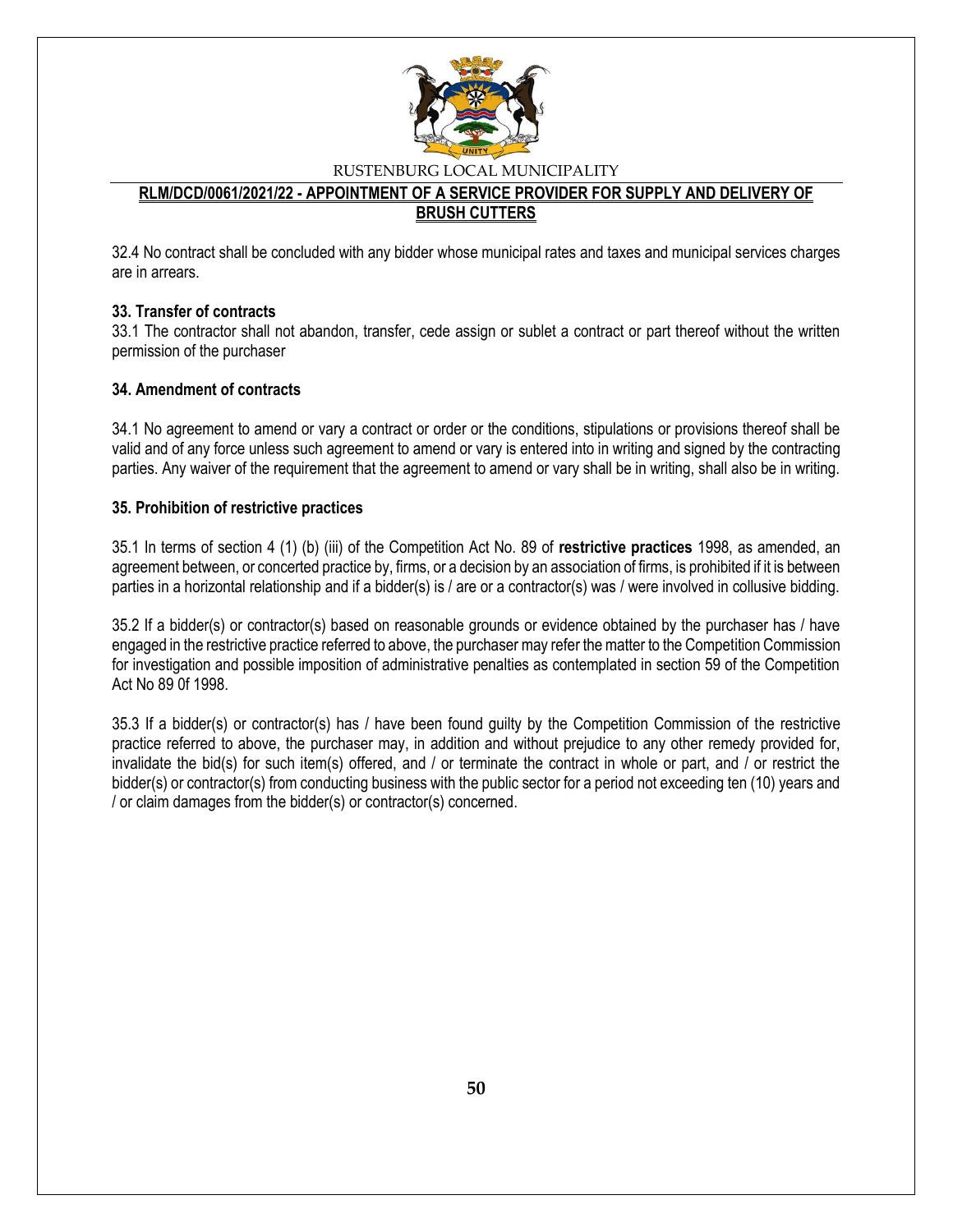

**RLM/DCD/0061/2021/22 - APPOINTMENT OF A SERVICE PROVIDER FOR SUPPLY AND DELIVERY OF BRUSH CUTTERS**

# **TERMS OF REFERENCE/ SPECIFICATIONS**

|    | <b>SPECIFICATIONS</b>                                |               |
|----|------------------------------------------------------|---------------|
| 01 | Displacement (cc)                                    | 38.9          |
| 02 | Power output KW/bhp                                  | 1.9/2.6       |
| 03 | Weight kg (without fuel, cutting tool and deflector) | 7.9           |
| 04 | Maximum engine speed (rpm)                           | 12.000        |
| 05 | Vibration levels left/right m/s                      | 3.1/2.6       |
| 06 | Overall length (without cutting tool)                | 1.85          |
| 07 | Sound pressure level dB(A)                           | 101           |
| 08 | Sound power level dB(A)                              | 113           |
| 09 | Bike / loop handle                                   | Bike/ bicycle |
| 10 | Fuel capacity                                        | 0.58          |
| 11 | To be an Electro-Start machine                       |               |

**NB.** Brush cutters to be supplied complete with shoulder straps/ carrying system, cutting discs and cutting blades.